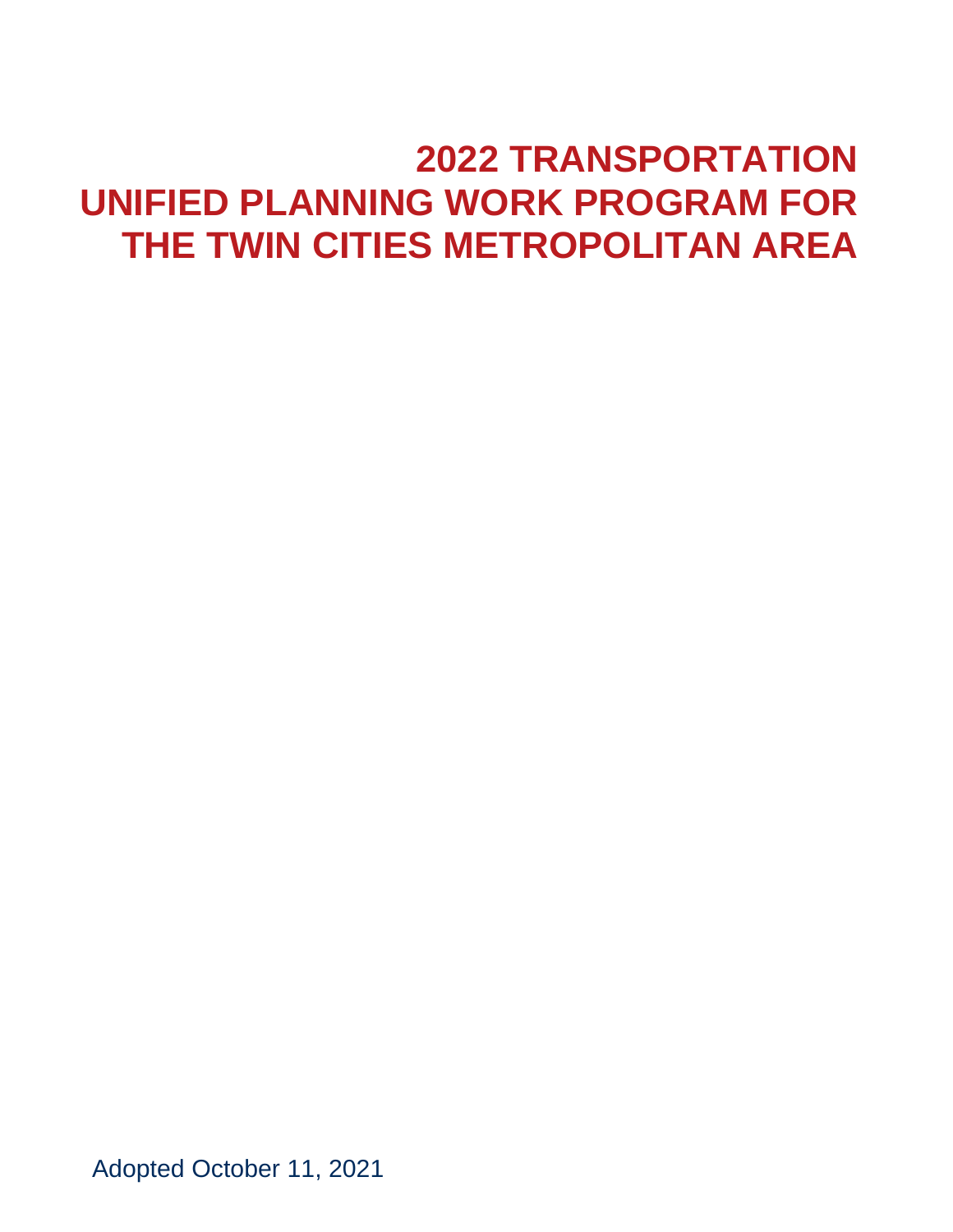# The Council's mission is to foster efficient and economic growth for a prosperous metropolitan region

#### **Metropolitan Council Members**

| <b>Charles Zelle</b>        |
|-----------------------------|
| <b>Judy Johnson</b>         |
| <b>Reva Chamblis</b>        |
| <b>Christopher Ferguson</b> |
| <b>Deb Barber</b>           |
| <b>Molly Cummings</b>       |
| Lynnea Atlas-Ingebretson    |
| <b>Robert Lilligren</b>     |
| <b>Abdirahman Muse</b>      |

Chair District 1 District 2 District 3 District 4 District 5 District 6 District 7 District 8

Raymond Zeran District 9 Peter Lindstrom District 10 Susan Vento District 11 Francisco J. Gonzalez District 12 Chai Lee **District 13** Kris Fredson District 14 **Phillip Sterner District 15** Wendy Wulff **District 16** 



The Metropolitan Council is the regional planning organization for the seven-county Twin Cities area. The Council operates the regional bus and rail system, collects and treats wastewater, coordinates regional water resources, plans and helps fund regional parks, and administers federal funds that provide housing opportunities for low- and moderate-income individuals and families. The 17-member Council board is appointed by and serves at the pleasure of the governor.

The preparation of this report has been funded in part by the U.S. Department of Transportation, Federal Highway Administration and Federal Transit Administration. The Contents of this document reflect the views of the authors who are responsible for the facts or accuracy of the data presented herein. The contents do not necessarily reflect the official views or policies of the U.S. Department of Transportation. The report does not constitute a standard, specification, or regulation.

On request, this publication will be made available in alternative formats to people with disabilities. Call Metropolitan Council information at 651-602-1500 or TTY 651-291-0904 *[public.info@metc.state.mn.us](mailto:public.info@metc.state.mn.us)*.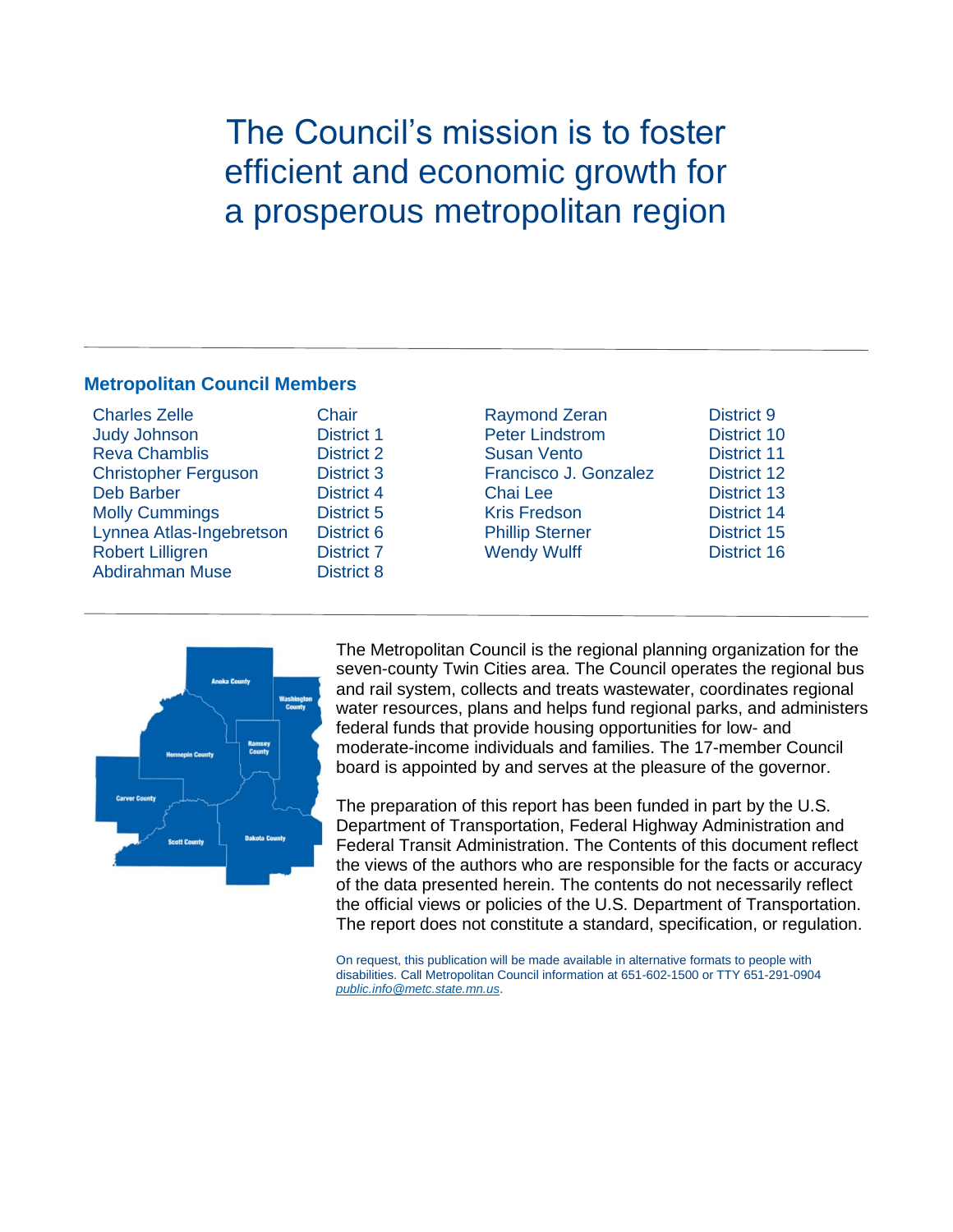### TABLE OF CONTENTS

| L         | <b>INTRODUCTION TO THE UNIFIED PLANNING WORK PROGRAM  1</b> |
|-----------|-------------------------------------------------------------|
| Α.        |                                                             |
| В.        |                                                             |
| C.        |                                                             |
| D.        |                                                             |
| E.        |                                                             |
| F.        |                                                             |
| II.       |                                                             |
| Α.        |                                                             |
| <b>B.</b> |                                                             |
| C.        |                                                             |
| D.        |                                                             |
| Ε.        |                                                             |
| F.        |                                                             |
| III.      |                                                             |
|           |                                                             |
|           |                                                             |
|           |                                                             |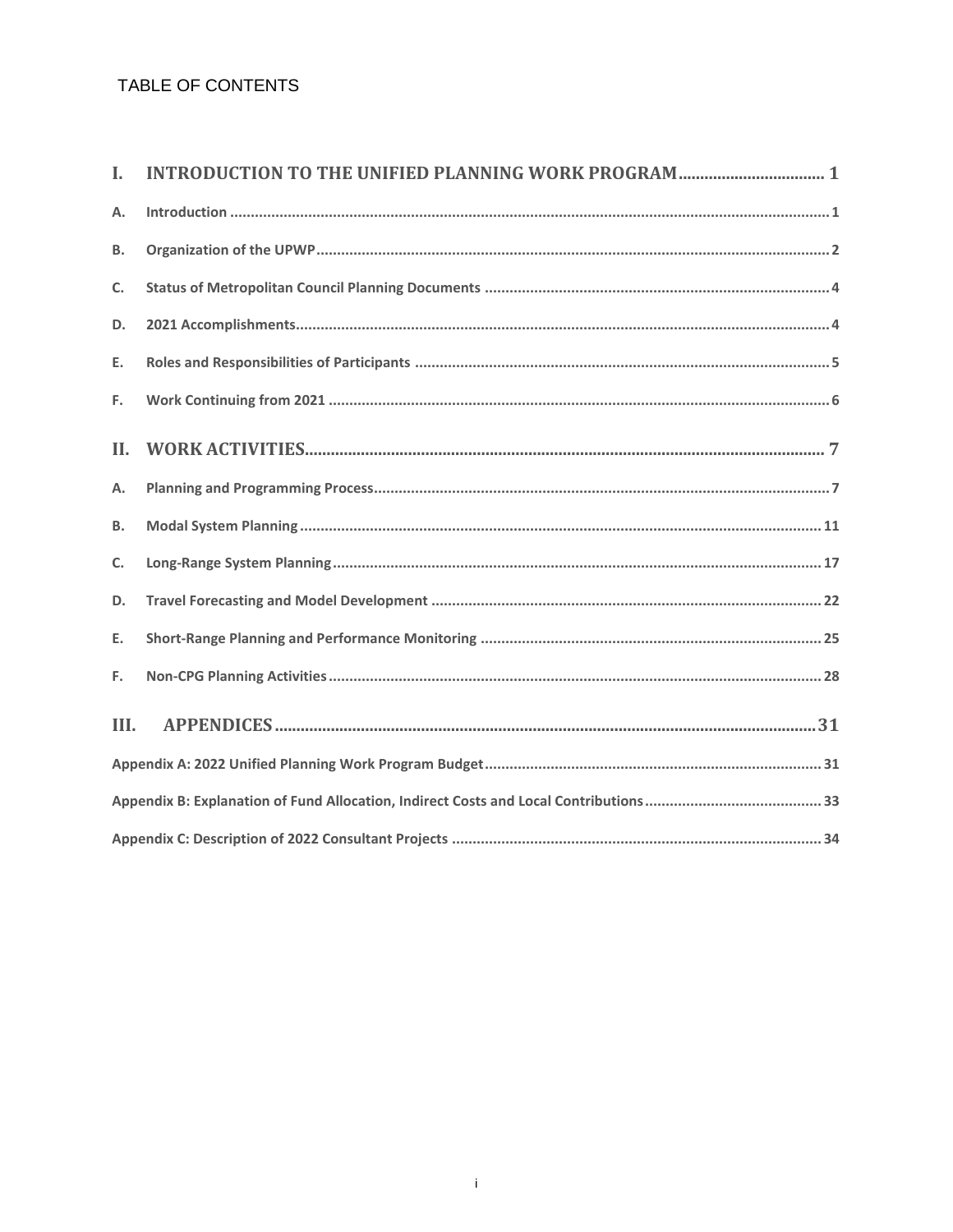#### **ACRONYMS**

3-C - Continuing, Cooperative, Comprehensive

ADA – Americans with Disabilities Act

AMPO – Association of Metropolitan Planning Organizations

APP – Aviation Policy Plan

ATM – Active Traffic Management

ATP – Area Transportation Partnership

BRT – Bus Rapid Transit

CAA – Clean Air Act

CAM – Clean Air Minnesota

CAV – Connected and Automated Vehicles

CIP – Capital Improvement Plan

CMP – Congestion Management Process

CPG – Consolidated Planning Grant

CSAH – County State Aid Highway

CTS – Center for Transportation Studies

DBE – Disadvantaged Business Enterprise

EA – Environmental Assessment

EAW – Environmental Assessment Worksheet

EIS – Environmental Impact Statement

EPA – Environmental Protection Agency

FAA – Federal Aviation Administration

FAST Act – Fixing America's Surface Transportation Act

FHWA – Federal Highway Administration

FTA – Federal Transit Administration

HSIP – Highway Safety Improvement Program

HOT – High Occupancy Toll

HOV – High Occupancy Vehicle

ITS – Intelligent Transportation System

LRT – Light Rail Transit

MAC – Metropolitan Airports Commission

MnDOT – Minnesota Department of Transportation

MNIAQTPC – Minnesota Interagency Air Quality and Transportation Planning **Committee** 

MPCA – Minnesota Pollution Control Agency

MPO – Metropolitan Planning Organization

MTS – Metropolitan Transportation Services

NEPA – National Environmental Policy Act

NHS – National Highway System

RTMC – Regional Transportation Management Center

SIP – State Implementation Plan

SPR – State Planning and Research

STIP – State Transportation Improvement Plan

STBG – Surface Transportation Block Grant Program

TAAC – Transportation Accessibility Advisory Committee

TAB – Transportation Advisory Board

TAC – Technical Advisory Committee to the TAB

TBI – Travel Behavior Inventory

TED – Transportation and Economic Development

TH – Trunk Highway

TIP – Transportation Improvement Program

TMA – Transportation Management Area

TOD – Transit Oriented Development

UPWP – Unified Planning Work Program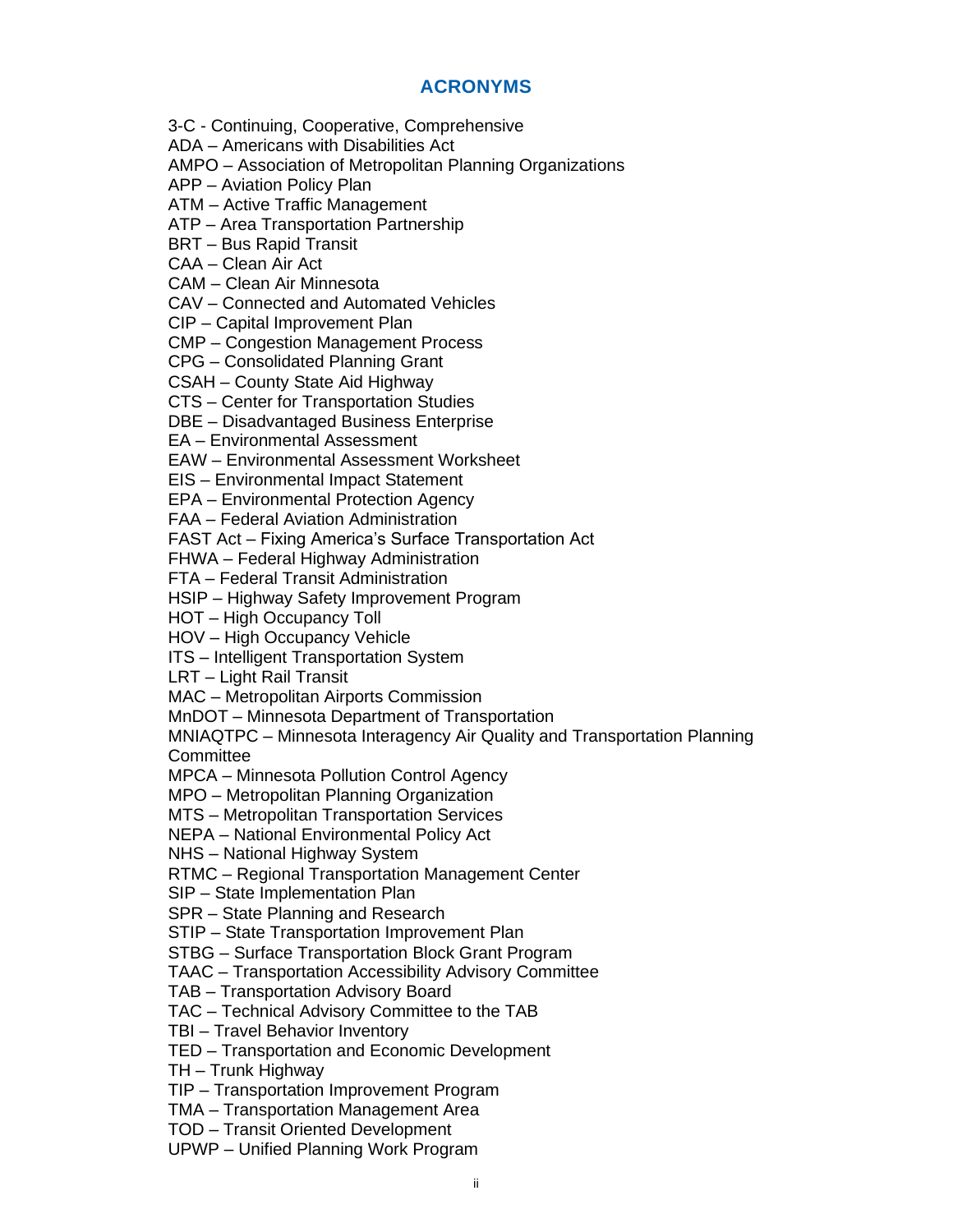# <span id="page-4-0"></span>I. **INTRODUCTION TO THE UNIFIED PLANNING WORK PROGRAM**

# <span id="page-4-1"></span>*A. Introduction*

The Unified Planning Work Program (UPWP) is a description and documentation of transportation and transportation-related planning activities in the Twin Cities metropolitan area for calendar year 2022. The Metropolitan Council serves as the Metropolitan Planning Organization (MPO) for the region and facilitates the cooperative, continuing and comprehensive (3-C) transportation planning process for the region. The Metropolitan Council jurisdiction includes seven counties surrounding the core cities of Minneapolis and St. Paul. In addition, the 2010 Census identified the developed areas of Wright and Sherburne counties (primarily along the I-94 and U.S. Highway 10 corridors) and a small portion of Houlton, Wisconsin to be included in the urbanized area (UZA) for transportation planning purposes, though these areas are not otherwise a part of the Metropolitan Council's jurisdiction. A map depicting the MPO boundaries is provided on page 2 of this document. For more information on how the UPWP is used in the context of the activities of the Metropolitan Council, please reference the *[2020 Transportation Planning and Programming](https://metrocouncil.org/Council-Meetings/Committees/Transportation-Advisory-Board-TAB/2019/October-16,-2019/Info-3-Document-P-P-Guide.aspx)  [Guide.](https://metrocouncil.org/Council-Meetings/Committees/Transportation-Advisory-Board-TAB/2019/October-16,-2019/Info-3-Document-P-P-Guide.aspx)*

The participants in the UPWP include four agencies: the Metropolitan Council (Council), the Minnesota Department of Transportation (MnDOT), the Minnesota Pollution Control Agency (MPCA), and the Metropolitan Airports Commission (MAC). (See section F in this document for roles and responsibilities of the participants.) Since the 2022 UPWP also serves as the Metropolitan Council's application to the USDOT for transportation planning funds, the projects with Metropolitan Council participation are demonstrated with staff hours and consultant costs to detail how the federal planning money will be spent. All federal transportation planning funds must be "matched" with at least a 20 percent local contribution, which is also detailed in this document.

Many of the tasks are required by state or federal law and are continuous and ongoing. Such activities include the TAB/TAC committee process and the creation of the region's annual *[Transportation Improvement Program](https://metrocouncil.org/TIP.aspx)* (TIP). The long-range transportation plan for the Council, the *[2040 Transportation Policy Plan](https://metrocouncil.org/Transportation/Planning-2/Key-Transportation-Planning-Documents/Transportation-Policy-Plan.aspx)* (TPP) was updated and adopted in November 2020. This plan complements the region's overall development plan, *[Thrive MSP 2040,](https://metrocouncil.org/Planning/Projects/Thrive-2040.aspx)* which is mandated by state law and last updated in 2014. The regional development plan is anticipated to be updated in 2024 which will serve to guide the 2050 TPP, also anticipated to be adopted in 2024.

Many of the projects in this UPWP have been reviewed for consistency and stem from the goals and objectives articulated within the *2040 Transportation Policy Plan* and are listed in the Work Program chapter of the TPP as future planning studies. Other projects have emerged as priorities from stakeholders as the *TPP Update* was developed over the past year. The *TPP Update* was informed by feedback and input from local agency partners, which in turn provided direction to the Council on the most pressing issues to be studied. During 2020, the world, nation, state and region were impacted by the unforeseen development of the COVID-19 pandemic. The Work Program included in the 2020 update to the TPP reflects significant planning studies that will be undertaken in 2022 and beyond to analyze and understand the long-term transportation impacts of the pandemic. This cycle of project identification, planning work, learning, recommendations and inclusion between the TPP to UPWP is part of the continuous process of regional transportation planning.

The Metropolitan Council is committed to a proactive, effective public participation process, and uses a variety of internal and external strategies, including newsletters, telephone comment lines, e-mail, information posted on the Council's website, an online forum, media relations, social media, community meetings, public hearings, and public information campaigns. These public participation strategies help keep the public and stakeholders informed as the Council carries out the programmed work program activities. An updated *Transportation Public Participation Plan* was adopted in 2017 and will again be updated in early 2022 to include performance metrics to better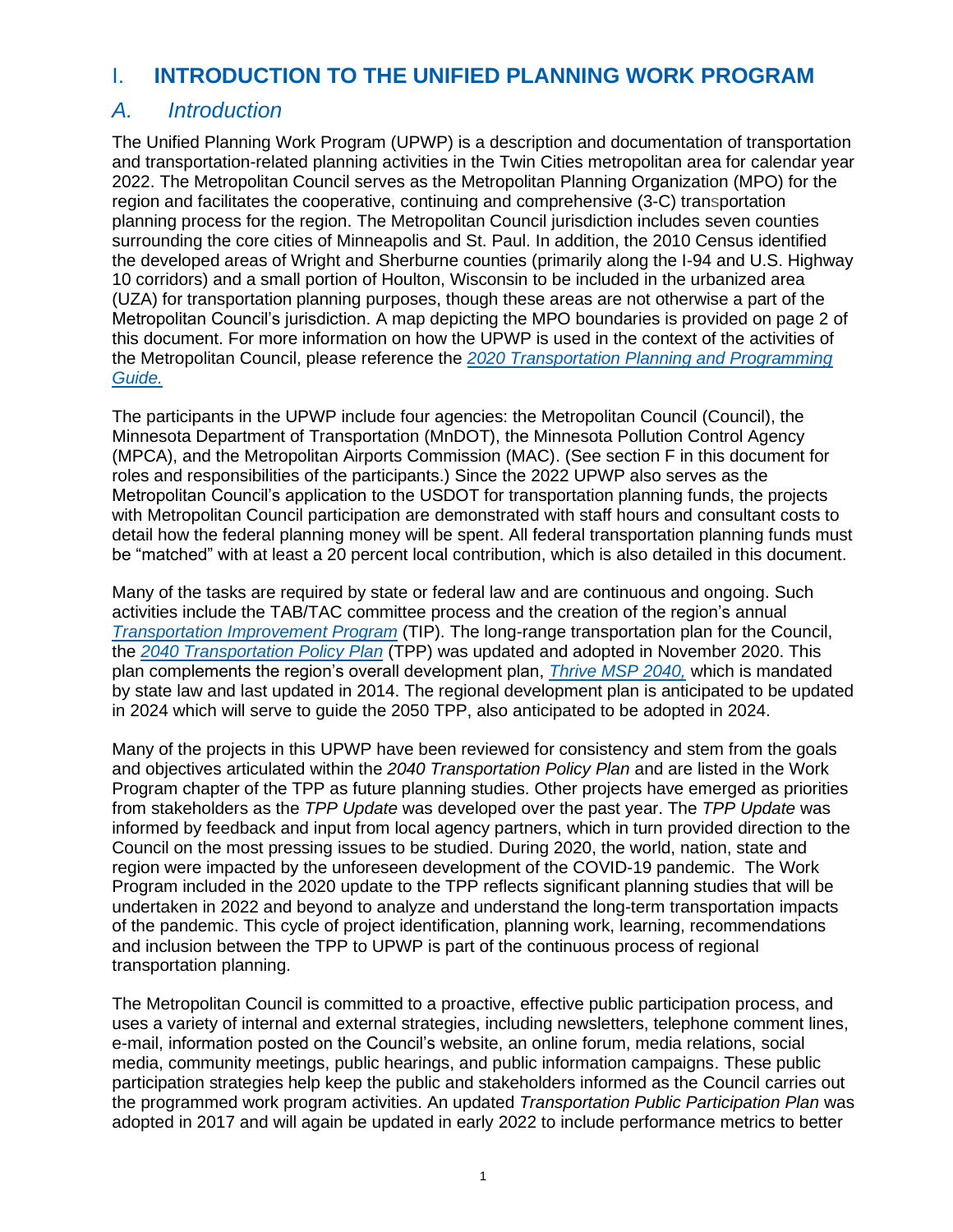inform the engagement and outreach activities of the Council and include outreach strategies for the 2024 TPP update.



**Figure 1: The Council's MPO Planning Area Boundary**

# <span id="page-5-0"></span>*B. Organization of the UPWP*

The individual work activities and projects are divided into six major activities. They are:

- 1. Planning and Programming Process
- 2. Modal System Planning
- 3. Long Range System Planning
- 4. Travel Forecasting and Model Development
- 5. Short Range Planning and Performance Monitoring
- 6. Non-CPG (Locally Funded) Planning Activities

Work activities, their products, and their relationship with the work of other agencies is detailed in Section II. The work activities are directly linked to the region's long-term vision for the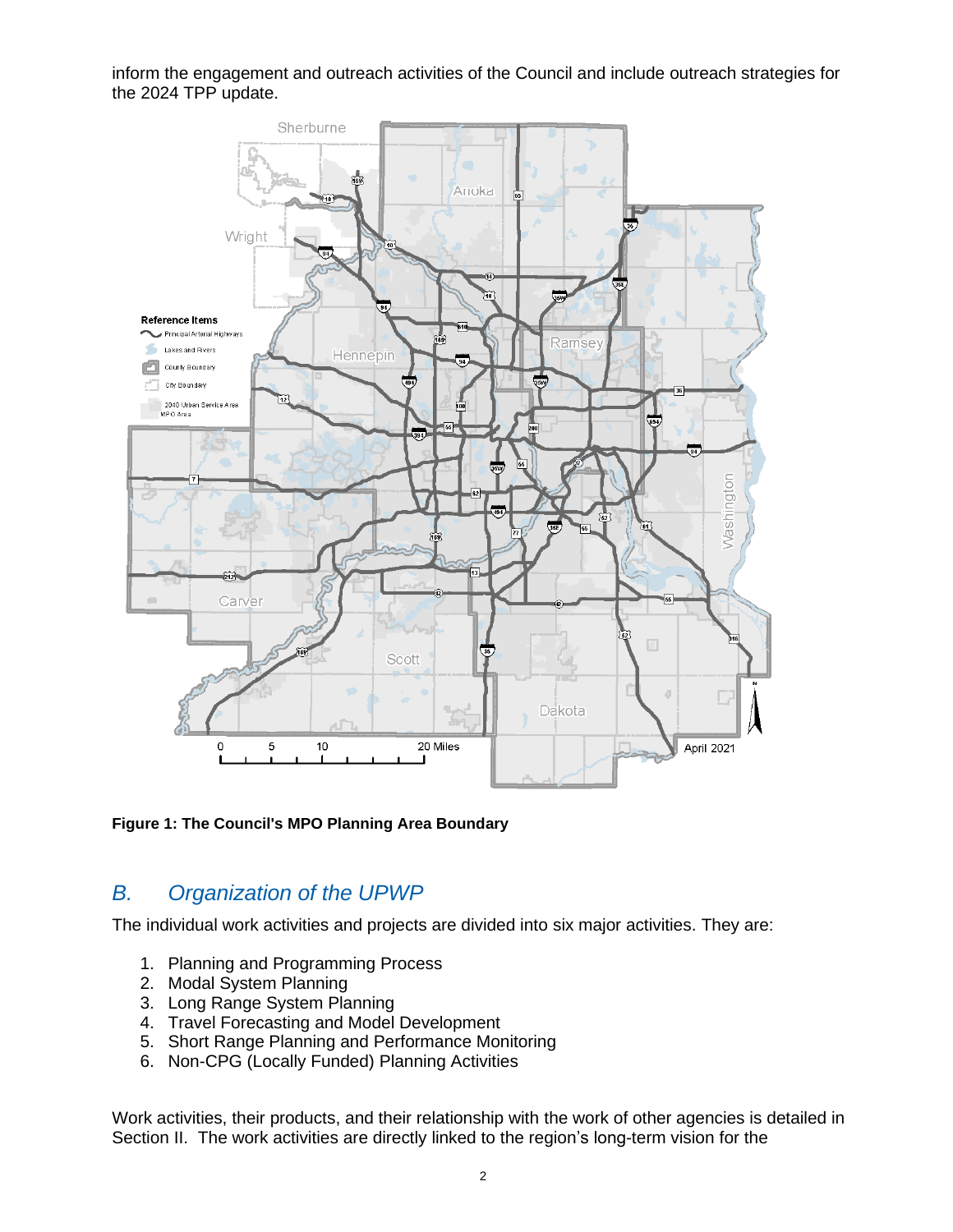transportation system, as articulated in the *2040 Transportation Policy Plan*. The plan includes six overall goals; broad statements of aspiration that describe a desired future for the region's transportation system. The six TPP goals are as follows:

- Transportation System Stewardship
- Safety and Security
- Access to Destinations
- Competitive Economy
- Healthy and Equitable Communities
- Leveraging Transportation Investment to Guide Land Use

The link between the work activities and how they support of region's long-term version is included in Section II.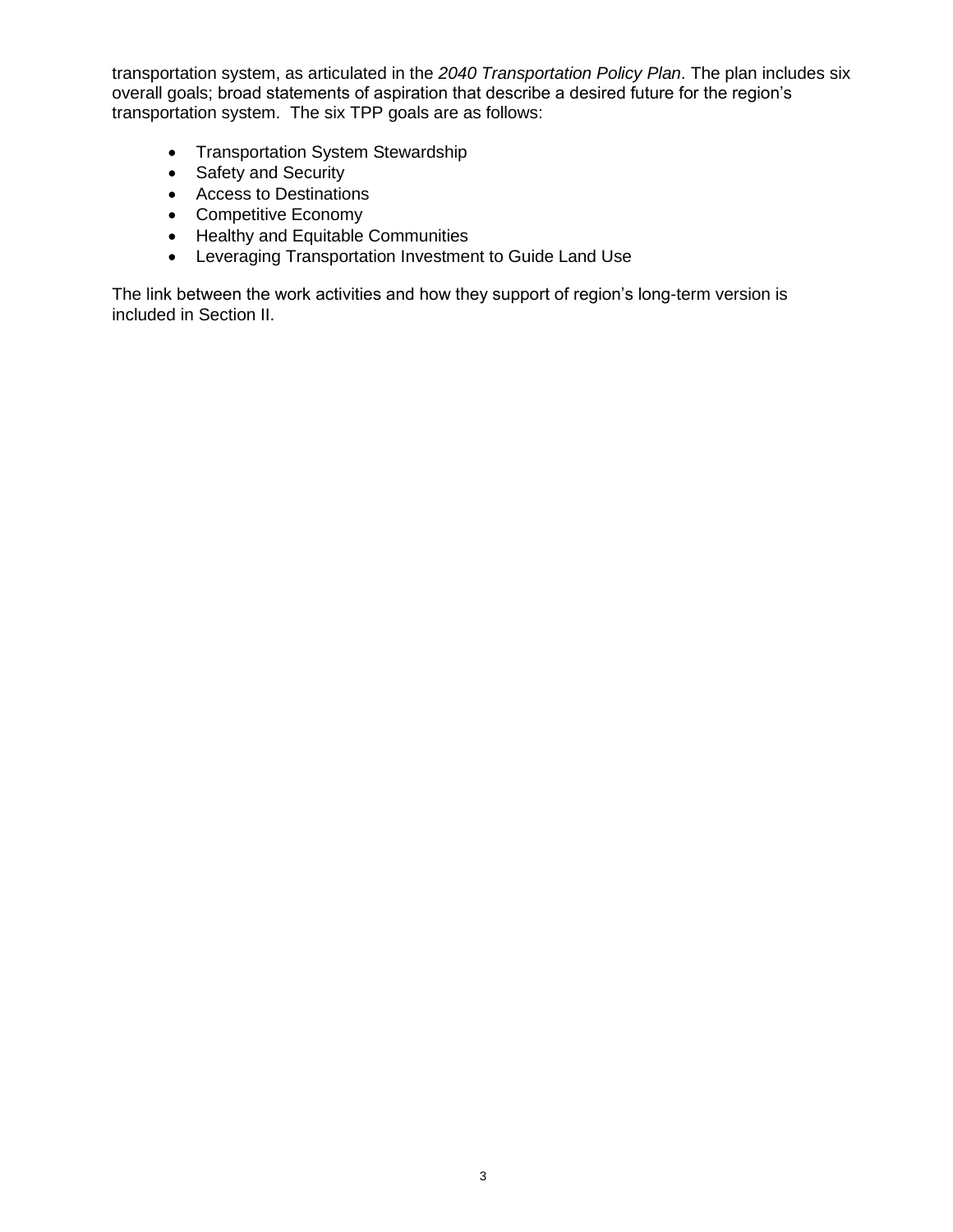# <span id="page-7-0"></span>*C. Status of Metropolitan Council Planning Documents*

The following table lists the most recent status (as of July 2021) of the Transportation Policy Plan, the Transportation Improvement Program, and other key planning documents produced by the Council.

| <b>Document</b>                                     | <b>Action/Date</b>                 |
|-----------------------------------------------------|------------------------------------|
| Thrive MSP 2040                                     | Adopted May 2014                   |
| 2040 Transportation Policy Plan                     | Adopted November 2020              |
| 2022-2025 Transportation Improvement                | Adoption anticipated November 2021 |
| Program                                             |                                    |
| Aviation Policy Plan (included in TPP)              | Adopted November 2020              |
| <b>Transportation Public Participation Plan</b>     | Adopted May 2017                   |
| <b>Congestion Management Process Policies</b>       | Completed 2020; process on-going   |
| and Procedures Document                             |                                    |
| <b>Public Transit-Human Services Transportation</b> | Adopted January 2020               |
| <b>Coordination Action Plan</b>                     |                                    |
| Title VI Plan                                       | Adopted January 2020               |

# <span id="page-7-1"></span>*D. 2021 Accomplishments*

Major activities accomplished in 2021 include:

- Monitored and analyzed traffic data as the COVID-19 pandemic began
- Conducted a regional travel survey and analyzed the impacts of the COVID-19 pandemic on regional travel patterns
- Completed the Bus Service Allocation Study and began identifying implementation actions
- Adopted the 2022 Unified Planning Work Program
- Adopted the 2022-2025 Transportation Improvement Program
- Completed the Twin Cities Mobility Needs Analysis study
- Completed the Regional Solicitation Before and After Study Phase 2
- Completed the RBTN Bikeway Facility Guidelines & Measures Study
- Started work on a Mobility Hubs Planning Guide
- Approved/adopted federally required performance measure targets
- TIP Amendments: 16 approved by TAB and Council from January to July 2021
	- o 15 of the 16 TIP Amendments were streamlined
	- o None of the 16 TIP Amendments were regionally significant
	- o Approved two scope changes as of July 2021
	- o Three projects were re-programmed in the TIP through Program Year Extension as of July 2021
- Evaluated the 2020 Regional Solicitation and identified application changes for the 2022 Regional Solicitation cycle
- Developed an evaluation process for new Regional Solicitation funding category for Unique Projects
- Released the 2022 Regional Solicitation for public comment
- Completed the Twin Cities Highway Mobility Needs Analysis
- Started work on a Path to Accelerate Electric Vehicle Adoption in the Twin Cities Region study
- Continued work on the Regional Pedestrian Safety Action Plan
- Continued work on the CMP Corridor Analysis Handbook
- Comprehensive Plan Updates and reviews approved by Council from January to July 2021
	- o 1 authorized plan
	- o 6 completed plans that were reviewed
	- o 5 incomplete plans that were reviewed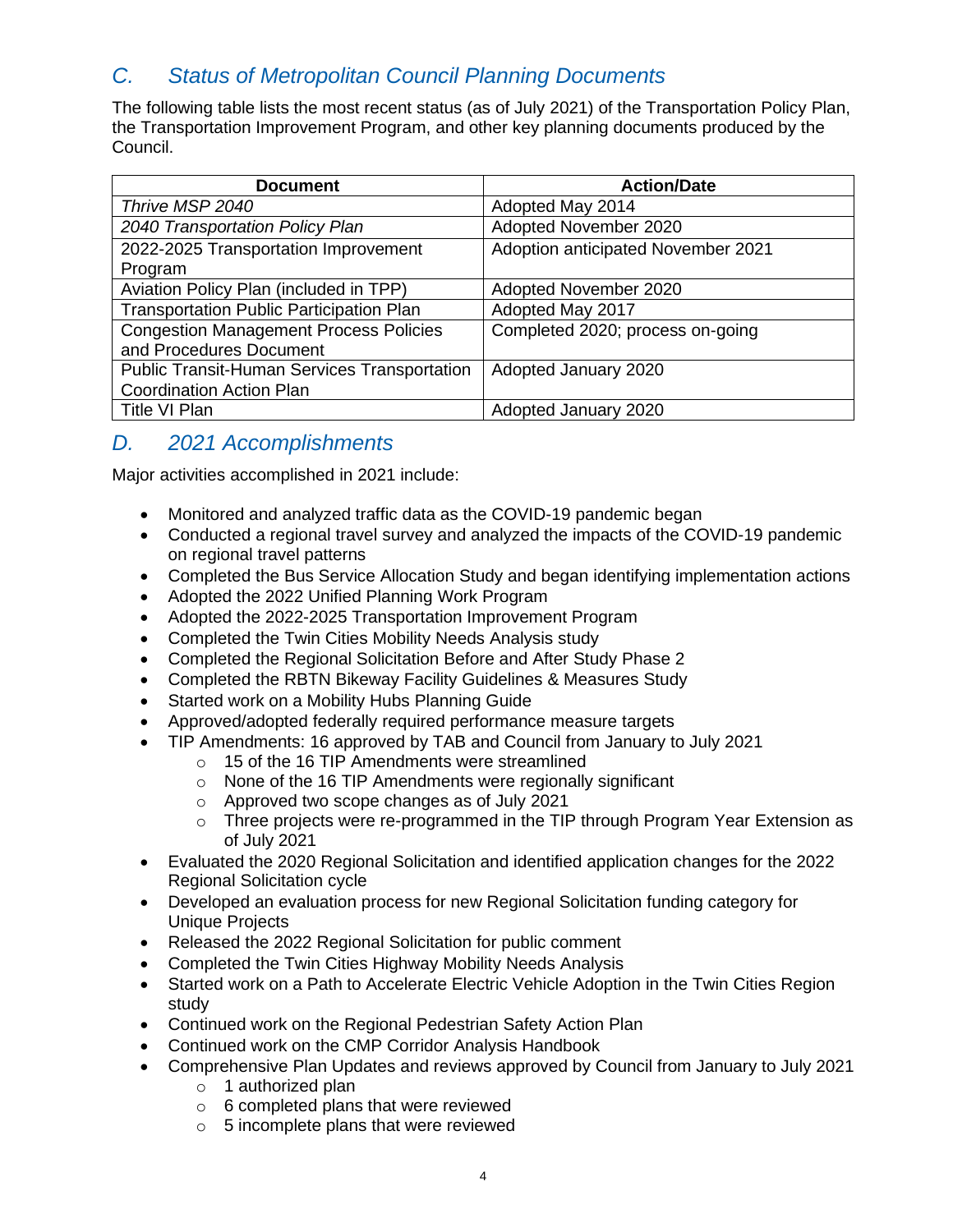- o 20 comprehensive plan amendment reviews
- o 5 Environmental Assessment reviews
- o 1 Alternative Urban Areawide Review (AUAR) review
- o 1 Environmental Impact Statement review
- Started work on a Regional Travel Demand Management Study
- Developed and implemented process for updating the Regional Bicycle Transportation Network
- Developed and implemented process for updating regional bicycle barriers and barrier crossing improvement areas
- Developed and implemented process for updating regional truck corridors
- Revised and updated the regional truck corridor prioritization tool with current data sources
- Developed a roles and responsibilities agreement for transit provider participation in the transportation planning process
- Provided assistance and/or served on the Technical Advisory Committee for the following regional transportation corridor studies:
	- o Rush Line,
	- o Highway 36 Transit Study,
	- o Riverview,
	- o Gold Line,
	- o Highway 13/Port of Savage Corridor Evaluation and Improvements (advisory committee),
	- o Rethinking I-94,
	- $\circ$  I-494 Minneapolis Airport to Highway 169 Project,
	- o Highway 252/I-94 Environmental Review,
	- o I-35W North Gateway,
	- o TH 36 and Manning Avenue Interchange Study,
	- o TH 47/TH 65 Planning and Environmental Linkage Study, and
	- o I-694/494/94 System Interchange Planning Study.

# <span id="page-8-0"></span>*E. Roles and Responsibilities of Participants*

As the Metropolitan Planning Organization for the Twin Cities area, the Council is the lead agency responsible for administering and coordinating the activities of participants carrying out the required tasks of the regional transportation planning process.

Participants in the transportation planning process include the Metropolitan Council, including Metro Transit; the Minnesota Department of Transportation (MnDOT); the Minnesota Pollution Control Agency (MPCA); regional transit operators (in addition to Metro Transit); tribal governments and representatives; local elected (city/county/township) officials and staff; the Metropolitan Airports Commission (MAC); residents of the region; and the U.S. Department of Transportation (US DOT).

Transportation agency staff from the agencies, counties and cities are involved in the technicaland policy-making process through the Technical Advisory Committee (TAC), which advises the Transportation Advisory Board (TAB). Other subcommittees and task forces of the TAC deal with specific transportation issues. Refer to Figure 3 in the *[Transportation Planning and Programming](https://metrocouncil.org/Transportation/Publications-And-Resources/Transportation-Planning/MISCELLANEOUS-DOCUMENTS/Transportation-Planning-and-Programming-Guide-2020.aspx)  [Guide](https://metrocouncil.org/Transportation/Publications-And-Resources/Transportation-Planning/MISCELLANEOUS-DOCUMENTS/Transportation-Planning-and-Programming-Guide-2020.aspx)* for a flowchart that delineates transportation committees of the TAB and TAC involved in the 3-C (continuing, comprehensive, cooperative) transportation planning process.

During 2021, a new Transit Planning Technical Working Group consisting of transit providers, city, county and state agency staff with transit planning expertise was formed. This work group will assist in producing a document defining the roles and responsibilities of transit providers in the overall planning process. The committee will continue to meet and discuss on-going transit planning activities and issues and provide comments and recommendations to TAB and TAC.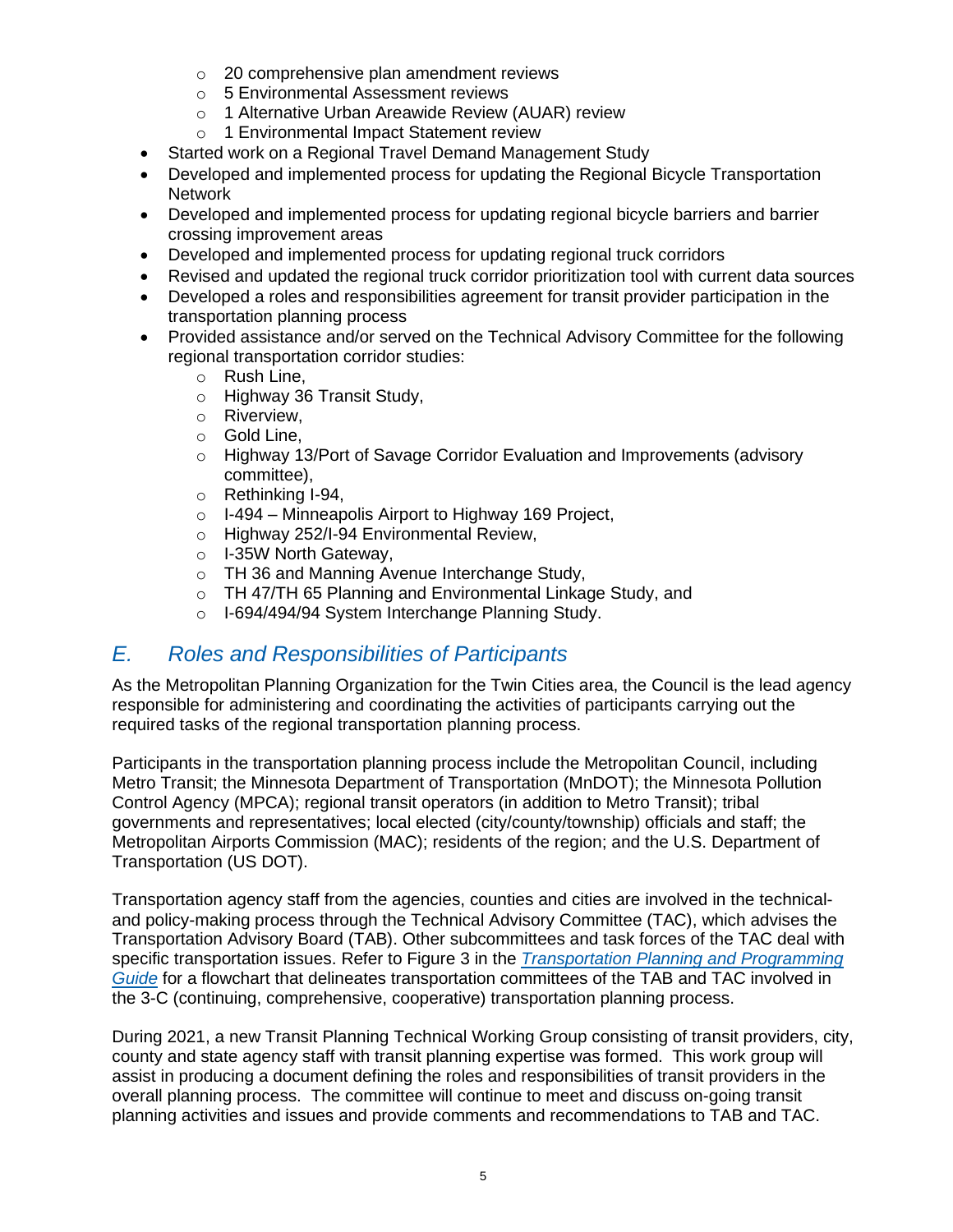# <span id="page-9-0"></span>*F. Work Continuing from 2021*

The 2040 TPP was updated in November 2020. The update (and previous plans) includes a Work Program with studies that will be completed over the next four years. Many of these studies will require consultant assistance and began prior to the 2022 UPWP adoption or will begin sometime during 2022. In most instances these are major planning studies that require two to three years to complete and thus carry through into subsequent UPWPs. For example, the Pedestrian Safety Action Plan began work in late 2020 and will continue into early 2022, spanning three UPWP documents. Consultant work that began prior to 2022 and that will carry into 2022 and subsequent years includes the following:

- Regional Pedestrian Safety Action Plan (late 2020 start);
- Detailed CMP Corridor Analysis Study (late 2020 start);
- Mobility Hub Planning Guide (early 2021 start);
- Metro Vanpool Evaluation (late 2021 start);
- A Path to Accelerate Electric Vehicle Adoption in the Twin Cities study (early 2021 start);
- Regional Travel Demand Management Study (late 2021 start expected);
- Functional Classification Process Update (late 2021 start expected);
- Principal Arterial Intersection Conversion Study Update (late 2021 expected);
- ActivitySim Local Initial Implementation Phase I (early 2021 start);
- Travel Model Network Wrangler Maintenance and Enhancement (late 2021 start expected);
- Functional Classification Update (late 2021 start anticipated)

An estimated completion date for these studies is included within the Work Activities section of this document.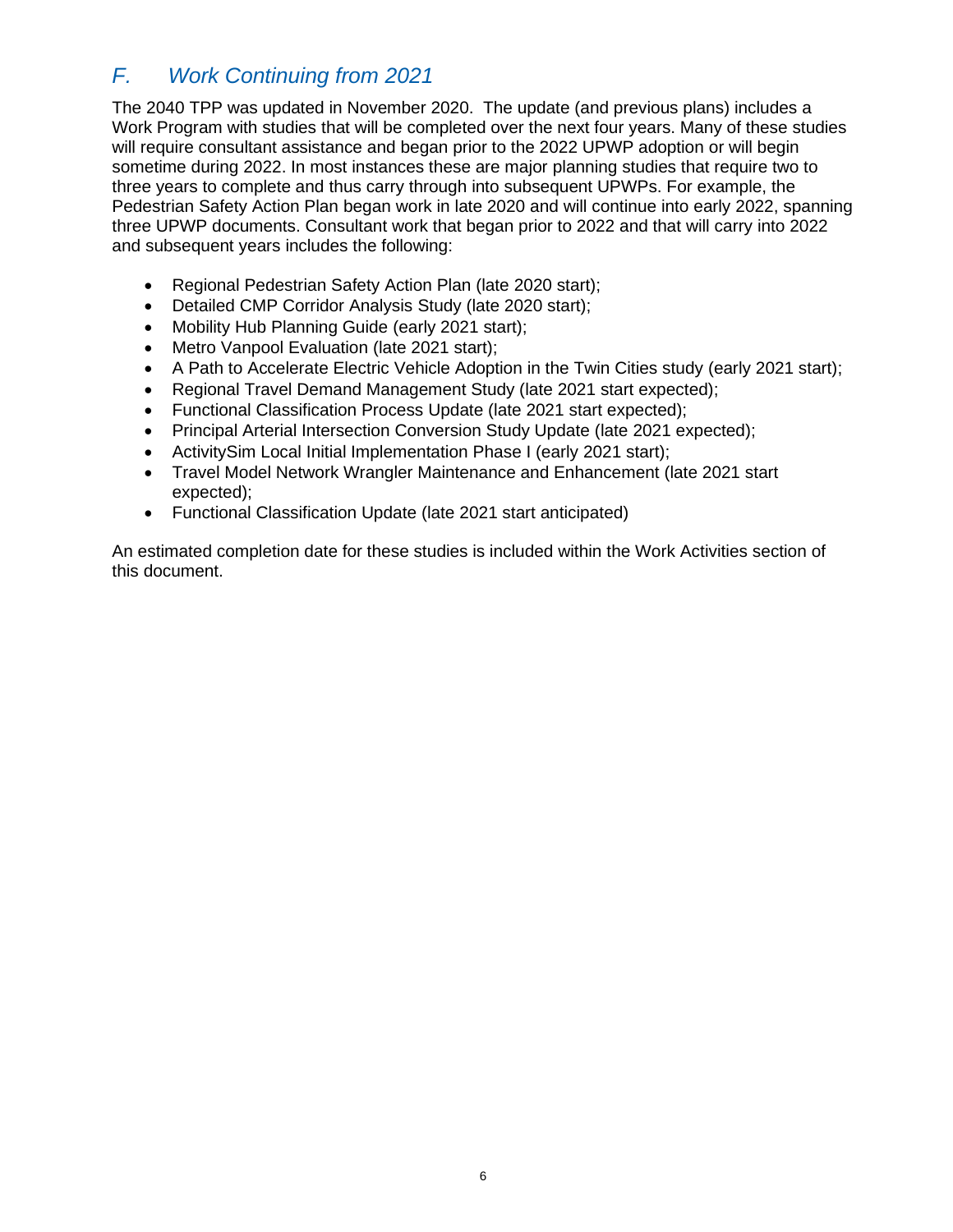# <span id="page-10-0"></span>II. **WORK ACTIVITIES**

This section of the 2022 UPWP identifies the Council's work activities for the year, including a description of the purpose of the work, the activities that will be performed, and the products that will be produced as a result of the activity. There are six major work activities (Planning and Programming Process, Modal System Planning, Long Range System Planning, Travel Forecasting and Model Development, Short Range Planning and Performance Monitoring, and Non-CPG Planning Activities) in which projects are categorized. The work activities are directly linked to the goals of the TPP, as outlined below.

Each year, the Council receives an estimate from MnDOT on the amount of federal transportation planning funds that will be available in the upcoming year. These funds, which come from both the Federal Highway Administration and the Federal Transit Administration, are consolidated into an overall transportation planning grant (referred to the Consolidated Planning Grant, or CPG), and provided to MnDOT for administration and oversight. The Council will receive approximately \$4.4 million in CPG in 2022, which must be "matched" at a rate of 20% with non-federal funds. This forms the base of the annual budget.

The Council annually assesses the CPG allocation, the goals of the TPP, and regional priorities in order to determine the planning studies that are needed and will be funded for the year. The majority of the planning studies are meant to inform future updates to regional planning documents and policies and also to help prioritize transportation investments. Candidate UPWP studies are brought to the TAB subcommittees at the beginning of the development of the UPWP for input and feedback. Projects are primarily scheduled for a particular year based on the urgency in which they need to be completed in order for the Council to meet its requirements as an MPO and for the work to inform scheduled regional planning and investment processes (i.e. TPP update, Regional Solicitation). Additionally, planning studies are identified and prioritized based upon comments and feedback from past public comment processes, such as comments received during the TPP update and TIP adoption processes.

Often, and due to the needs articulated by our regional partners and the public, the Council will budget funds that exceed the required 20 percent local match. In 2022, Council funds comprise approximately 29 percent of the total budget. Each year, the Council will use federal CPG funds at an 80 percent to 20 percent ratio until all federal funds are expended. At that point, all activities are funded with the remaining local funds programmed for the year. Note that this does not include activities that are entirely paid for with local funds, such as Aviation Planning.

Included in this section is a table with the cumulative staff time, consultant costs, estimated expenditures, and total cost for the projects within the activity area. The tables identify staff time by the number of weeks which staff will spend on a particular activity. Staff weeks are considered to be 40 hours of work.

# <span id="page-10-1"></span>*A. Planning and Programming Process*

The Tasks and Activities in this section support the management of the MPO functions including the work of the Council and Transportation Advisory Board, creation of the annual Transportation Improvement Program, UPWP and the Regional Solicitation for federal funds. This task focuses on engaging and receiving input from regional partners to better connect regional transportation policies and investments to achieving the outcomes and goals of Thrive MSP 2040 and the Transportation Policy Plan.

# **TASK A-1 PLANNING PROGRAM PROCESS SUPPORT**

**PURPOSE:** To provide planning and administrative support to the metropolitan transportation planning process of the Council, Transportation Advisory Board, TAB's Technical Advisory Committee and others pursuant to state and federal statutes and regulations. The process is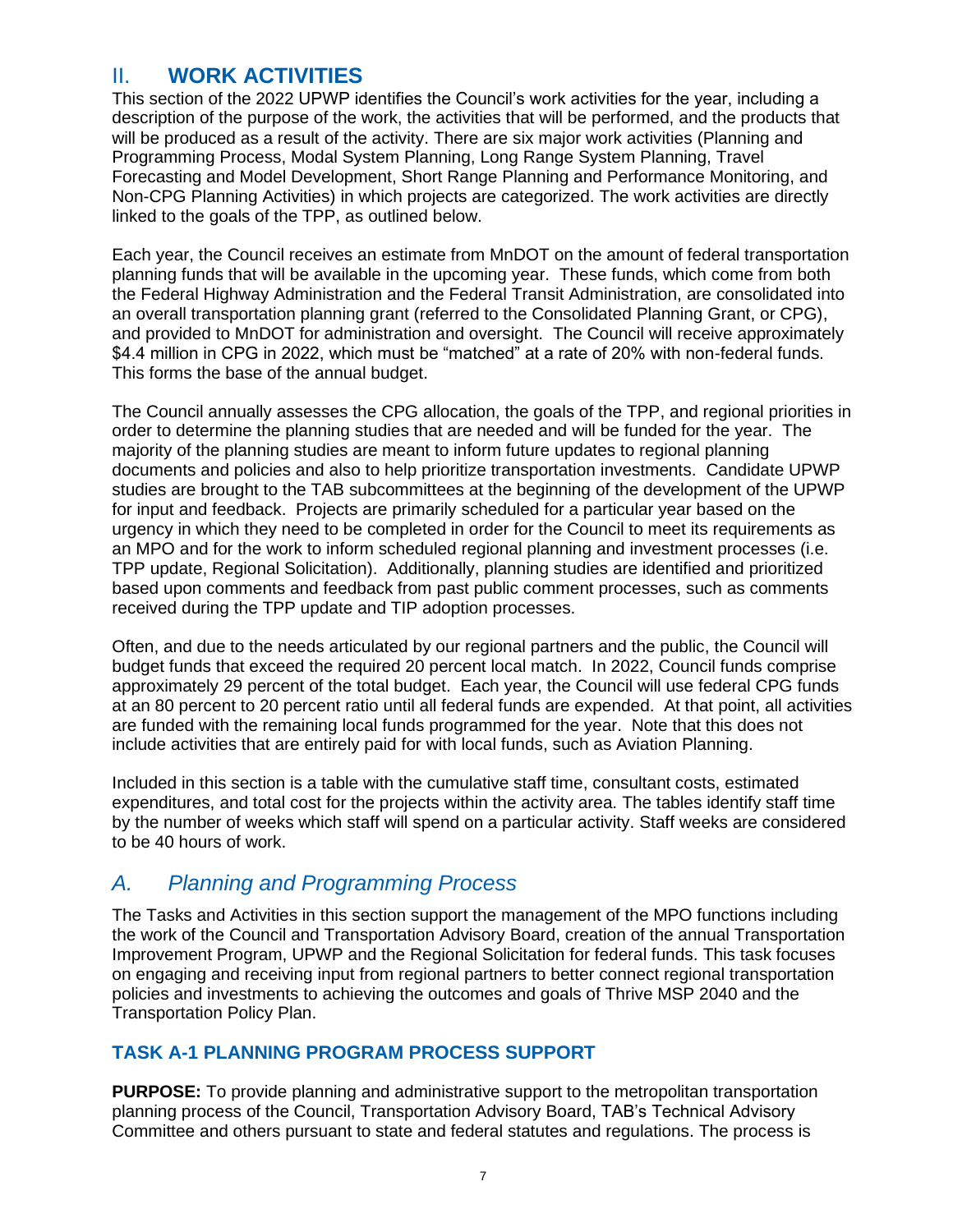required under federal law to certify the region for continued federal transportation funding. For specific information of the TAB, TAC, or Transportation Committee meetings, go to *[www.metrocouncil.org/Council-Meetings/Committees](https://metcmn-my.sharepoint.com/personal/david_burns_metc_state_mn_us/Documents/www.metrocouncil.org/Council-Meetings/Committees)*. Details on roles and responsibilities are further spelled out in the *Transportation Planning and Programming Guide*.

### **ACTIVITIES:**

- Provide a forum and input process for regional transportation decision making and review of plans and programs for all transportation modes. Process participants are the Metropolitan Council, the Minnesota Pollution Control Agency (MPCA), the Minnesota Department of Transportation (MnDOT), the Metropolitan Airports Commission (MAC), local units of government including tribal nations, transit providers and residents.
- Draft Action Items and move them through the regional transportation planning process, with recommendation actions by the Transportation Advisory Board (TAB) and its Technical Advisory Committee (TAC), followed, when necessary, by action from the Council's Transportation Committee and full Council.
- Provide training opportunities and information items and presentations for new Council, TAB, and TAC members.
- Provide general support, background and information on the upcoming meetings and related decision-making to the Council members, TAB members and other regional policy makers, as needed.
- Prepare the UPWP in cooperation with MnDOT, FHWA, MPCA, MAC, and other stakeholders.
- Provide quarterly reports on the progress of activities outlined in the UPWP.
- Attend the quarterly statewide MPO Directors meetings and the annual Minnesota MPO workshop.
- Update the Technical Advisory Committee (TAC) bylaws, as requested by member agencies.
- During 2022 conduct a software program analysis and comparison for use in the Regional Solicitation application process and recommend a program to purchase and use in future application processes.

| <b>PRODUCTS</b>                                          | <b>COMPLETION DATES</b> |
|----------------------------------------------------------|-------------------------|
| TAB, TAC, Council Committee Agendas, Minutes, Reports    | Monthly                 |
| Updates to TAB and TAC Bylaws and Policies               | As needed               |
| Training/background sessions for TAB and Council members | As needed               |
| Audited (Consolidated Planning Grant) Fund Statements    | April                   |
| Annual Update of Title VI and DBE Goals                  | July                    |
| 2023 Unified Planning Work Program                       | October                 |
| UPWP Progress Reports to MnDOT/FHWA                      | Quarterly               |
| <b>UPWP Midyear Monitoring Meeting</b>                   | Q2/Q3                   |
| Regional Solicitation software program recommendation    | Q3 2022                 |

#### **RELATIONSHIP TO OTHER AGENCIES' WORK:**

- MnDOT is involved in the planning process as an ongoing participant. MnDOT staff provides technical input, serves as committee members on several TAB and TAC committees, and is in frequent contact with Council staff regarding many issues.
- MnDOT administers the federal planning funds that finance most of the planning work done by the Council and provides guidance to ensure that federal planning requirements are met.
- MPCA staff participates in the ongoing interagency coordination activities to administer the Clean Air Act and the FAST Act by participating in the review of the TPP, TIP and the UPWP; participating in the work of the TAB and TAC; serving as committee members on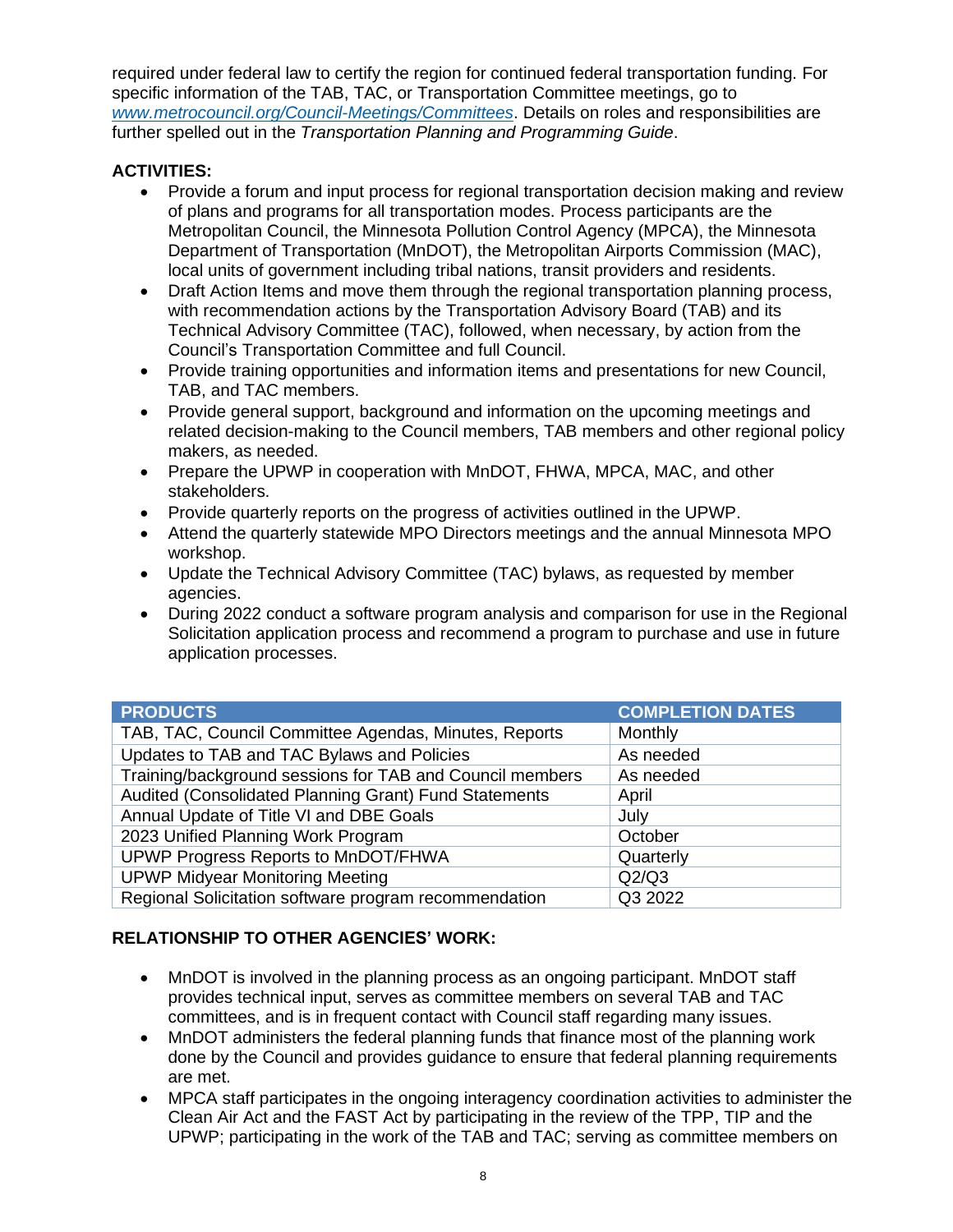TAB and TAC committees; by providing needed technical assistance; and categorizing projects for air quality conformity purposes.

# **TASK A-2 TIP DEVELOPMENT AND MANAGEMENT**

**PURPOSE:** Federal law requires preparation and approval of the four-year Transportation Improvement Program (TIP), inclusive of the spending of all federal funds on projects within the region. The Council prepares a TIP each year for review by TAB and approval by the Council.

### **ACTIVITIES:**

- Prepare the draft 2023-2026 TIP.
- Facilitate and host a public comment and review process for the draft TIP.
- Incorporate comments and adopt the 2023-2026 TIP.
- Review and process requests for TIP amendments.
- Prepare the Annual Listing of Obligated Projects showing projects with federal funds obligated in the previous fiscal year.
- Develop online maps depicting location and pertinent information of projects within the current and future TIPs.

| <b>PRODUCTS</b>                                 | <b>COMPLETION DATES</b>    |
|-------------------------------------------------|----------------------------|
| Draft 2023-2026 TIP                             | June                       |
| <b>TIP Public Comment Report</b>                | August                     |
| Final 2023-2026 TIP                             | September                  |
| <b>Annual Listing of Obligated Projects</b>     | October                    |
| TIP amendments and administrative modifications | On-going (as needed)       |
| Online TIP Map                                  | Q4 2022 (annually updated) |

#### **RELATIONSHIP TO OTHER AGENCIES' WORK:**

- MnDOT staff works cooperatively with Council staff and TAB/TAC to develop revenue assumptions and a program of projects for approval.
- MnDOT coordinates and monitors TIP data for all federally funded projects, along with MnDOT Trunk Highway projects.
- MnDOT also processes the STIP and administers STIP amendments and administrative modifications to reflect the TIP, its TIP amendments, and administrative modifications, respectively.
- MPCA participates in air quality conformity analysis.

# **TASK A-3 REGIONAL SOLICITATION**

**PURPOSE:** The Regional Solicitation for federal transportation project funding is a competitive application process that selects projects as part of two federal programs: Surface Transportation Block Grant program (STBG) and Congestion Mitigation and Air Quality Improvement (CMAQ) Program. The application components are evaluated and updated every two years prior to releasing the next application. In the subsequent year, applicants submit project proposals which are scored, ranked, and selected for funding. During 2021, the application was evaluated and updated. Scoring and selection will occur in 2022.

- Release Regional Solicitation application in first quarter 2022 applications received second quarter 2022.
- Coordinate scoring committee membership with regional partners, committees meet and discuss scoring procedures and score applications.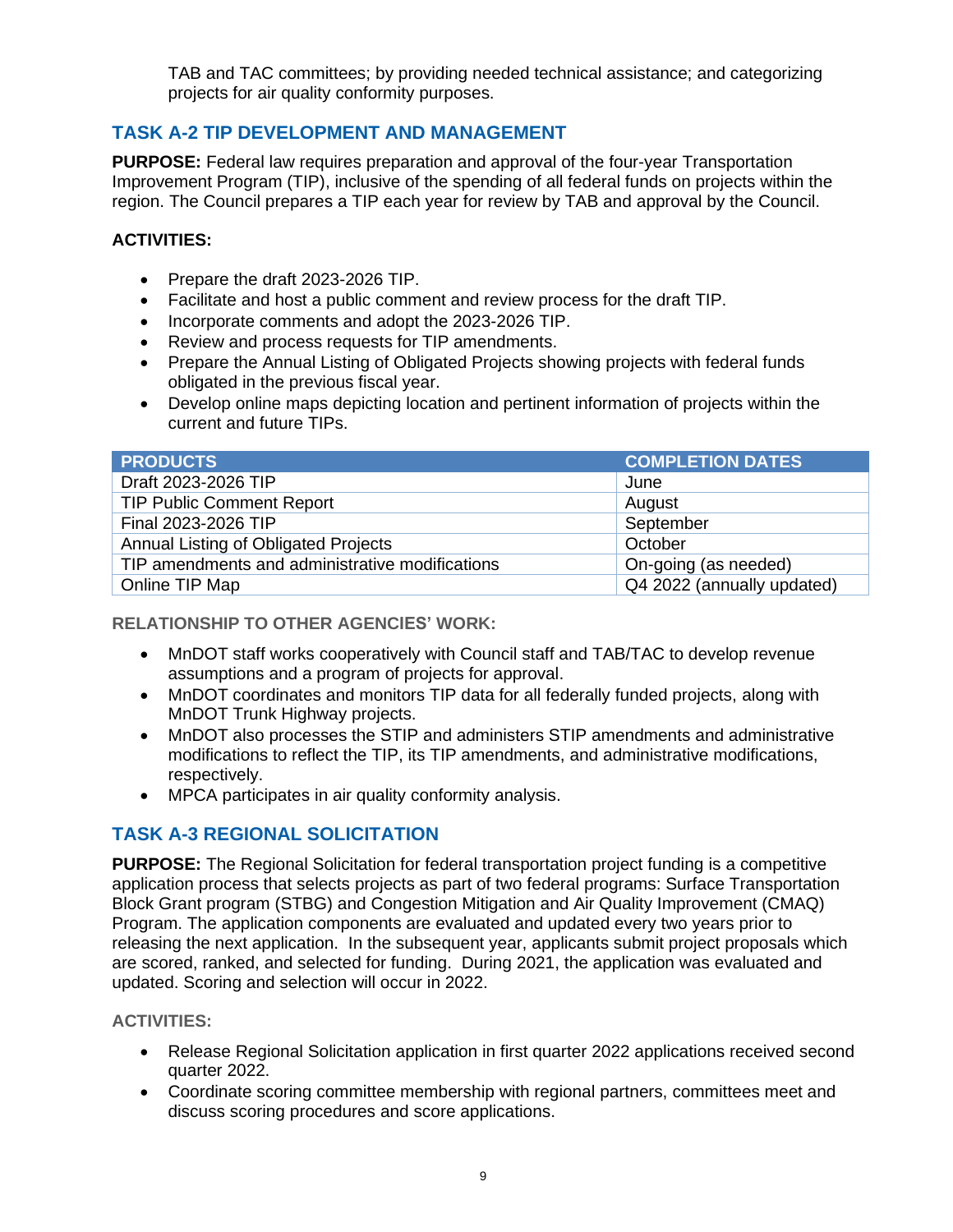- Develop potential funding scenarios across the modal application categories for review by TAC and TAB.
- Select Regional Solicitation projects in late 2022 for program years 2026 and 2027 funding.
- Score Unique Projects application category utilizing a TAB work group and recommend projects for 2024 and 2025 funding.
- Work with MnDOT on HSIP application, scoring and project selection
- Showcase project successes of completed projects funded through the Regional Solicitation.
- Update online mapping tool and database of past funded projects.

| <b>PRODUCTS</b>                                                                 | <b>COMPLETION DATES</b> |
|---------------------------------------------------------------------------------|-------------------------|
| 2022 Regional Solicitation Application Release                                  | Q1 2022                 |
| Regional Solicitation 2026-2027 Projects Selection (including<br>HSIP projects) | Q4 2022                 |
| Unique Projects selection for 2024-2025                                         | Q4 2022                 |
| Update Online Mapping Tool of Funded Projects                                   | Q4 annually             |

- State and local partners are involved with the creation of the Solicitation criteria, the scoring of projects, and the selection of a final program of projects.
- The Solicitation awards projects to state, county, city, and transit agency project applicants.
- MnDOT works cooperatively with Council staff to ensure that projects are developed on time and as specified in the applications. Those unable to do so are subject to the Council's Program Year and Scope Change Policies.
- The Council works closely with MnDOT on the development and approval of the Highway Safety Improvement Program (HSIP) solicitation.

# **TASK A-4 PLANNING PROCESS ENGAGEMENT AND OUTREACH**

**PURPOSE:** This activity focuses on the public engagement and outreach activities for the various activities, studies, and products of the regional transportation planning processes. This includes the formal public comment processes for the required planning documents including the Transportation Policy Plan, Transportation Improvement Program, Unified Planning Work Program and Transportation Public Participation Plan. It also encompasses general outreach and engagement activities related to the regional planning studies and other engagement on regional needs and issues.

- Develop and propose updates to and receive public comment on changes to the regional Transportation Public Participation Plan (TPPP).
- Annual TIP update public comment process, including hosting public meetings, comment response development and a written public comment report.
- Enter into a master contract with three or more contractors to be available for focused transportation engagement activities with BIPOC and low-income communities.
- Identify opportunities for focused engagement with BIPOC and low-income communities for on-going transportation studies.
- Develop and design outreach program with consultant through the Equity Populations Engagement Master Contract.
- Participate in engagement activities surrounding 2050 Metropolitan Development Guide update and identify important transportation topics, issues and needs.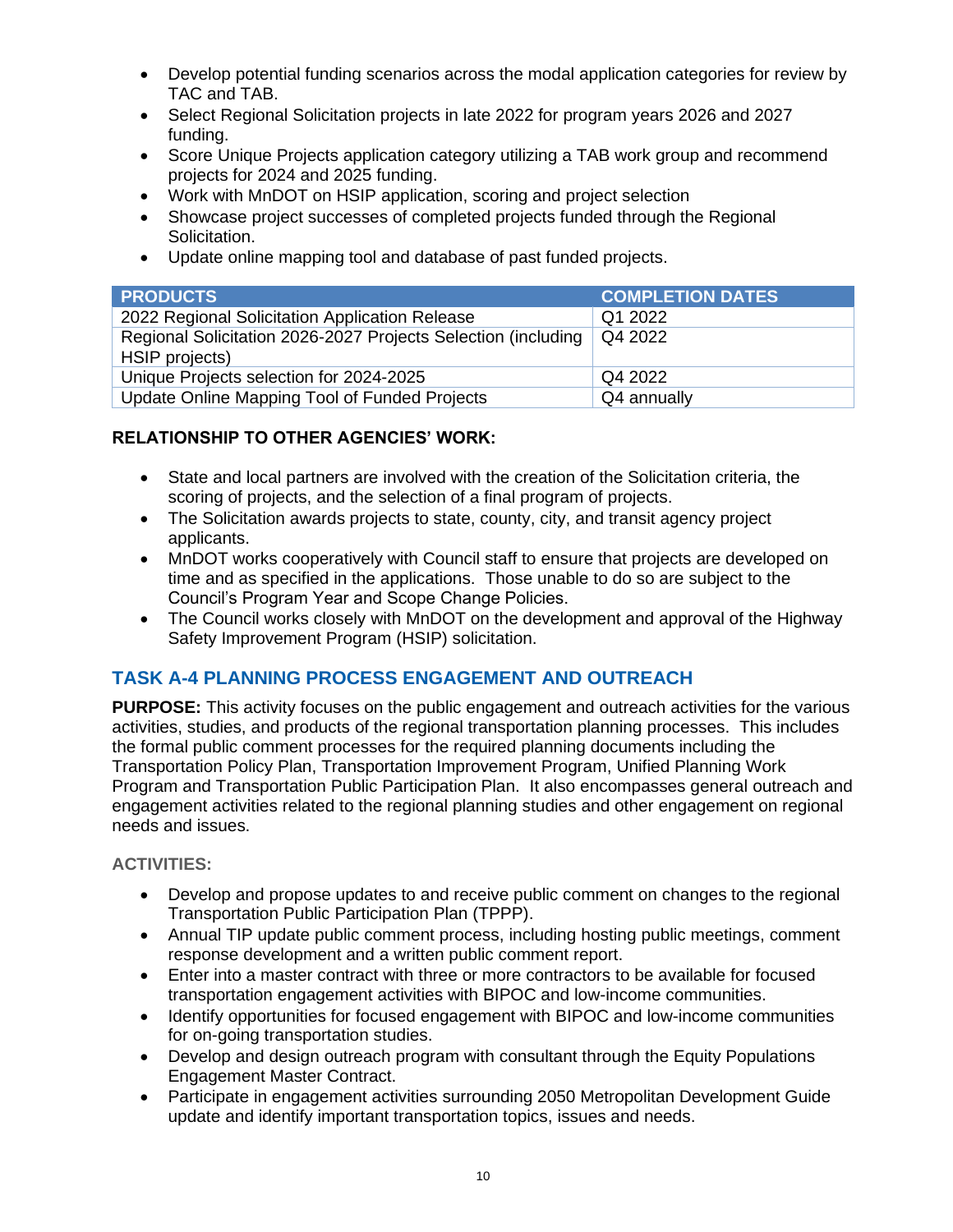| <b>PRODUCTS</b>                                        | <b>COMPLETION DATES</b> |
|--------------------------------------------------------|-------------------------|
| <b>Transportation Public Participation Plan Update</b> | Q1 2022                 |
|                                                        |                         |
| <b>Equity Populations Engagement Master Contract</b>   | Q1 2022                 |

The Council engages with a wide variety of partners and stakeholders as part of its transportation planning processes including the agencies, cities, counties, advocacy groups, representatives of BIPOC and low-income communities, disabled community representatives, youth, elderly, and the general public. All of the region's transportation planning work includes some level of engagement these various partners. In addition, Council staff participates in the engagement activities of our partner agencies such as MnDOT, Metro Transit and regional stakeholders.

| <b>Activity A Total</b>                                        | <b>Staff Weeks</b> | 2022 Budget |
|----------------------------------------------------------------|--------------------|-------------|
| Total                                                          | 286                | \$1,362,338 |
| <b>2022 New Consultant Studies:</b>                            |                    |             |
| <b>Equity Populations Engagement</b><br><b>Master Contract</b> |                    | \$100,000   |
| <b>Total Consultant</b>                                        |                    | \$100,000   |

# <span id="page-14-0"></span>*B. Modal System Planning*

Metropolitan Council staff work closely with MnDOT and regional partners to plan and invest in all modes of transportation within the regional transportation system. The tasks and planning activities within this section are meant to connect the region's transportation investment philosophy, direction and priorities for each mode towards achieving the adopted outcomes of Thrive MSP 2040 and goals of the regional Transportation Policy Plan.

# **TASK B-1 HIGHWAY SYSTEM PLANNING**

**PURPOSE:** To work with agency partners to plan a regional highway system that is consistent with the goals and objectives in the 2040 Transportation Policy Plan. This task also includes leading and participating in regional studies that inform highway investment decisions.

- Council staff will lead system studies and contribute to corridor studies or statewide efforts led by partner agencies.
- Participate in MnDOT's update of the State Highway Investment Plan (MnSHIP).
- Continue work on a consultant study to implement recommendations from MnDOT's metro area functional classification review and to update Appendix D of the 2040 TPP, as well as related functional classification change processes.
- Participate in the development of MnDOT's Capital Highway Investment Plan (CHIP).
- Develop and track approved highway performance measures.
- Implement findings and recommendations of Twin Cities Highway Mobility Needs Analysis Study.
- Assist with Highway Safety Improvement Program (HSIP) application changes and scoring committee for the 2022 funding cycle.
- Initiate a consultant study to update the Principal Arterial Intersection Mobility Study, Phase 2.
- Initiate a consultant study that will assist the Council and its regional stakeholders in analyzing crash data/trends and provide guidance on developing annual safety performance targets.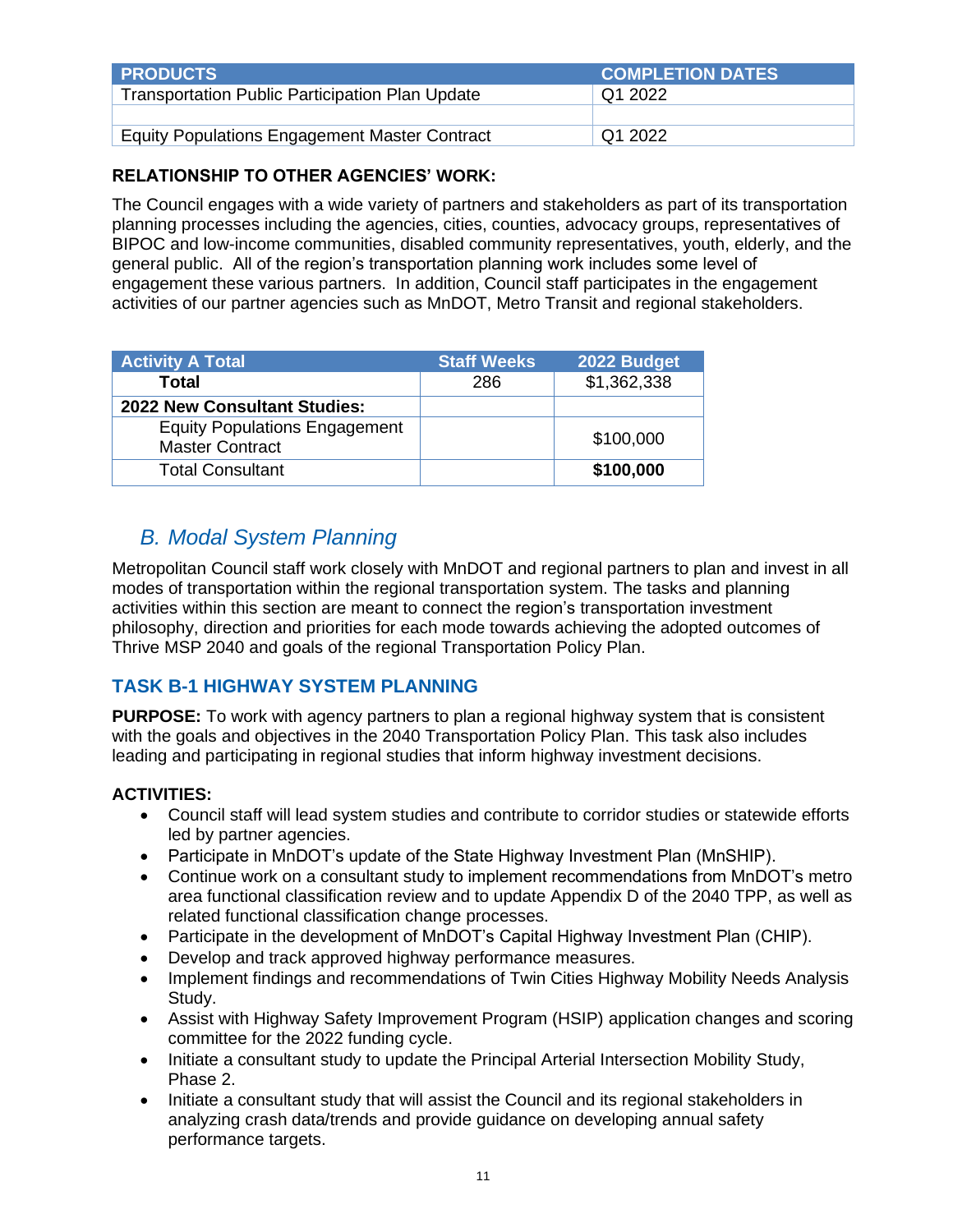| <b>PRODUCTS</b>                                                         | <b>COMPLETION DATES</b> |
|-------------------------------------------------------------------------|-------------------------|
| Preliminary Interchange Approvals (as outlined in Appendix F of<br>TPP) | As Needed               |
| Submittal of Functional Classification Changes                          | As Needed               |
| Metro Freeway Project Approvals                                         | As Needed               |
| <b>Functional Classification Process Update</b>                         | Q4 2022                 |
| Principal Arterial Intersection Mobility Study, Phase 2                 | Q1 2023                 |
| <b>Regional Safety Study</b>                                            | Q4 2022                 |

- The Council works closely with MnDOT partners in both the Central Office and Metro District to coordinate planning activities for roadways across the region. These MnDOT offices lead planning studies from the statewide level through a corridor or interchange level and the Council engages where appropriate.
- The Council works closely with local regional partners, commonly the counties, but also including the areas in region 7W and the Shakopee Mdewakanton Sioux Community, on roadway needs connecting to and running through these jurisdictions.

# **TASK B-2 FREIGHT PLANNING**

**PURPOSE:** To continue an integrated regional freight planning program for the Twin Cities Metropolitan Area that is implemented by MnDOT, Metropolitan Council, and public and private sector transportation partners.

#### **ACTIVITIES:**

- Represent the Council on the Minnesota Freight Advisory Committee (MFAC) and its Executive Committee
- Support MnDOT and the University of Minnesota, Center for Transportation Studies in planning the Annual Freight & Logistics Symposium program.
- Coordinate with MnDOT on regional and state freight policy directives and Metro Freight Initiative strategies implementation.
- Support MnDOT in developing the Metro District Freight Plan.
- Provide assistance to the Council's update of the 2050 Metropolitan Development Guide (*Thrive MSP 2040)*.
- Work with Community Development Division staff to develop an Industrial Land Atlas as an interactive on-line mapping tool for accessing the Industrial Land Inventory database.
- Provide technical assistance to MnDOT in freight project programming and selection processes.
- Initiate the Urban Freight Distribution Study consultant study which will examine Ecommerce-related freight distribution best practices, emerging technologies, and opportunities to reduce the region's carbon footprint.
- Provide technical research and peer region assessments on freight trends or planning initiatives that could inform regional plans and policies, including any ongoing impacts due to COVID-19.
- Support integration of freight needs in land use and transportation planning work of the Council and provide technical assistance to local agencies, as needed.
- Technical research of peer region assessments on general freight trends.

| <b>I PRODUCTS</b>                              | <b>COMPLETION DATES</b> |
|------------------------------------------------|-------------------------|
| Industrial Land Atlas Interactive On-line Tool | Q4 2022                 |
| Urban Freight Distribution Study               | Q12023                  |

#### **RELATIONSHIP TO OTHER AGENCIES' WORK:**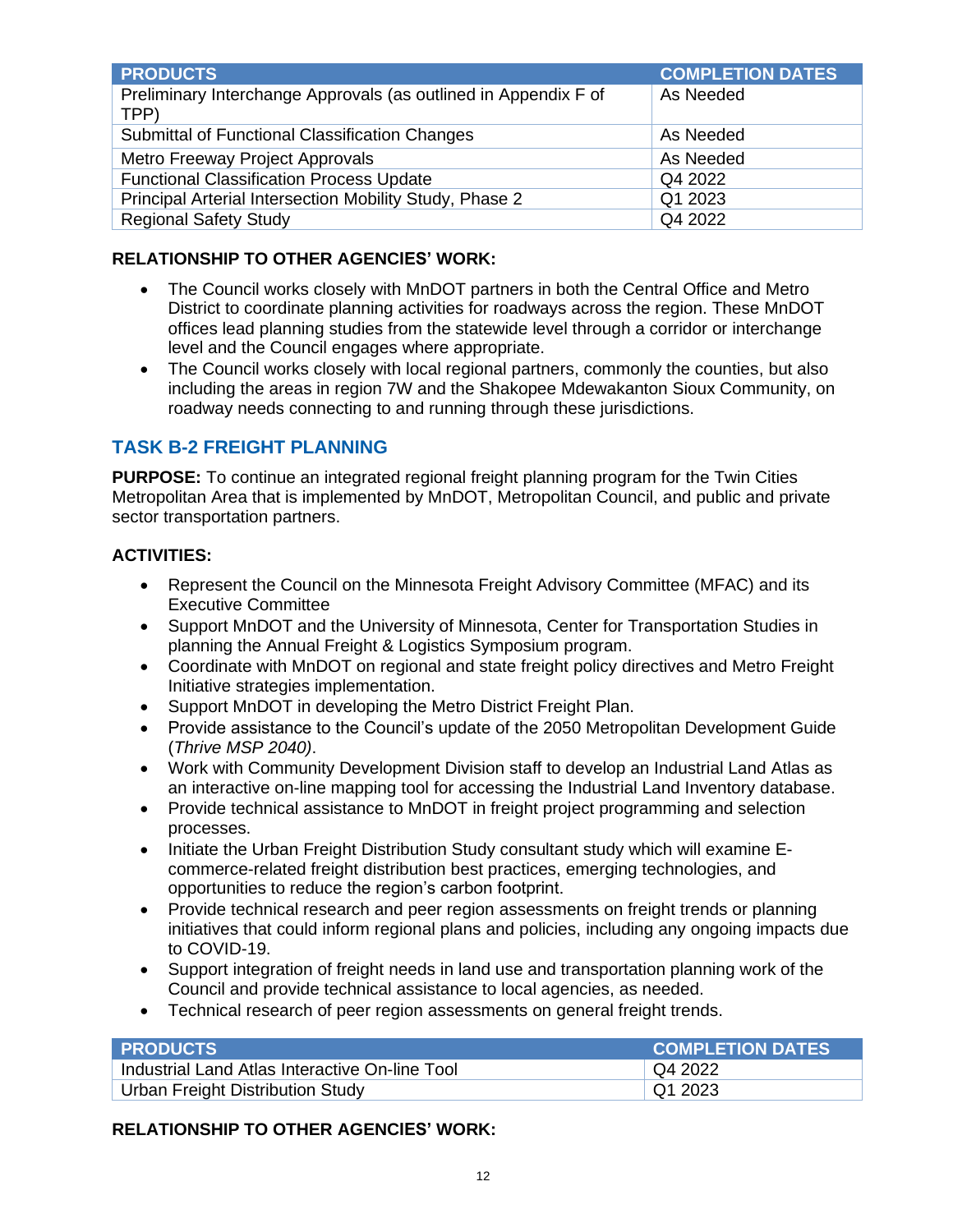- Metropolitan Council staff work closely with MnDOT's Office of Freight and Commercial Vehicle Operations on regional and statewide freight planning efforts, including collaborating in planning MFAC meetings and events, coordinating in regional and state policy directives, and technical review/assistance in state freight project solicitation process.
- Council staff works closely with counties and cities in identifying Regional Truck Freight Corridors which are used in the state freight project funding solicitations and the Regional Solicitation.

# **TASK B-3 TRANSIT PLANNING**

**PURPOSE:** To work with partners to plan a regional transit system that is consistent with the goals and objectives in the *2040 Transportation Policy Plan (TPP)* and policies in Thrive MSP 2040. To conduct the short-, mid- and long-range regional transit studies, policy, and planning activities that inform transit corridor and transit system implementation activities for the whole region.

#### **ACTIVITIES:**

- Continue regional studies and policy developments started in previous years to guide the implementation of the regional transit system including:
	- o Draft and consider policy changes to address study recommendations from the Bus Service Allocation Study.
	- $\circ$  Continue to participate in and support the work of Metro Transit's multipurpose Network Next initiative and address any outcomes of the initiative that affect regional policies or plans.
	- o Discuss updates to the TPP Appendix G to address outcomes of ongoing transit planning studies, analysis, and policy coordination with regional transit providers.
- Provide technical research and peer region assessments on transit trends or planning initiatives that could inform regional plans and policies, including any ongoing trends resulting from COVID-19.
- Complete the development of a regional Mobility Hub Planning Guide through a consultant project began in 2020.
- Continue working on the Metro Vanpool Evaluation Study.
- Consult with partners to identify regional transit planning studies that would inform investment opportunities and priorities for the regional transit system.
- Develop technical planning resources and planning guidance to help implementation of regional plans by transit agencies and other implementing partners.
- Provide technical expertise on transit planning and regional policy perspectives for coordination with other planning efforts, including other modal efforts and local community planning.
- Administer the Transit Technical Working Group to discuss transit elements of the transportation planning process with regional technical experts.

| <b>PRODUCTS</b>                                          | <b>COMPLETION DATES</b> |
|----------------------------------------------------------|-------------------------|
| Metro Transit Network Next Initiative and Implementation | 2022                    |
| <b>Mobility Hub Planning Guide</b>                       | $\sqrt{Q12022}$         |
| <b>Transportation Policy Plan Appendix G Refinements</b> | Q4 2022                 |
| <b>Metro Vanpool Evaluation Study</b>                    | Q4 2022                 |

#### **RELATIONSHIP TO OTHER AGENCIES' WORK:**

• The Council works closely with regional transit providers that plan and implement local transit improvements to coordinate the evaluation and planning of the regional transit system.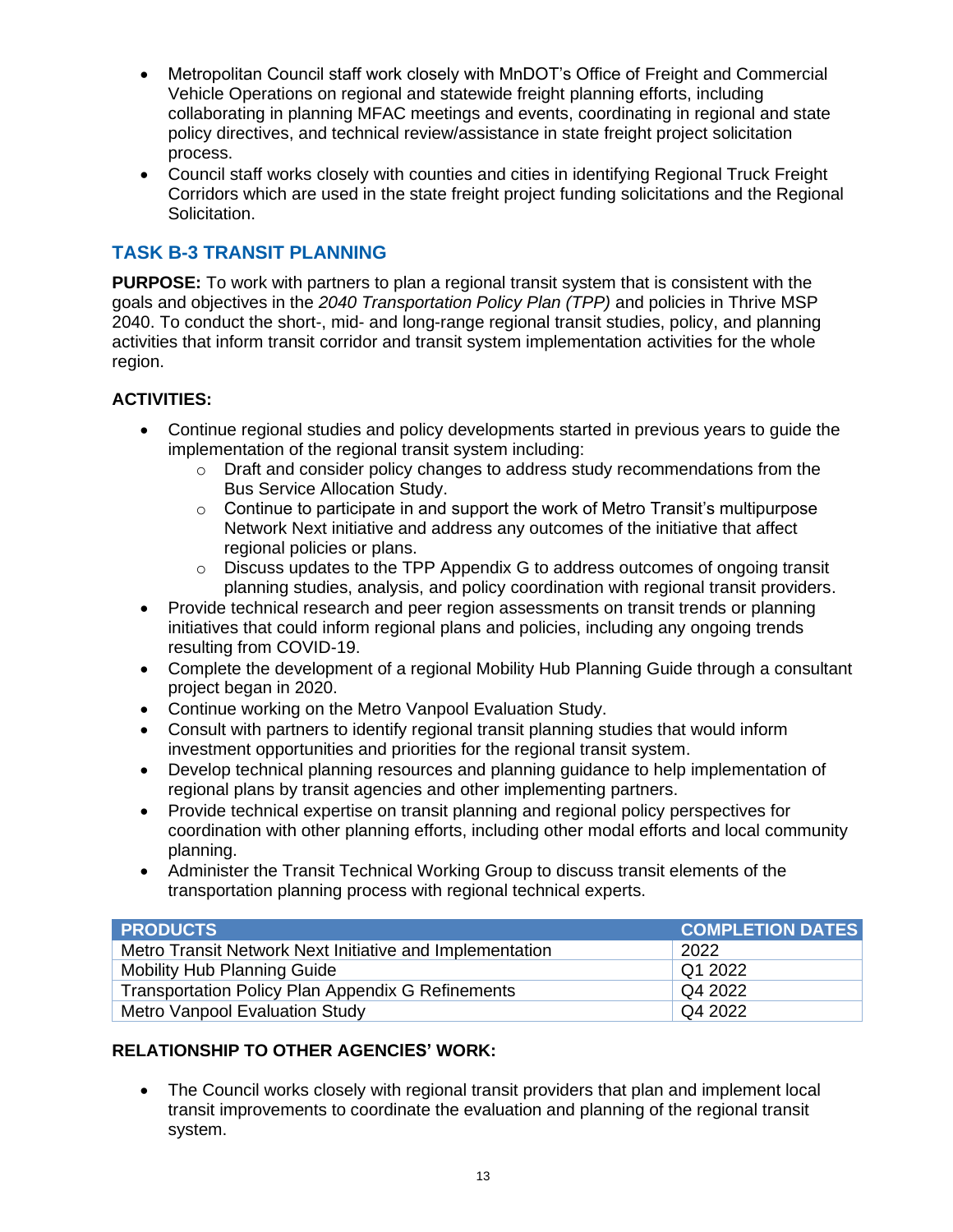- The Council works closely on various committees with MnDOT and local governments (primarily counties or county regional railroad authorities) on corridor-specific work to ensure consistency with regional system planning and development. This includes coordination with cities, counties, and transit providers that may be leading specific efforts or be affected by plans through their own land use planning or implementation activities. Metropolitan Transportation Services (MTS) planning staff generally serve as technical liaisons to corridor efforts after a locally preferred alternative has been identified and adopted into the Transportation Policy Plan. Metro Transit staff generally take a more prominent implementation role at this stage. More information on partner-agency-led studies can be found in Task B5.
- MnDOT, the Council, Metro Transit, other transit providers, and local governments work jointly on various ad-hoc committees to coordinate the planning and implementation of the regional transit system (e.g. Team Transit for transit advantages and Regional Solicitation review subcommittees).

# **TASK B-4 BICYCLE AND PEDESTRIAN PLANNING**

**PURPOSE:** To participate in bicycle and pedestrian planning in the region and provide technical assistance to and coordination with transportation agency partners. Collaborate with agencies on regional, sub-regional or transportation corridor studies, as needed and when relevant to forwarding Council goals, objectives, and planned outcomes.

#### **ACTIVITIES:**

- Coordinate with and provide technical assistance to state and local agencies on bicycle/pedestrian planning issues, studies, and initiatives.
- Oversee the Regional Bicycle Transportation Network (RBTN) planning/implementation and updates, including:
	- o Review and process requests for administrative changes and future additions and coordinate with transportation agencies as needed.
- Participate on and coordinate with key bicycle and pedestrian planning committees, as appropriate; these have included standing and ad-hoc committees such as:
	- o MnDOT Bicycle and Pedestrian Data Task Force
	- o Minneapolis Pedestrian Advisory Committee
	- o Minneapolis Bicycle Advisory Committee
	- o Provide technical assistance on Regional Solicitation application development by working on changes required to reflect policies or react to feedback on the process.
- Coordinate with Council Regional Parks staff in identifying and implementing methods & means to improve collaboration with local agencies in planning regional bikeways and regional trails.
- Continue coordinating with local agencies and MnDOT to encourage semi-annual updates to the regional bicycle system inventory; work to incorporate updated data into regional bicycle system planning through collaboration at all levels of government.
- Participate on study advisory committees or panels (e.g., Technical Advisory Panel for MnDOT research project on pedestrian crossings)
- Continue and complete the consultant-led Regional Pedestrian Safety Action Plan started in 2020 and begin considering implications for regional plans and policies, once complete.
- Administer the Bicycle-Pedestrian Technical Working Group to discuss non-motorized modal elements of the transportation planning process with regional technical experts.

| <b>PRODUCTS</b>                        | <b>COMPLETION DATES</b> |
|----------------------------------------|-------------------------|
| Regional Pedestrian Safety Action Plan | Q1 2022                 |
| RBTN corridor and alignment updates    | ∣ As needed             |

#### **RELATIONSHIP TO OTHER AGENCIES' WORK:**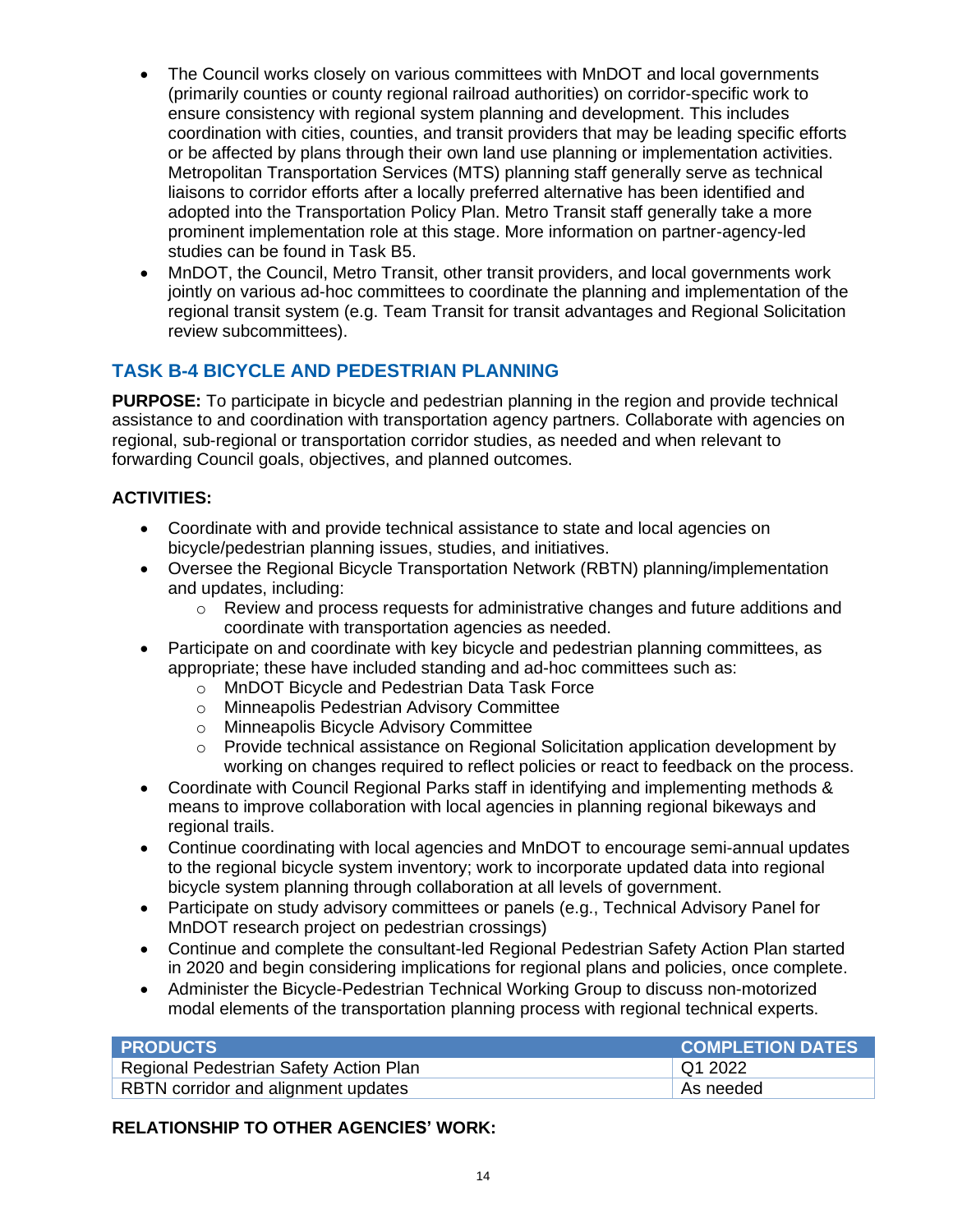- Coordinate, review and advise on state and local bicycle and pedestrian plans and plan updates to ensure consistency with Council transportation policies, to incorporate regional studies into partner agency project development and/or funding processes, and to facilitate incorporation of regional planned networks and systems. Partner agency planning processes that have been reviewed and/or collaborated on with respect to Council transportation policies and regional studies/network plans have included:
	- o MnDOT Statewide Bicycle System Plan
	- o MnDOT Metro District Bicycle Plan
	- o Minnesota GO
	- o MnDOT Statewide Pedestrian Plan
	- o Regional Trail Master Plans
	- o Washington County Bicycle and Pedestrian Plan
	- o City of Minneapolis Transportation Action Plan Bicycle Element
	- o Dakota County Bicycle and Pedestrian Study
- Collaborate and advise on bike and pedestrian transportation policies by sharing best practices and regional policy perspectives through the following groups and committees:
	- o Bicycle-Pedestrian Technical Working Group
	- o TAC/TAB
	- o County Boards/Commissions and City Councils, as appropriate
	- o Council's Land Use and Transportation Accessibility Advisory Committees

#### **TASK B-5 CORRIDOR STUDIES AND WORK LED BY PARTNER AGENCIES**

**PURPOSE:** To participate in major corridor studies to ensure implementation of the regional transportation and development policies outlined in the 2040 TPP and Thrive MSP 2040.

- Participate in transitway studies or transit area studies that evaluate and/or prioritize transit improvements for recommended implementation, typical on a corridor or sub-regional level for the following:
	- o Highway 55 Transit Study
- Participate in ongoing work for transitway corridor development including environmental review, station-area planning, and other implementation-related planning work for the following corridors:
	- o Green Line Extension
	- o Blue Line Extension
	- o Gold Line
	- o Red Line Future Stages
	- o Purple Line (formerly Rush Line corridor)
	- o Riverview Modern Streetcar
	- o Nicollet-Central Modern Streetcar
- Participate in highway corridor studies and interchange work that guide investments to improve mobility and safety for all users:
	- o MnDOT's Rethinking I-94 Environmental Impact Statement (EIS)
	- o MnDOT's Highway 252/I-94 EIS
	- o MnDOT's I-494 Minneapolis Airport to Highway 169 Project,
	- o MnDOT's I-35W North Gateway Study (Ramsey County Road C to Mississippi River)
	- o MnDOT's Highway 120 PEL
	- o MnDOT's Highway 47/65 PEL
	- o MnDOT's Hwy 77 Congestion Mitigation Study
	- o MnDOT's Downtown Minneapolis and Downtown St. Paul Studies
	- o Dakota County's Highway 42 Corridor Study
- Participate in corridor studies for intercity passenger rail including environmental review, engineering, and other implementation-related planning work for the following corridors: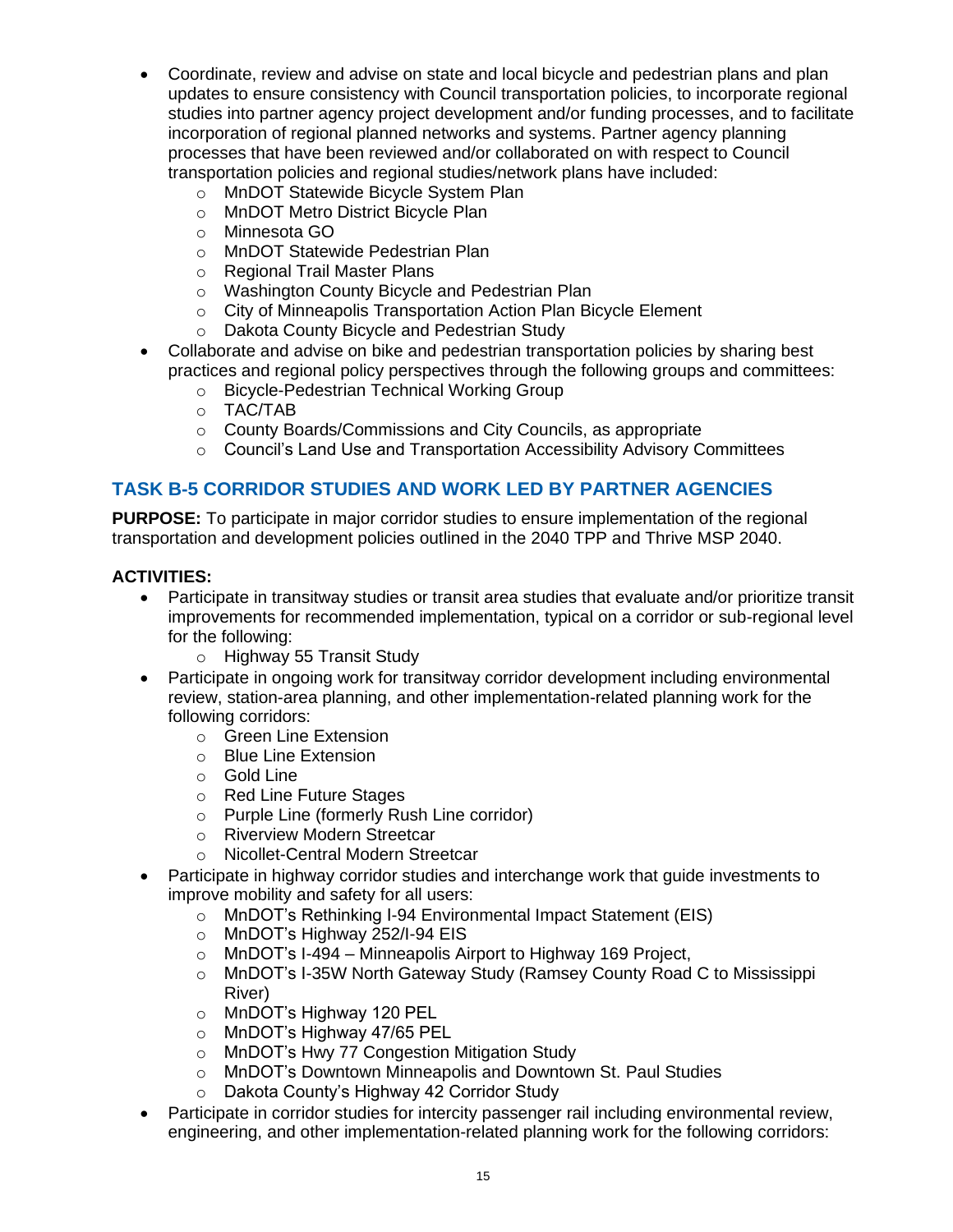- o Twin Cities to Milwaukee-Chicago Passenger Rail Service Improvements
- o Northern Lights Express Passenger Rail

| <b>PRODUCTS</b>                               | <b>COMPLETION DATES</b> |
|-----------------------------------------------|-------------------------|
| Purple Line (Rush Line) Station Area Planning | 2023                    |

- MnDOT is usually the lead agency for state highway corridors, although many are led by local governments, particularly counties.
- For transit corridors, the county regional railroad authorities are often the lead agencies for feasibility, alternatives analysis or environmental studies, although responsibility is usually transferred to the implementing agency when project development or engineering commences. The cities of Minneapolis and Saint Paul, Metro Transit, and MnDOT have also led a limited number of corridor and subsystem transit studies in the past. MnDOT typically leads when transit analyses are coordinated as part of a highway corridor study.
- Local governments collaborate on transit corridors work by coordinating with or leading land use planning efforts. These efforts are often station- or corridor-specific where a county or transit agency is leading the transportation project but the authority for land use implementation falls on cities.

| <b>Activity B</b>                                                 | <b>Staff Weeks</b> | 2022 Budget |
|-------------------------------------------------------------------|--------------------|-------------|
| Total                                                             | 378                | \$1,969,932 |
| <b>Consultant Studies:</b>                                        |                    |             |
| 2021 Studies Continuing:                                          |                    |             |
| <b>Functional Classification</b><br>Process Update                |                    | \$60,000    |
| <b>Mobility Hub Planning Guide</b>                                |                    | \$5,000     |
| <b>Principal Arterial Intersection</b><br>Mobility Study, Phase 2 |                    | \$200,000   |
| <b>Regional Pedestrian Safety</b><br><b>Action Plan</b>           |                    | \$15,000    |
| 2022 New Studies:                                                 |                    |             |
| <b>Regional Safety Study</b>                                      |                    | \$100,000   |
| Urban Freight Distribution Study                                  |                    | \$50,000    |
| <b>Total Consultant</b>                                           |                    | \$430,000   |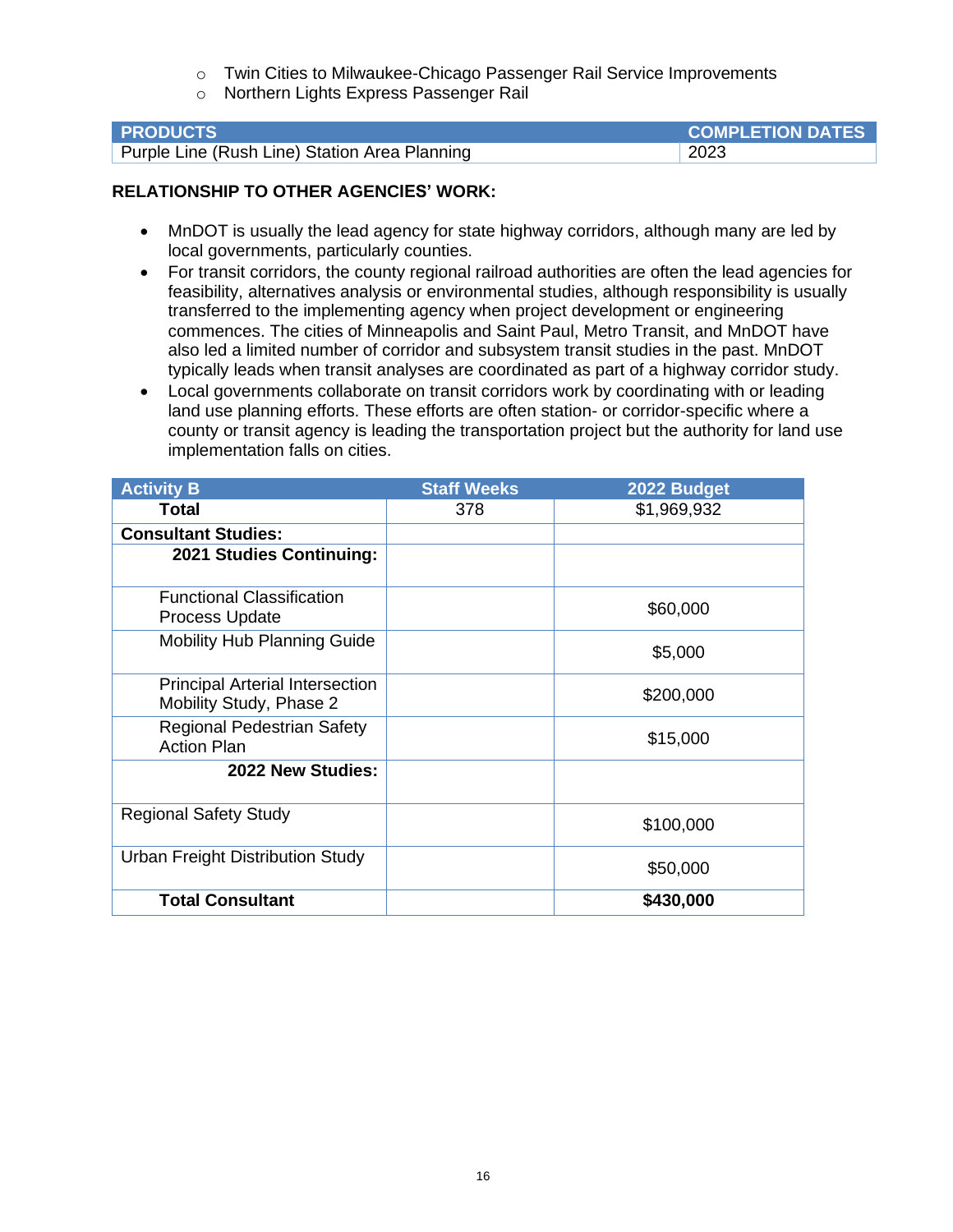# <span id="page-20-0"></span>*C. Long-Range System Planning*

This work relates to planning policies, studies and federal and state requirements for regional transportation planning that cross all modes including preparing and implementing the region's long-range plan, informing land use planning activities as it relates to transportation, equity and environmental justice planning, environmental and air quality planning activities and transportation finance. The work within this area strongly ties to helping understand and develop strategies for how regional transportation investments can help achieve the adopted Thrive MSP 2040 regional outcomes of equity, livability, and sustainability.

# **TASK C-1 TRANSPORTATION POLICY PLAN**

**PURPOSE:** To coordinate with MnDOT and other partners on TPP investment changes and as necessary, move amendments through a public review and participation and adoption process; incorporate any necessary administrative modifications to the TPP; and ensure implementation of the Council's long-range *2040 Transportation Policy Plan* goals and investment direction.

#### **ACTIVITIES:**

- In 2022, the priority for this task will focus on implementing the policies from the 2020 Update to the *2040 Transportation Policy Plan* and working on studies for future incorporation into the next update to the TPP expected in late 2024.
- Work with Community Development and other Council divisions on planning and work groups for the 2050 Metropolitan Development Guide (Thrive) update.
- Review changes in revenue allocation and proposed projects and scope for major highway and transitway projects to prepare and process TPP amendments.
- Public comment, review, revision and adoption of TPP amendment to incorporate highway freight projects, competitive federal funding for highway projects and results of the Network Next arterial BRT process.
- Incorporate administrative modifications to the TPP as needed due to federal, state or regional policy initiatives and minor changes to the plan that do not affect fiscal constraint.
- Make presentations and work with regional partners to communicate the TPP investment goals and direction and relationship to proposed regional investments.
- Begin consultant project reviewing and revising the Transportation Policy Plan vision, goals, and objectives in preparation for the 2050 plan update.
- Begin consultant project that will help to ensure the TPP is aligned with the shifting needs and desires of regional stakeholders and the public.

| <b>PRODUCTS</b>                                                         | <b>COMPLETION DATES</b> |
|-------------------------------------------------------------------------|-------------------------|
| <b>TPP Amendment</b>                                                    | Q1 2022                 |
| <b>TPP Administrative Modifications</b>                                 | As needed               |
| 2050 Metropolitan Development Guide Update and Engagement<br>Activities | Ongoing/Q3 2024         |
| TPP Goals Review, Engagement & Update                                   | Q2 2023                 |
| <b>Transportation Attitudes and Needs Assessment</b>                    | Q4 2022                 |

#### **RELATIONSHIP TO OTHER AGENCIES' WORK:**

- The 2020 TPP Update was created with significant input from local and regional partners. Collaboration with counties and MnDOT on roadway revenue and spending and transit providers on transit investment will continue to identify and prepare any necessary TPP amendments and prepare for future updates.
- Major regional investments by MnDOT and counties in the highway system and by transit providers in the transit system must be articulated in the TPP and shared through a public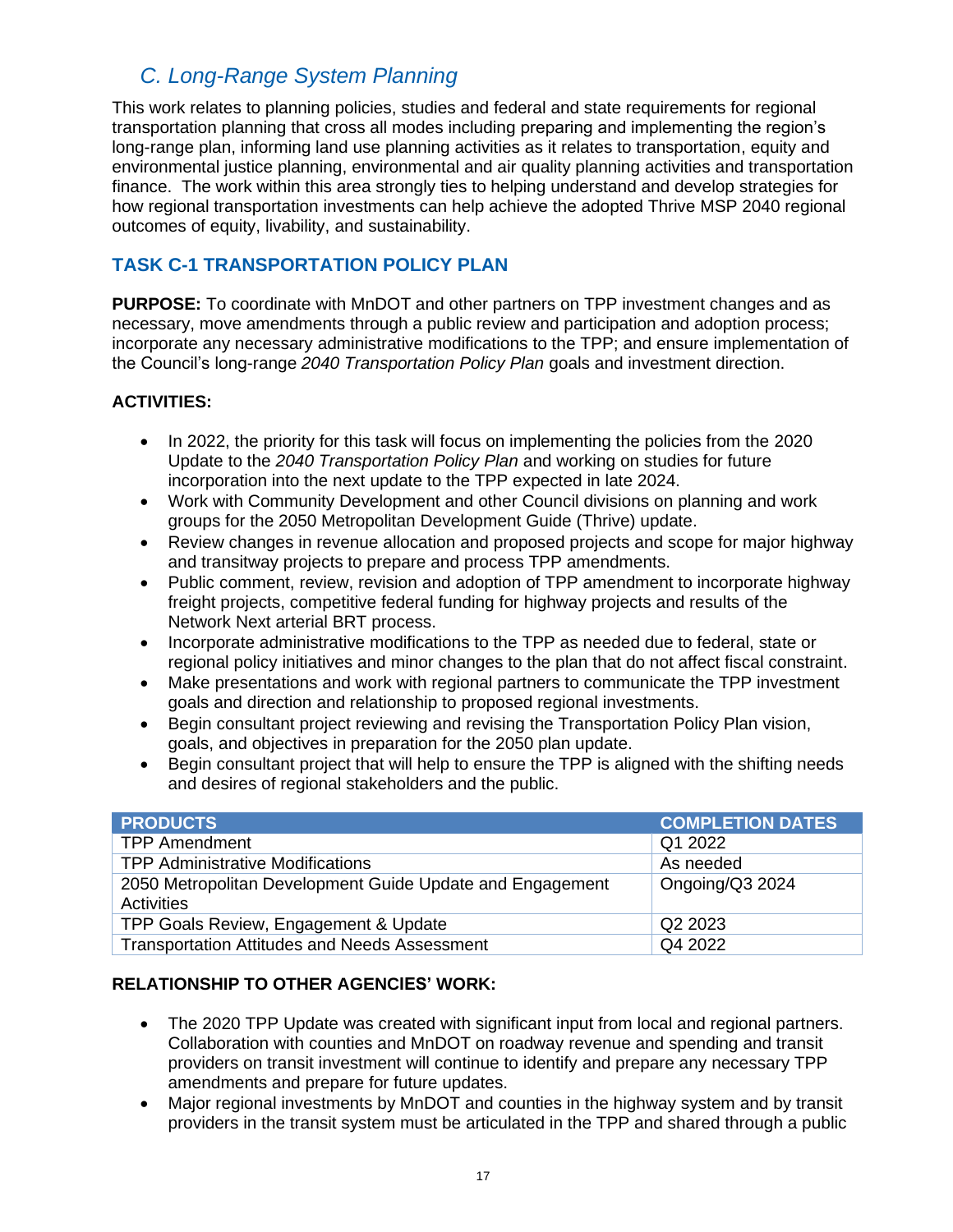process. TPP amendments and modifications are made in cooperation with, and with participation by all the region's transportation planning partners.

# **TASK C-2 LAND USE PLANNING**

**PURPOSE:** To ensure land use planning and development activities are supported by and consistent with the Council's *Thrive MSP 2040*, the region's Metropolitan Development Guide, and the Transportation Policy Plan.

#### **ACTIVITIES:**

- Ongoing review of the transportation components of comprehensive plans, comprehensive plan amendments, and environmental review documents for major developments.
- Participate in the review and scoring of Livable Communities grant program applications and other funding opportunities that support development and have a transportation relationship.
- Participate in on-going station area planning work on transitway corridors including Rush Line and Riverview corridors.
- Ongoing analysis of the relationship between land use and development patterns and regional travel, as needed, to support transportation planning and policy development and implementation.
- Continued participation in early Optimizing Regional Planning work to integrate transportation planning in the development of the next 2050 Metropolitan Development Guide. In 2022, this includes participation at the Co-sponsor Team, Integration Team, Scenario Planning Team and any yet-to-be identified working groups. 2022 products will feature scenario development components and technical white papers on regional issues. MTS staff will likely serve a lead role in aspects of transportation policy development.
- Continue consultant project examining Travel Demand Management (TDM) trends and recommending TDM strategies for the region and for incorporation into the TPP.

| <b>PRODUCTS</b>                                                             | <b>COMPLETION DATES</b> |
|-----------------------------------------------------------------------------|-------------------------|
| Reviews of local Comprehensive Plans, Comprehensive Plan                    | Ongoing                 |
| amendments, and environmental review requests                               |                         |
| Review of Livable Communities Act Grant Applications                        | Semi-annually           |
| 2050 Metropolitan Development Guide white papers and scenario<br>components | As needed               |
| <b>Regional Travel Demand Management Study</b>                              | 2023                    |

#### **RELATIONSHIP TO OTHER AGENCIES' WORK:**

- Local governments implement land use policies and strategies through their comprehensive plans and other land use implementation tools. These are reviewed by the Council for consistency with regional policies and systems, such as *Thrive MSP 2040* and the Transportation Policy Plan.
- The Metropolitan Council works with other cabinet-level state agencies to implement the wide-ranging impacts of *Thrive MSP 2040*.
- The region's Metropolitan Development Guide (currently titled *Thrive MSP 2040*) integrates work from the Council's various divisions, including transit and wastewater operations as well as various system planning and investment authorities.

# **TASK C-3 ENVIRONMENTAL JUSTICE AND EQUITY**

**PURPOSE:** To ensure planning addresses the needs of people who have been historically underrepresented, including people with disabilities, communities of color, and low-income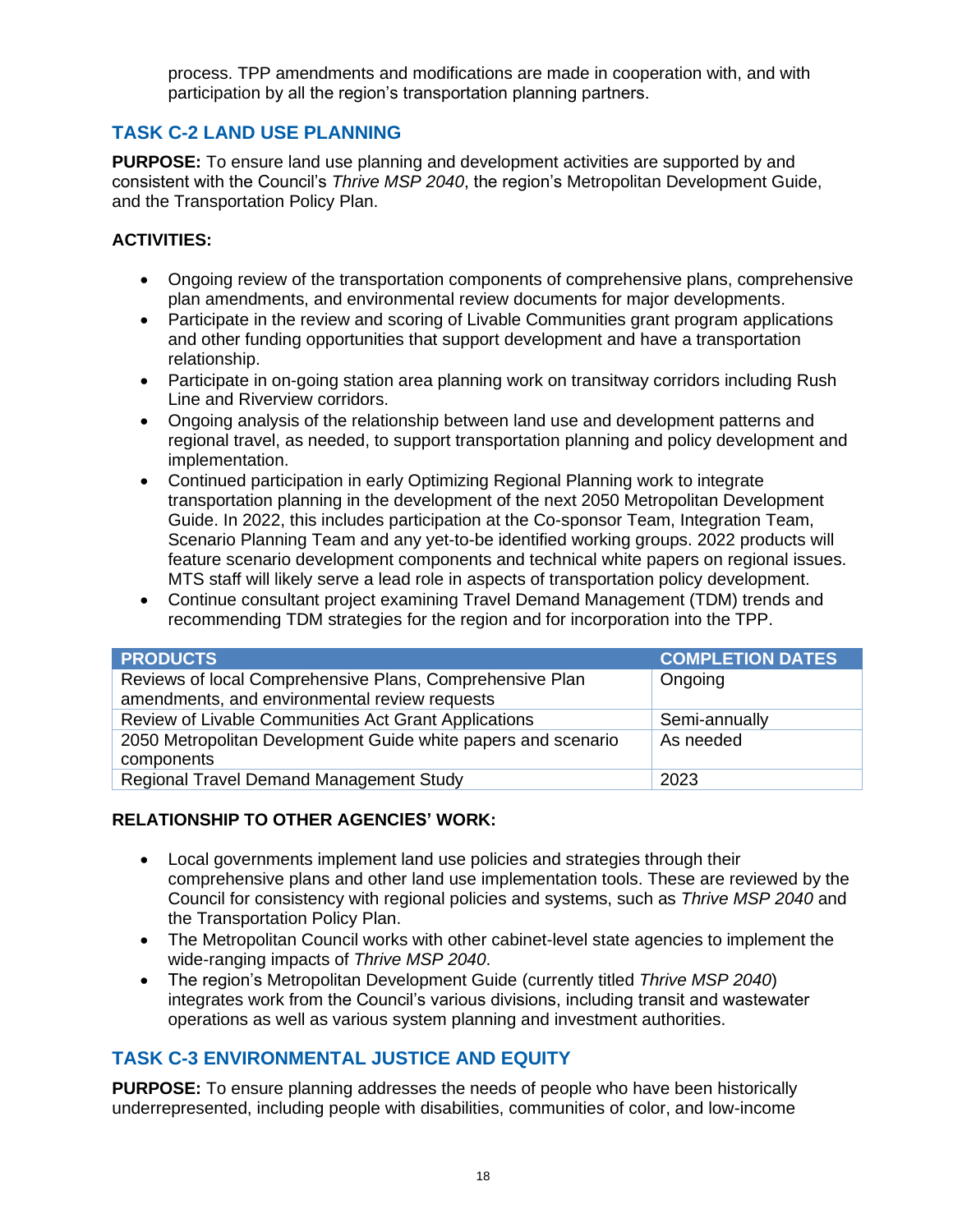residents, and to coordinate specialized transportation services in accordance with the Americans with Disabilities Act (ADA).

### **ACTIVITIES:**

- Continue project management work on the Equity Evaluation of Regional Transportation Investment consultant project, which was begun in 2021 and is funded through a special Council grant of local non-CPG funding.
- Work with a Policy Advisory Group formed for the Equity Evaluation study to identify transportation investment related strategies that will help to reduce systemic inequities in transportation investment practices.
- Staff presentations to the Council, TAB and TAC committees to involve and keep them apprised of the Equity Evaluation work and recommendations.
- Participate in the MnDOT led statewide Advancing Transportation Equity initiative including identifying and implementing equity measures for transportation planning and decision-making.
- Participate in the Council's 2050 plan development which will highlight Equity as a regional outcome and identify regional equity metrics and evaluation measures to be used in transportation planning work and investment decision-making.
- Participate in internal organization-wide and division equity committees to change policies, practices, and procedures to implement the Council's Racial Equity Work Plan.
- Presentations and interactions with the Council's Equity Advisory Committee (EAC) to incorporate their recommendations into the Council's transportation work.
- Initiate metro area policymaker and technical staff committees to discuss, learn and incorporate equity considerations into transportation planning and investment policies and practices.

| <b>PRODUCTS</b>                                                                                                  | <b>COMPLETION DATES</b> |
|------------------------------------------------------------------------------------------------------------------|-------------------------|
| Create and Participate in Equity Related Internal and External<br>Committees                                     | Ongoing                 |
| Draft recommendations from the Equity Evaluation of Regional<br>Transportation Investment study (non-CPG funded) | Q4 2023                 |

# **RELATIONSHIP TO OTHER AGENCIES' WORK:**

- As part of the Rethinking I-94 corridor study between the downtowns, Metropolitan Council staff will work with MnDOT project leaders to enhance the engagement activities for users of and residents near the corridor.
- Provide support to other agencies in learning best practices for incorporating Equity into transportation planning and investment practices by sharing the work and results of the Equity Evaluation of Regional Transportation Investment study.
- Work with MnDOT in the Advancing Transportation Equity initiative to better understand how the transportation system, services and decisions-making processes help or hinder the lives of people in underserved and underrepresented communities in the Twin Cities.

# **TASK C-4 AIR QUALITY AND CLIMATE CHANGE PLANNING**

**PURPOSE:** To implement long-term air quality planning required by federal law including the integration of congestion management, transportation, land use, and air quality planning with the requirements of the Clean Air Act (CAA). CAA conformity planning is done collaboratively through the Minnesota Interagency Air Quality and Transportation Planning Committee (MNIAQTPC), consisting of technical staff from the Council, MnDOT, MPCA, FHWA, FTA, and EPA. The roles and responsibilities of the MNIAQTPC are defined in the interagency consultation procedures developed collaboratively. In November 2019, the region completed its maintenance period for carbon monoxide and is in full attainment of federal air quality standards from transportation-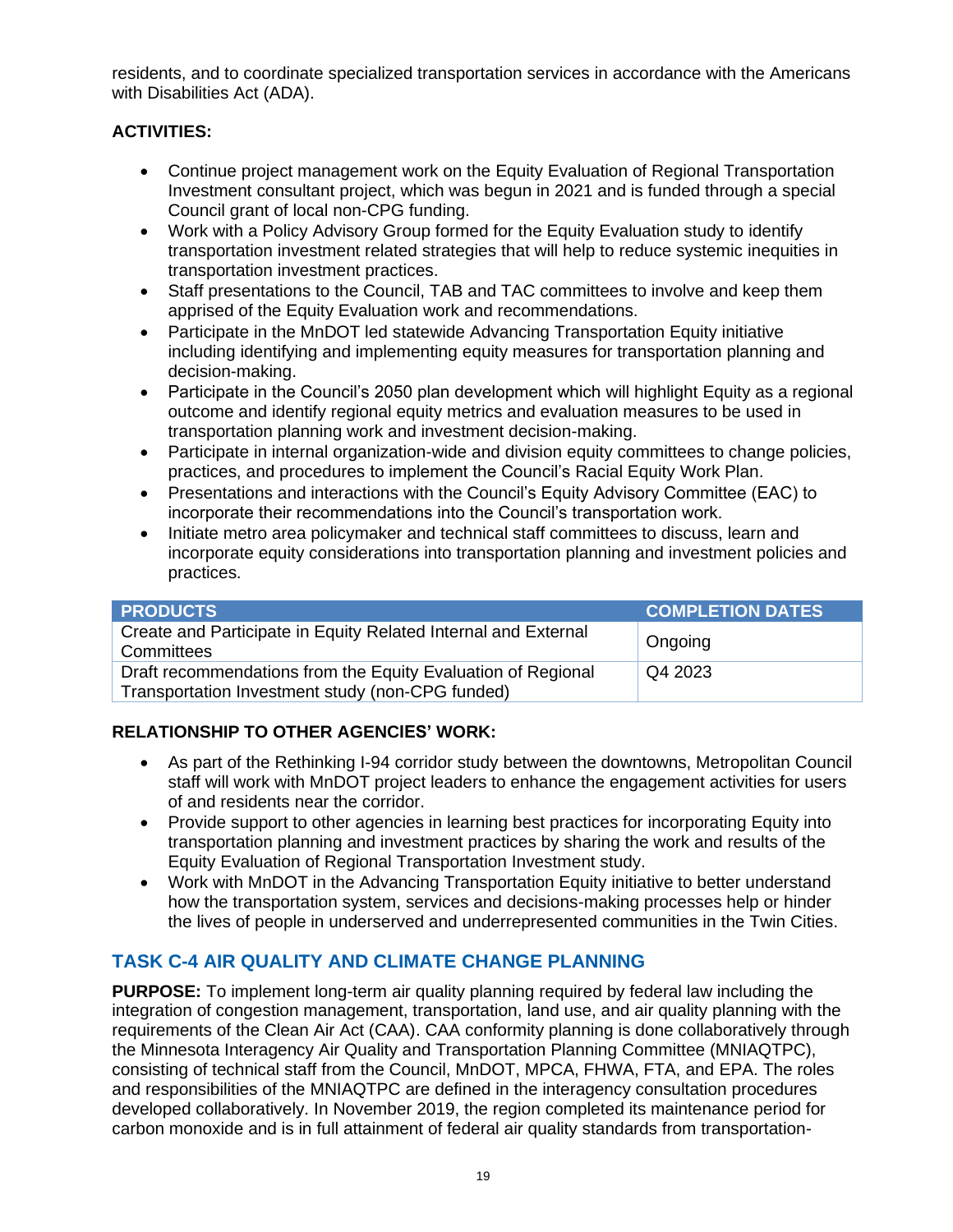related sources, with the exception of a small portion of Ramsey County which remains in maintenance status for coarse particulate matter (PM<sub>10</sub>) until 2022.

### **ACTIVITIES:**

- Provide data and technical assistance to partner agencies to assist in air quality and travel demand analyses and modeling.
- Organize and work with the MNIAQTPC to consult on air quality issues and State Implementation Plan (SIP) updates as necessary.
- Conduct any required air quality conformity analysis.
- Participate in the activities of Clean Air Minnesota (CAM), a public-private partnership that works to achieve measurable, voluntary emissions reductions.
- Participate in research work led by Council Community Development to identify strategies for reducing regional greenhouse gas emissions and develop a tool for predicting emission levels and comparing strategy effectiveness.
- Participate in work led by Community Development on scenario planning related to greenhouse gas emissions strategies as part of 2050 regional plan update activities.
- Prepare for a potentially needed SIP revision to comply with the anti-backsliding provisions of the CAA.
- Participate on MnDOT's Sustainable Transportation Advisory Council.
- Collaborate on internal and inter-agency efforts to address climate change.
- Work with regional partners to develop a process for evaluating project-level emissions and green-house gas measures for TPP and TIP evaluation.
- Initiate and begin a consultant study Regional Transportation and Climate Change Multimodal Measures to conduct a per review, technical analysis and identify appropriate multimodal measures to use in the TPP, TIP and Regional Solicitation processes.

#### **RELATIONSHIP TO OTHER AGENCIES' WORK:**

The Council, MPCA, MnDOT, FHWA, FTA, and EPA all play key roles in the development of regional response strategies to reduce formations of greenhouse gases, ozone, and PM2.5. Council staff works with other council divisions on emissions reduction planning efforts.

| <b>PRODUCTS</b>                                       | <b>COMPLETION DATES</b> |
|-------------------------------------------------------|-------------------------|
| <b>SIP Revision</b>                                   | As needed               |
| Greenhouse Gas Scenario Planning work                 | Q4 2024                 |
| Regional Transportation and Climate Change Multimodal | Q4 2023                 |
| Measures study                                        |                         |

# **TASK C-5 TRANSPORTATION FINANCE**

**PURPOSE:** To track and coordinate estimates of projected revenues and expenditures for the regional highway and transit systems with MnDOT, Metro Transit and other transit providers, counties and cities to assure that the planned major investments in the TPP and TIP meet the requirement of fiscal constraint and to research and prepare information on transportation funding and spending within the region.

- Work with Council Finance and Metro Transit to incorporate continued impacts of the COVID-19 event on fare revenues and spending allocations for regional transit operations and adjust future investments as necessary.
- Participate on MnDOT Project Update Workgroup (PUW) to provide input and understanding on revisions to statewide revenue projects and district allocations.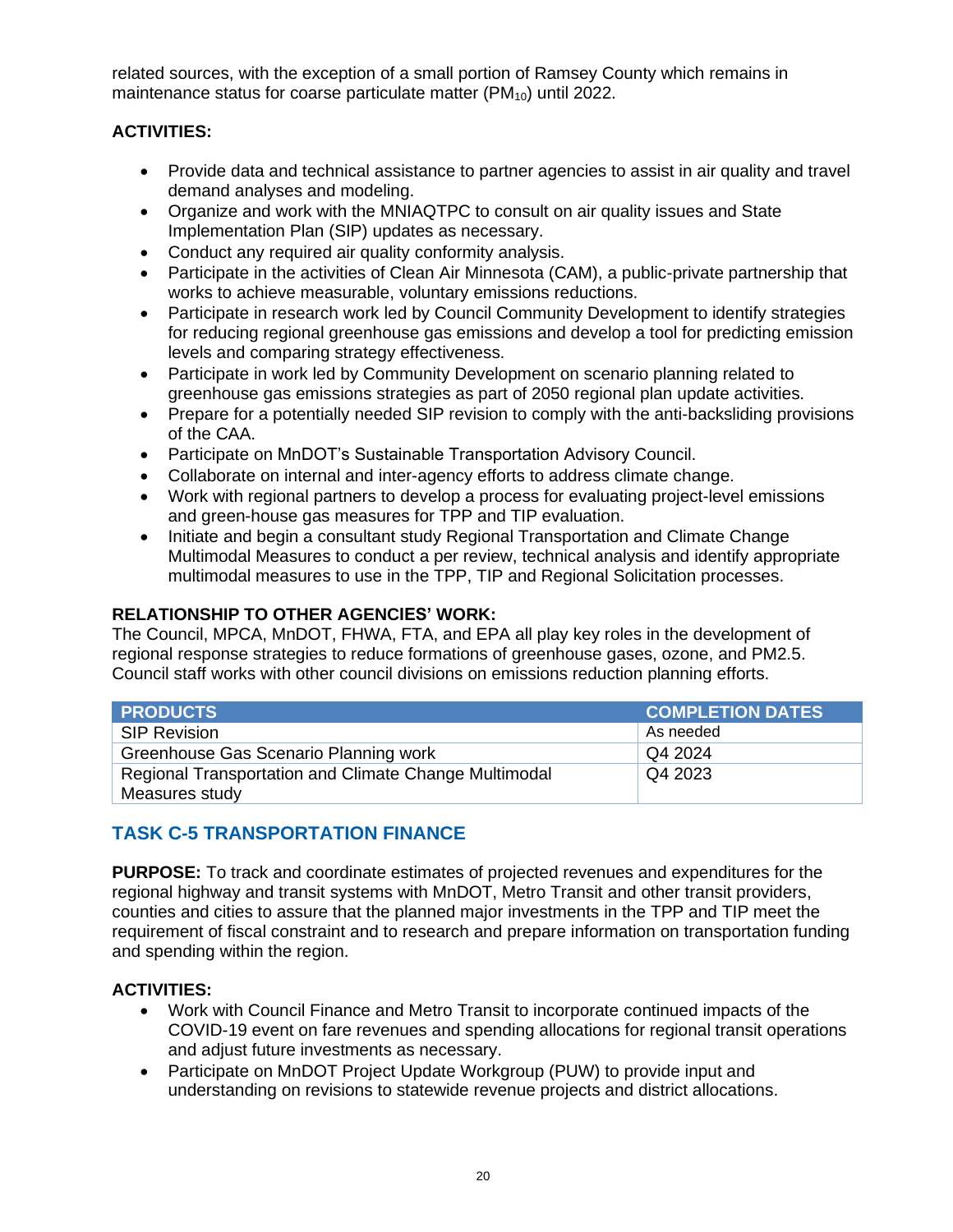- Maintain and update as necessary a regional 20-year spreadsheet of expected highway and transit revenues and expenditures for the region for the Transportation Policy Plan, amendments, and other necessary financial reports.
- Work with MnDOT on Metro District funding levels and allocation of available funding to major highway projects.
- Review and comment on MnDOT plans and financial estimates, including the Minnesota State Highway Investment Plan (MnSHIP) and the metro-area Capital Highway Investment Plan (CHIP).
- Work with Metro Transit and counties on funding plans for transitway investments.
- Work on the legislatively required Transit Financial Capacity Analysis report for submittal in fall 2022.
- Review Council transit capital and operating budget plans and assure consistency with the TPP.

| <b>PRODUCTS</b>                                          | <b>COMPLETION DATES</b> |
|----------------------------------------------------------|-------------------------|
| MnDOT Metro District funding allocations                 | Ongoing                 |
| Comprehensive Transit Financial Capacity Analysis report | Q4 2022                 |
| <b>Transit Unified Operating Budget</b>                  | December                |
| <b>Transit Unified Capital Budget</b>                    | December                |

- Council staff works with the transit operating agencies and suburban transit providers on transit operating and capital planning and on preparation of the Transit Financial Capacity Analysis Report
- MnDOT works in cooperation with the Council on estimating metro area revenues and spending and identifying major highway investments.
- The Council staff work with county transportation staff to estimate local transportation revenues and spending and track local contributions to regional highway and transit investments.

# **TASK C-6 AUTOMATED, CONNECTED, AND ELECTRIC VEHICLES**

**PURPOSE:** Support national and state research and collaboration on automated, connected and electric vehicle technologies; analyze anticipated impact of automated, connected and electric vehicle implementation on the region's transportation system and work with MnDOT and local transportation entities to share knowledge and prepare for implementation.

- Participate in implementation of MnDOT State Connected and Automated Vehicle (CAV) Strategic Plan and planning activities led by MnDOT
- Participate on Association of Metropolitan Planning Organizations (AMPO) national CAV planning work and potential Phase II national work group sponsored by AMPO and FHWA.
- Participate in research work led by Council Community Development to identify strategies for reducing regional greenhouse gas emissions, including the adoption of electric vehicles, and develop a tool for predicting emission levels and comparing strategy effectiveness.
- Provide information and educational materials on automated, connected and electric vehicle planning and implementation efforts to new Council members
- Cooperate and coordinate on research activities related to CAV and electrification with the Center for Transportation Studies and other regional partners
- Work with the Council's Community Development division to determine how to include CAV and electrification scenario planning into the next update of the Metropolitan Development Guide (Thrive MSP 2040).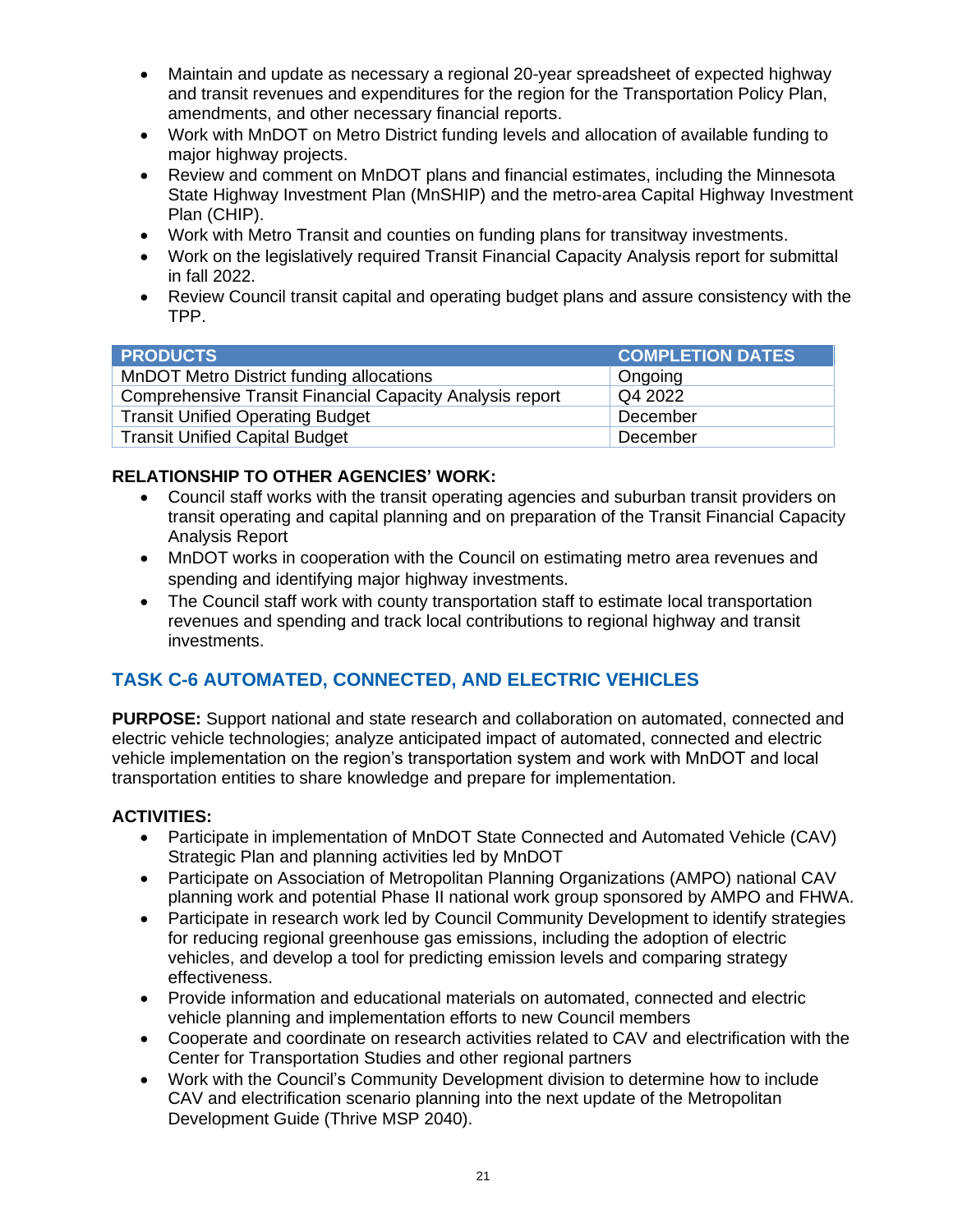• Continue and complete Electric Vehicle Planning consultant study began in 2020 aimed at accelerating electric vehicle adoption in the region.

| <b>PRODUCTS</b>                                            | <b>COMPLETION DATES</b> |
|------------------------------------------------------------|-------------------------|
| A Path to Accelerate Electric Vehicle Adoption in the Twin | Q12022                  |
| Cities Region                                              |                         |

#### **RELATIONSHIP TO OTHER AGENCIES' WORK:**

In 2019, MnDOT completed and released its Statewide Strategic plan for CAV implementation work in MN. MnDOT also has created an office, CAV-X Office, devoted to exploring and implementing CAV in the state. Council staff will partner with MnDOT to participate in metro area activities including on-going committees related to CAV planning and testing activities occurring in the metro area work.

| <b>Activity C</b>                                                                     | <b>Staff Weeks</b> | 2022 Budget |
|---------------------------------------------------------------------------------------|--------------------|-------------|
| Total                                                                                 | 194                | \$1,364,611 |
| <b>Consultant Studies:</b>                                                            |                    |             |
| 2021 Studies Continuing:                                                              |                    |             |
| A Path to Accelerate Electric<br>Vehicle Adoption in the Twin<br><b>Cities Region</b> |                    | \$10,000    |
| <b>Regional Travel Demand</b><br><b>Management Study</b>                              |                    | \$250,000   |
| 2022 New Studies:                                                                     |                    |             |
| <b>TPP Goals Review,</b><br>Engagement & Update                                       |                    | \$50,000    |
| Regional Transportation and<br>Climate Change Multimodal<br><b>Measures</b>           |                    | \$100,000   |
| <b>Transportation Attitudes and</b><br><b>Needs Assessment</b>                        |                    | \$150,000   |
| <b>Total Consultant</b>                                                               |                    | \$560,000   |

# <span id="page-25-0"></span>*D. Travel Forecasting and Model Development*

This work area focuses on tasks and activities that provide research and survey data for the regional travel model primarily through the Travel Behavior Inventory; technical work to maintain and update the regional model as needed and also research work on travel changes, behavior and tools and methods that can be used for modeling travel.

# **TASK D-1 TRAVEL BEHAVIOR AND RESEARCH**

**PURPOSE:** To continue a program of travel and socio-economic data research including the Travel Behavior Inventory (TBI). The TBI is a continuing program including a biennial household travel survey, an every five-year transit on board survey, and additional travel behavior data collection. The work forms the factual basis for the region's forecasting models. The scope of the TBI program is managed in consultation with a regional travel forecasting technical committee.

During, and in the aftermath of the COVID-19 (coronavirus) outbreak, the Met Council will use available data sources, including Travel Behavior Inventory household survey data, roadway traffic counts, and passive origin-destination travel data to study the short- and long-term effects of COVID-19. During the outbreak, travel has gone down substantially with school and workplace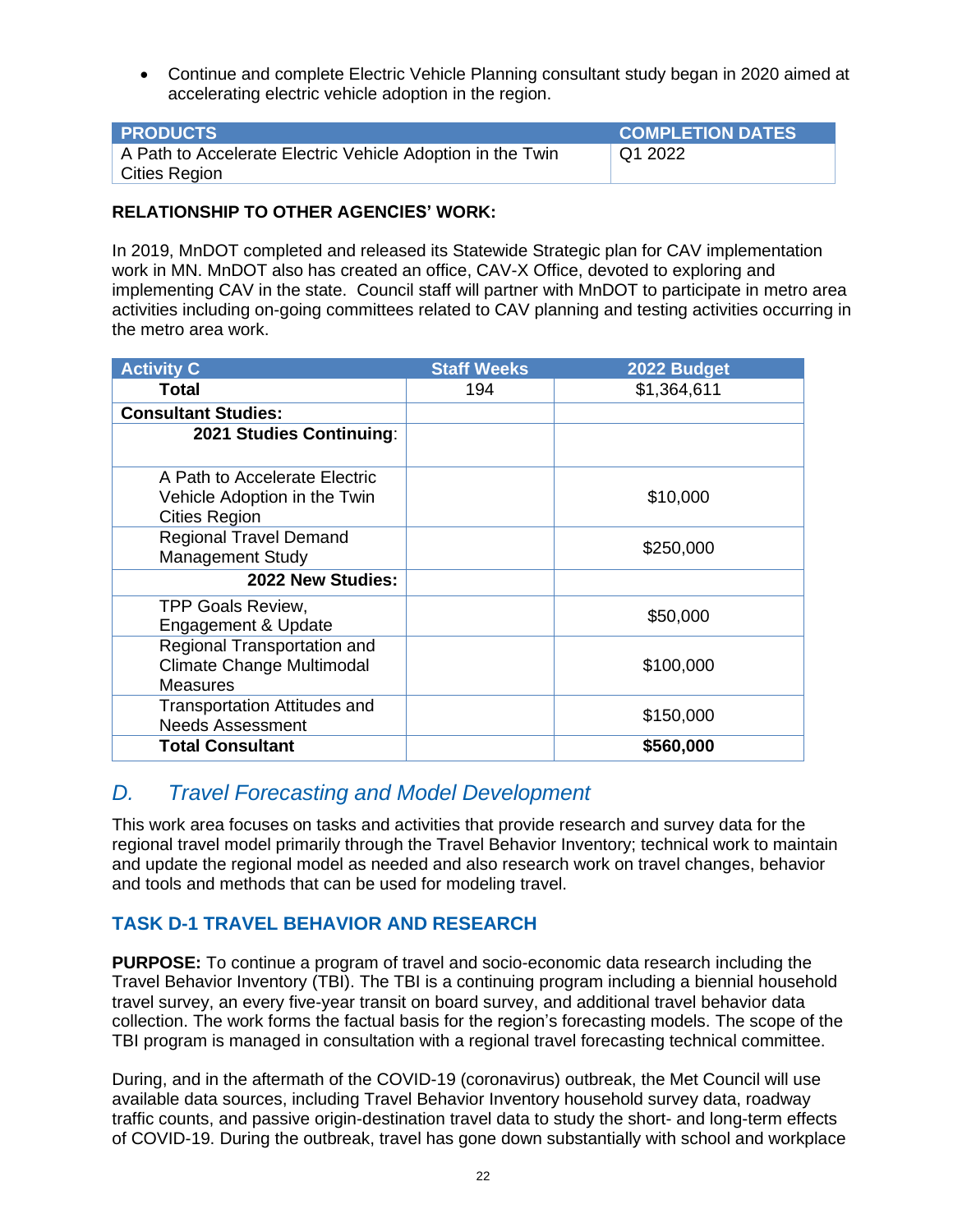closures reducing the number of people commuting. In addition, people are taking fewer nonessential retail, social, and cultural trips. This has had significant impacts on transit ridership, highway congestion, and air pollution. At this time, it is unknown how and to what extent long-term travel behavior will be affected, and whether or not there will be permanent increases in telecommuting and on-line commerce. The Met Council will study and monitor these long-term effects for different population groups and on all modes of passenger transportation and on freight moving over the region's highways, for possible application in future travel forecasts.

### **ACTIVITIES:**

- Implement Travel Behavior Inventory Program
- Coordinate regional travel forecasting technical committee
- Analyze and distribute TBI data, including the 2016 transit on board survey and wave 1 (2019) of the household travel survey
- Conduct second wave of TBI household travel survey from Summer 2021 to Spring 2022. Analyze and publish data.
- Conduct 2021/2022 transit on board survey.
- Plan for future waves of TBI household travel survey and transit on board survey.
- Plan for future special generator surveys, including at MSP airport, regional colleges and universities.
- Perform and support research on research on regional travel
- Perform additional data collection as needed to support model development and improvement
- Cooperate with research into regional travel forecasting conducted at the University of Minnesota and other research institutions as appropriate
- Provide technical assistance to and satisfy data request from other agencies, local units of government, and consultants.
- Review and analyze information from federal data sources such as the Census Transportation Planning Package, and American Community Survey, the National Household Travel Survey, and other data sources.
- Work with MnDOT and other partners to coordinate assessment and purchase of thirdparty transportation data where appropriate.
- Collaborate with peer agencies on best practices for data collection and analysis. This will include membership and active participation with the Zephyr Foundation.
- Work with the UMN Accessibility Observatory to participate in the Access Across America Phase II Pooled Fund Study and other accessibility research.
- Facilitate the purchase of StreetLight InSight (or other passive origin-destination and speed data) subscriptions to assist with understanding travel patterns within the region.
- Develop travel demand forecasts as part of evaluation of scenarios for the 2025 Metropolitan Development Guide, using the services of a consultant as necessary

| <b>PRODUCTS</b>                                             | <b>COMPLETION DATES</b> |
|-------------------------------------------------------------|-------------------------|
| 2021 TBI Household Travel Survey                            | Q3 2022                 |
| 2021/2022 Transit On-Board Survey                           | Q2 2023                 |
| Speed Data Purchase                                         | Q2 2022                 |
| <b>Origin-Destination Data Subscription</b>                 | Q4 2022                 |
| University of Minnesota Transitways Impact Research Program | Ongoing                 |
| Access Across America Phase II Pooled Fund Study            | Ongoing                 |

# **RELATIONSHIP TO OTHER AGENCIES' WORK:**

The Council coordinates closely with MnDOT in public and local government outreach related to transportation data collection. Council staff works closely with other Council divisions, including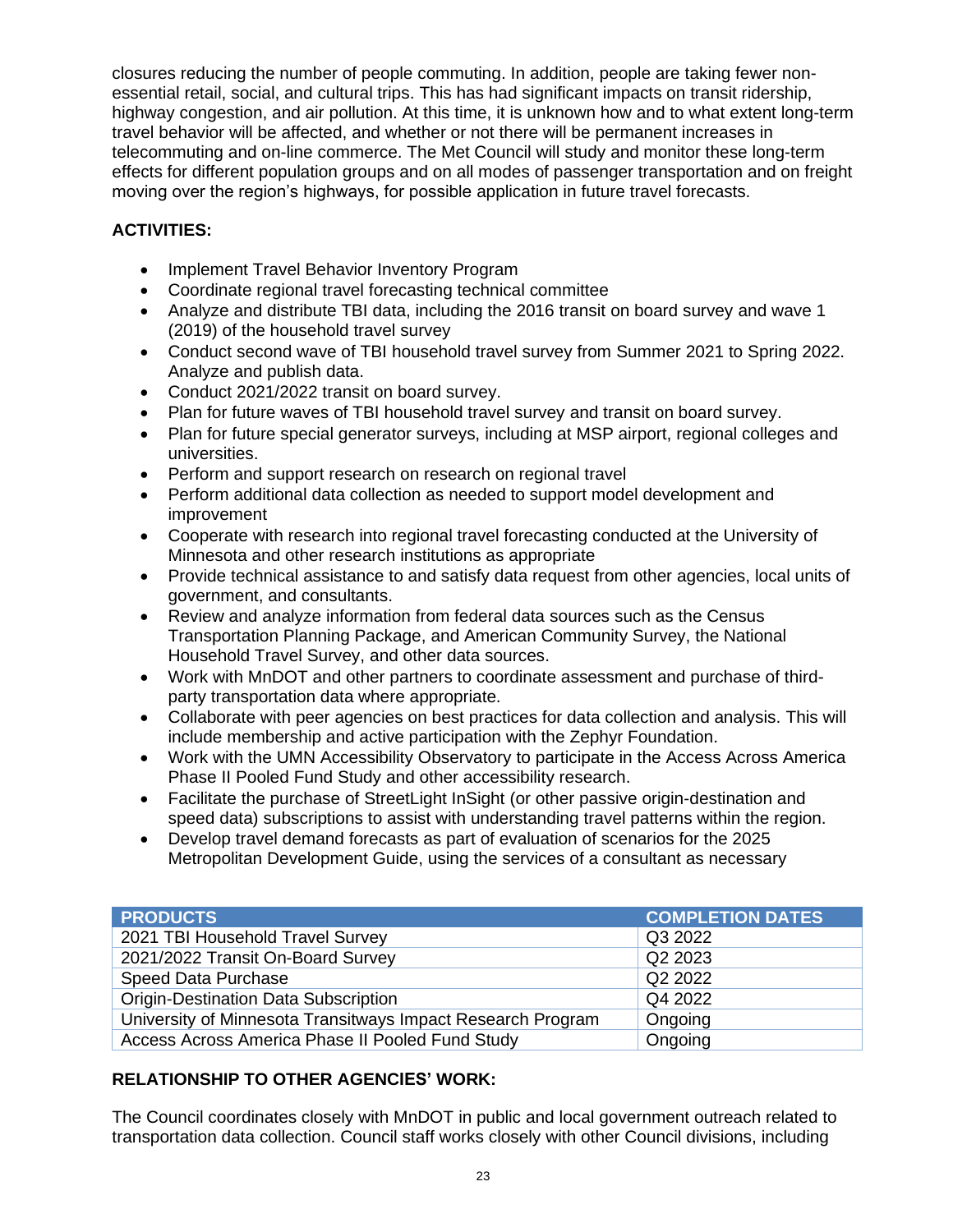Community Development and Metro Transit, and with suburban transit providers and the University of Minnesota to plan data collection work. Data is shared with partner agencies and with local governments.

# **TASK D-2 TRAVEL MODEL DEVELOPMENT AND FORECASTING**

**PURPOSE**: To maintain and apply travel forecast models to support planning for orderly development and operation of transportation facilities. To maintain model inputs and to monitor, revise, and update travel forecast to 2040 and beyond. To provide projections of travel demand, greenhouse gas and air pollution emissions, transit ridership, and other data needed to evaluate regional transportation investments. The scope of the forecasting program is managed in consultation with a regional travel forecasting technical committee.

- Work with Community Development to produce land use and socio-economic forecasts for the region and with GIS to receive regional GIS databases.
- Work with MnDOT to further explore integration of dynamic traffic and transit assignment into the regional model
- Investigate and implement additional model improvements such as more detailed bicycle/pedestrian forecasting
- Take advice from and collaborate with peer agencies, federal partners, and industry organizations locally and nationally in understanding the need for and implementing model improvements.
- Continue to support, enhance, and keep current Tourcast activity-based travel model
- Participate in the national ActivitySim collaborative project. Implement the ActivitySim activity-based model in the region.
- Provide technical assistance to other divisions, other agencies, and local units of government in travel forecasting.
- Provide technical assistance and review of major highway and transit corridor and project forecasting
- Distribute socio-economic forecasts, regional transportation forecasting networks, and the regional model to partners as needed
- Produce forecasts for Council and MnDOT plans and studies
- Model development, enhancement, and re-calibration considering recent sensitivity testing and new survey data
- Continue rebuild of travel demand model input networks
- Development and implementation of alternative and/or backup modeling approaches
- Continue to review reasonableness of forecasts in local comprehensive plans, environmental documents, etc. that are submitted to the Council
- Improve methods for developing forecast model inputs, including networks
- Distribute and support regional implementation of the FTA STOPS model for transitway forecasting
- Explore and implement, as appropriate, alternative and/or backup methods for conducting travel forecasts.

| <b>PRODUCTS</b>                                           | <b>COMPLETION DATES</b> |
|-----------------------------------------------------------|-------------------------|
| ActivitySim Local Implementation Phase I                  | Q4 2022                 |
| ActivitySim Local Implementation Phase II                 | Q4 2023                 |
| Regional Tourcast Model Update                            | Q4 2022                 |
| Zephyr Foundation Membership                              | Ongoing                 |
| Travel Model Network Wrangler Maintenance and Enhancement | Q1 2023                 |
| <b>Regional Tourcast Model Update</b>                     | Q1 2023                 |
| AMPO Research Foundation Membership (ActivitySim)         | Q1 2022                 |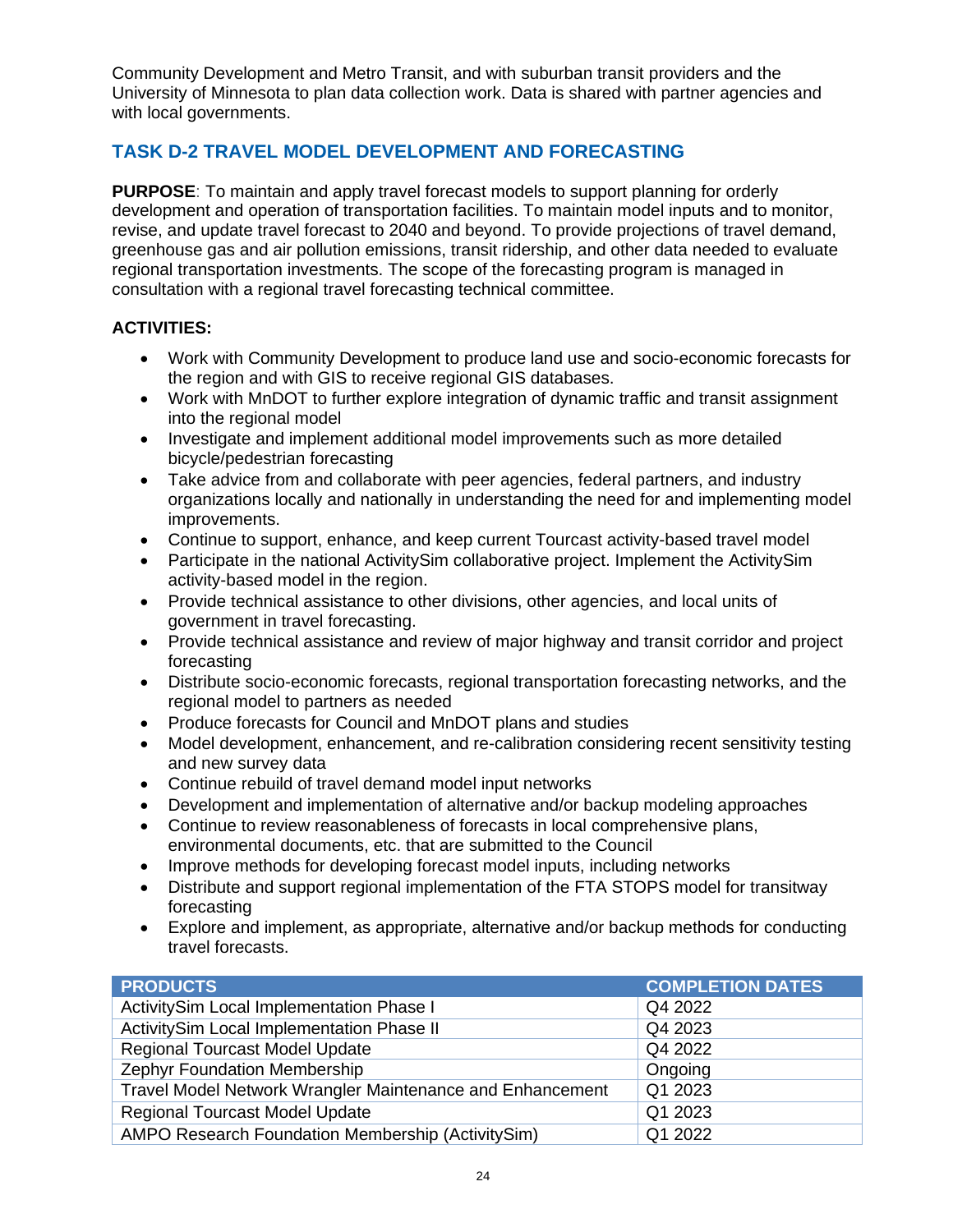• The Council coordinates closely with MnDOT in development and operation of forecasting models and techniques. Through the Regional Travel Forecasting Committee, the Council coordinates with local and partner agency stakeholders in the forecasting process.

| <b>Activity D</b>                             | <b>Staff Weeks</b> | 2022 Budget |
|-----------------------------------------------|--------------------|-------------|
| <b>Total</b>                                  | 143                | \$1,114,172 |
| <b>Consultant Studies:</b>                    |                    |             |
| 2021 Continuing Studies:                      |                    |             |
|                                               |                    |             |
| University of Minnesota                       |                    |             |
| <b>Transitways Impact</b><br>Research         |                    | \$15,000    |
| <b>Access Across America</b>                  |                    |             |
| Phase II Pooled Fund Study                    |                    | \$20,000    |
| <b>ActivitySim Local</b>                      |                    |             |
| <b>Implementation Phase I</b>                 |                    | \$60,000    |
| <b>Travel Model Network</b>                   |                    |             |
| Wrangler Maintenance and                      |                    | \$55,000    |
| Enhancement                                   |                    |             |
| 2022 New Studies:                             |                    |             |
|                                               |                    |             |
| <b>Regional Tourcast Model</b>                |                    | \$100,000   |
| Update                                        |                    |             |
| <b>ActivitySim Local</b>                      |                    | \$60,000    |
| <b>Implementation Phase II</b>                |                    |             |
| 2050 Metropolitan<br><b>Development Guide</b> |                    |             |
| <b>Scenario Evaluation</b>                    |                    | \$100,000   |
| <b>Forecasting Support</b>                    |                    |             |
| 2022 Subscriptions:                           |                    |             |
| Zephyr Foundation                             |                    |             |
| Membership                                    |                    | \$10,000    |
| <b>Speed Data Purchase</b>                    |                    | \$50,000    |
| <b>AMPO Research</b>                          |                    |             |
| <b>Foundation Membership</b>                  |                    | \$35,000    |
| (ActivitySim)                                 |                    |             |
| <b>Origin-Destination Data</b>                |                    | \$35,000    |
| Subscription<br><b>Total Consultant</b>       |                    | \$540,000   |
|                                               |                    |             |

# <span id="page-28-0"></span>*E. Short-Range Planning and Performance Monitoring*

This work in this area relates to regional transportation system modal performance monitoring; evaluation; comparison to adopted regional measures and targets; and subsequent reporting on regional performance. There is a special emphasis on the Congestion Management Process and monitoring and evaluating the impacts of congestion in the region.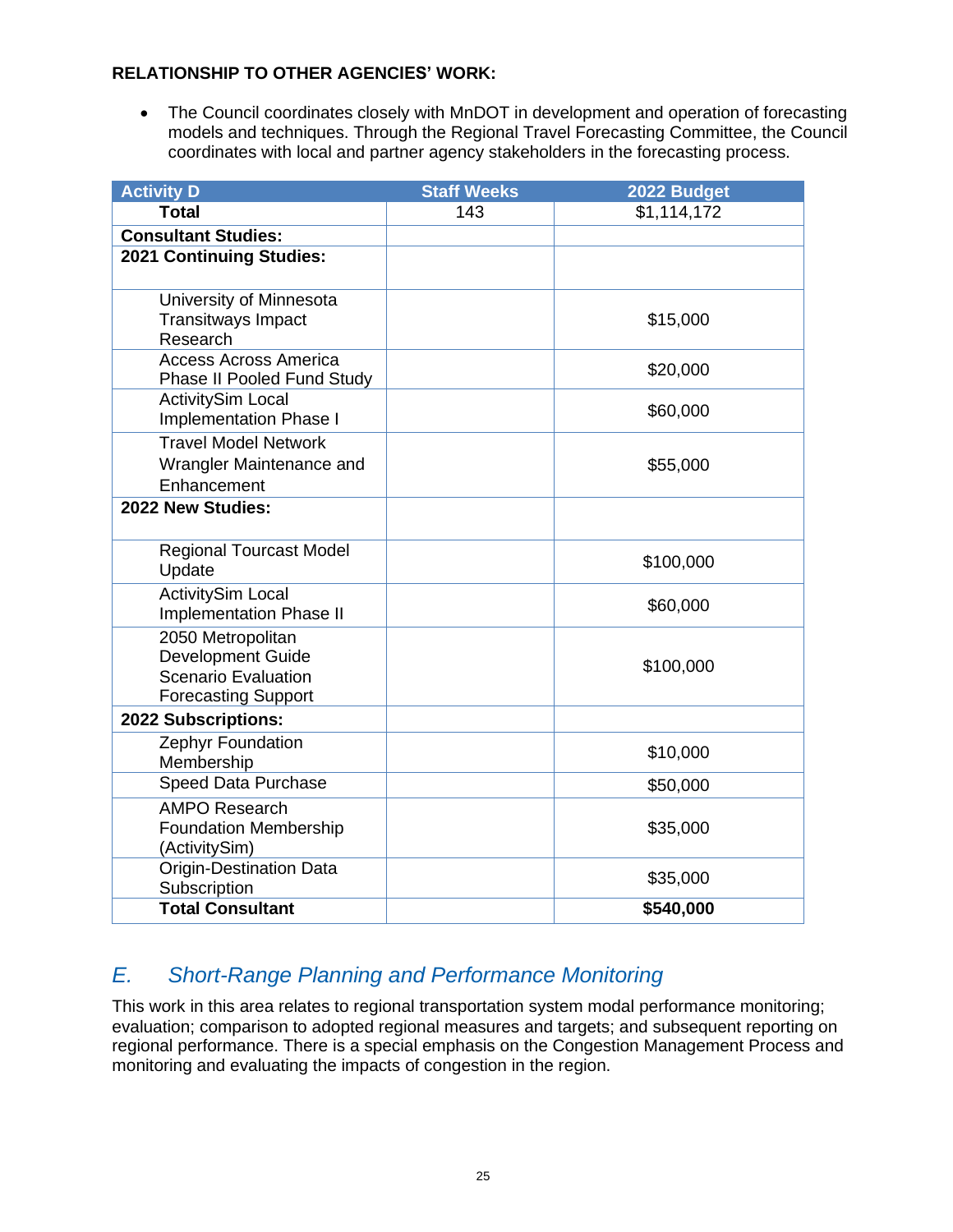# **TASK E-1 CONGESTION MANAGEMENT PROCESS**

**PURPOSE:** Federal law requires Transportation Management Areas (MPOs serving metropolitan areas with populations greater than 200,000) to develop and coordinate the implementation of a comprehensive Congestion Management Process (CMP). The CMP is a cooperative, multifaceted process that includes establishing objectives; measuring and closely monitoring system performance; identifying causes of both recurring and non-recurring congestion; and implementing strategies to mitigate congestion on the transportation system. This results in the establishment of regional multi-modal performance measures and strategies which inform both long- and short-range planning activities and is used as a component in project selection processes.

### **ACTIVITIES:**

- Host meetings of the CMP Advisory Committee, which is composed of partners and stakeholders representing transportation agencies and operators throughout the metro area. This Committee coordinates efforts and performs several activities in order to develop strategies that mitigate congestion on the transportation system.
- Continue and complete work on Detailed Congestion Management Process Corridor Analysis Methodology, which will be coordinated with and vetted by the CMP Advisory Committee and a project management team.
- Update and apply methodologies for analyzing congestion levels and identifying areas of concern along the entire transportation system, including non-freeway principal and minor arterials systems.
- Implement mechanisms to incorporate prioritized CMP strategies/corridors into the project selection process.
- Continue to revise the CMP documentation to better align with regional goals and priorities.
- Report upon traffic trends and congestion data within the region.
- Regularly assess the effectiveness of previously implemented strategies.
- Coordinate a comprehensive and coordinated program for collecting data used to assess system performance and determine both the extent and causes of congestion in the metro area.
- Implement regionally identified performance measures and targets, including recommended measures from the Twin Cities Highway Mobility Needs Analysis, to report upon and monitor system congestion.

| <b>PRODUCTS</b>                                          | <b>COMPLETION DATES</b> |
|----------------------------------------------------------|-------------------------|
| Detailed Congestion Management Process Corridor Analysis | Q2 2022                 |
| ' Handbook                                               |                         |

#### **RELATIONSHIP TO OTHER AGENCIES' WORK:**

The Council coordinates closely with regional stakeholders to identifying areas of concern for congestion. Through the CMP Advisory Committee, the Council has established a coordinated and transparent process that allows for all regional stakeholders and transportation officials to be informed and have a forum for input into the region's CMP.

#### **TASK E-2 TRANSPORTATION SYSTEM PERFORMANCE MONITORING AND DATA COLLECTION**

**PURPOSE:** This task involves the development, maintenance, and dissemination of information on the performance of the Twin Cities transportation system. This assists in informing policy decisions and funding allocations in the region. This tasks also involves the adoption of federally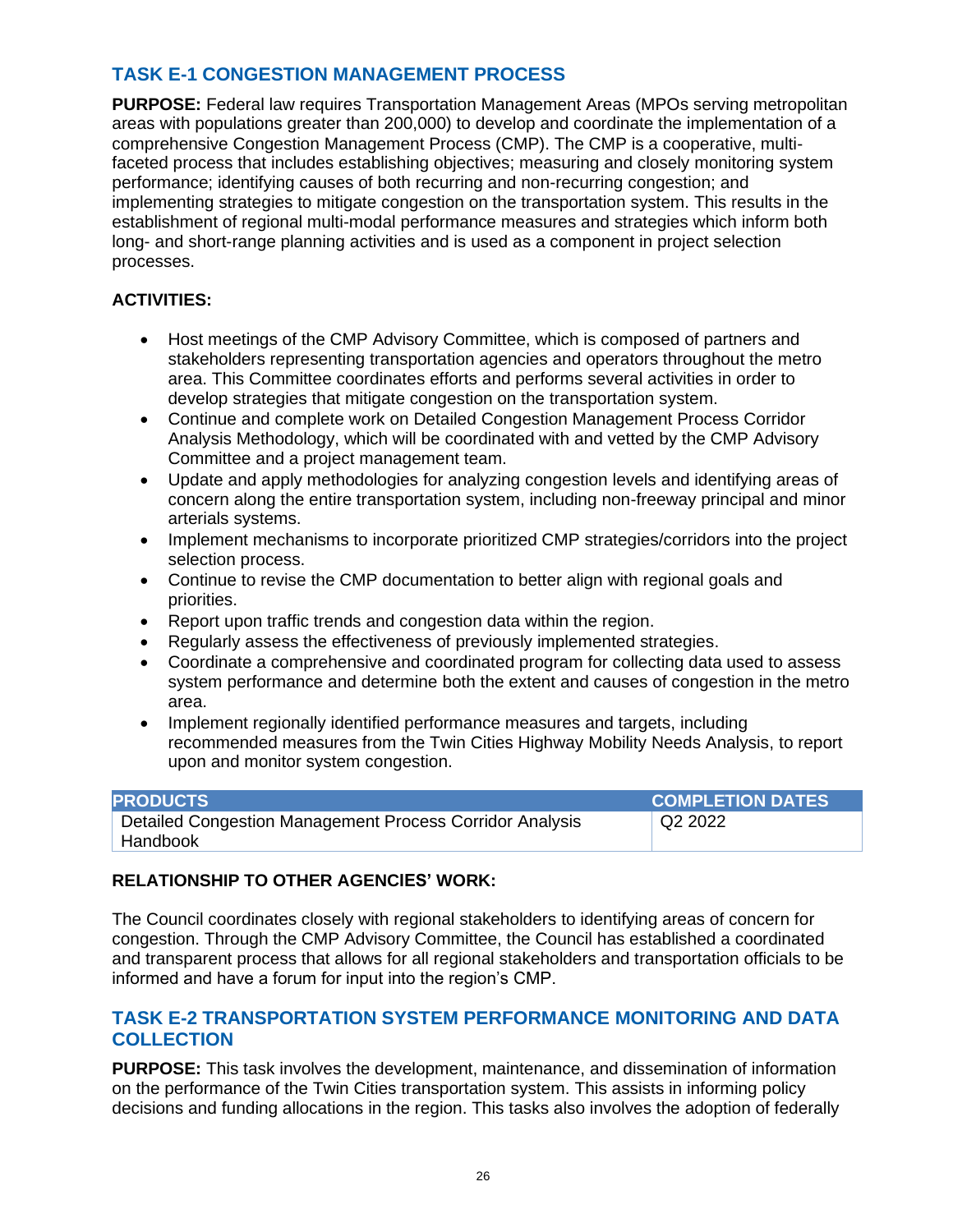required transportation system performance targets and measures. Also included in this task is the monitoring of the region's transportation system performance and condition.

### **ACTIVITIES:**

- Work with MnDOT and WisDOT to update federally required performance targets and report to the USDOT as necessary to fulfill federal requirements.
- Utilize Streetlight Insight or similar data to track travel time impacts of congestion on travel speeds, producing reports and maps illustrating congestion on the region's A-minor arterial system and non-instrumented principal arterials.
- Explore alternative "big data" sources for speed and origin-destination flow data
- Develop and integrate data management plan to improve transportation data management, reduce redundancy in analysis, improve consistency in communication, and facilitate the production of analysis products.
- Develop transportation data management plan to improve data management, visualize and present data more effectively, reduce redundancy in analysis procedures, create a platform for future analysis, and clarify data management roles.
- Develop and implement a dashboard to illustrate performance levels on the region's transportation system.
- Evaluate the performance of the regional transportation system with trend analysis, peer region comparisons, and on-request data analysis.
- Evaluate the application of transit service planning guidelines and performance standards.
- Develop annual Route Analysis that evaluates all routes in the regional transit system against regional transit performance standards.
- Coordinate with regional transit providers on transit asset management performance management, evaluation, and planning.
- Organize and distribute key safety data and trends to metro area stakeholders.
- Convene stakeholders to discuss potential elements of an MPO Safety Program and future regional safety study.
- Initiate and complete by early 2023 the Transportation System Performance Evaluation.

| <b>PRODUCTS</b>                                     | <b>COMPLETION DATES</b> |
|-----------------------------------------------------|-------------------------|
| Twin Cities Regional Performance Dashboard          | Q4 2022                 |
| <b>Updated Safety Performance Measure Targets</b>   | February 2022           |
| Update Other Performance Measure Targets            | As Needed               |
| <b>Updated Transit Asset Management Targets</b>     | As Needed               |
| <b>Transit Safety Targets</b>                       | As Needed               |
| 2021 Transit Route Analysis                         | Q4 2022                 |
| <b>Transportation System Performance Evaluation</b> | Q4 2022                 |

#### **RELATIONSHIP TO OTHER AGENCIES WORK:**

- Council staff works closely with MnDOT, WisDOT, and other MPOs to coordinate on statewide performance targets. The Council will continue to work closely with regional and federal partners as it develops a performance dashboard for the region.
- Council staff monitors MnDOT's Annual Congestion Report. The Council also works with MnDOT to develop the required data needed for the federal performance measures.

| <b>Activity E</b>                 | <b>Staff Weeks</b> | 2022 Budget |
|-----------------------------------|--------------------|-------------|
| <b>Total</b>                      | 88                 | \$399,946   |
| 2021 Ongoing Studies:             |                    |             |
| <b>Detailed Congestion</b>        |                    |             |
| <b>Management Process</b>         |                    | \$20,000    |
| <b>Corridor Analysis Handbook</b> |                    |             |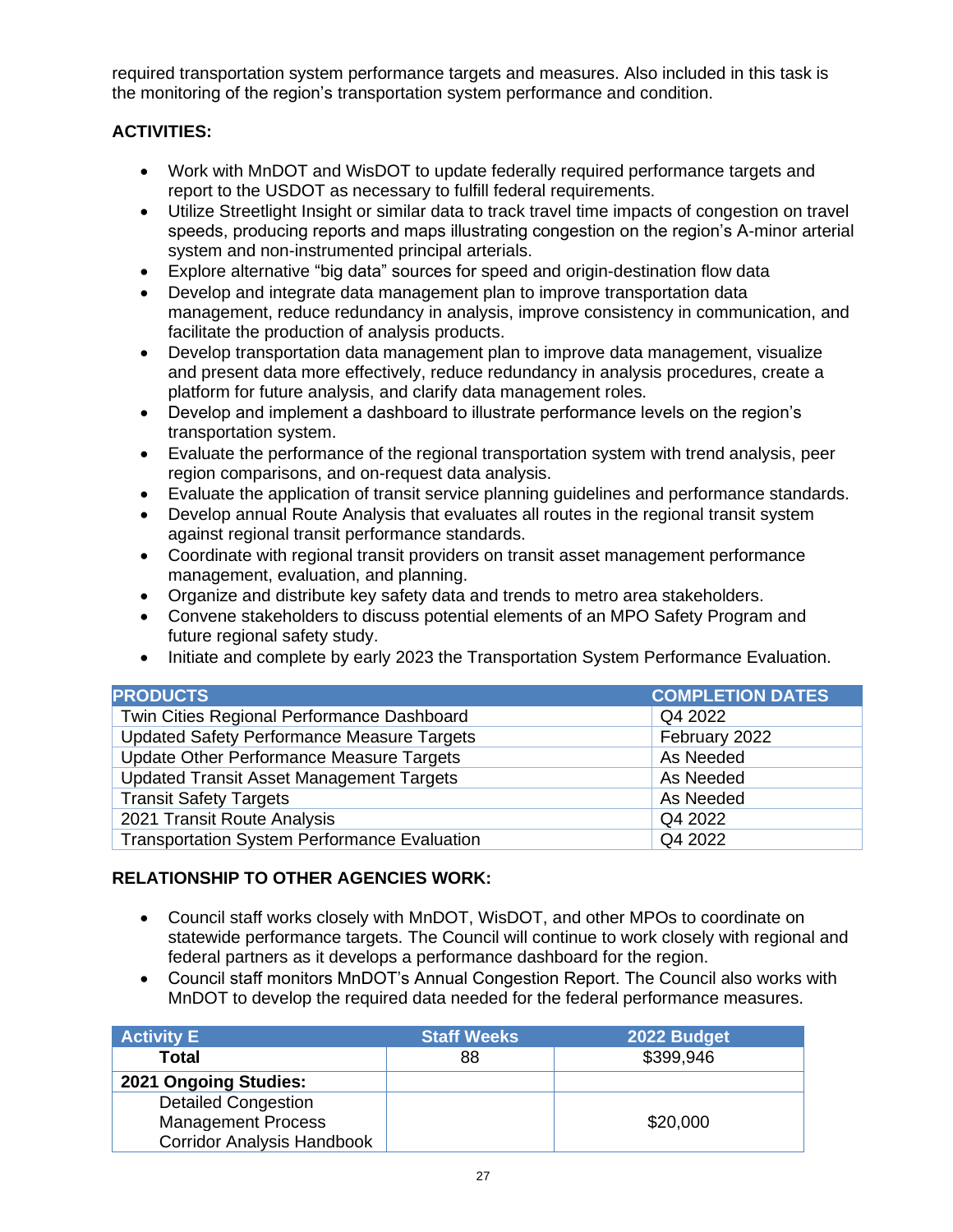| <b>Total Consultant</b> | \$20,000 |
|-------------------------|----------|
|-------------------------|----------|

# <span id="page-31-0"></span>*F. Non-CPG Planning Activities*

The activities in this work area are components of the work performed by the MPO, however federal planning (CPG) dollars are not used. These activities are included as part of the narrative of the whole body of work that the department produces. The Council has been involved in this work for several decades and this work relates to the efficient operation of the region's transportation system.

# **TASK F-1 RIGHT OF WAY ACQUISITION LOAN FUND**

**PURPOSE:** The Metropolitan Council administers the Right of Way Acquisition Loan Fund (RALF), established by the Minnesota legislature in 1982, to give loans to cities and counties for advance acquisition of property located within an officially mapped metropolitan highway right-ofway. This work is funded locally since it is not eligible for federal planning funds, but it is included here to more fully illustrate the work of the Council's transportation planning department.

#### **ACTIVITIES:**

- Council staff consults with interested cities and MnDOT to determine the eligibility of specific parcels for RALF loans, prepares reviews of RALF loan applications for Council approval and if approved, processes loan documents and check requisitions.
- Staff processes loan repayments after the property is sold to the road building authority, which is generally MnDOT.
- Staff reports to the Council on the status of the RALF program and the available balance in the revolving loan fund each year.
- The Council originally levied a property tax to fund this program, but loan repayments made into the revolving fund when the highway is constructed have been sufficient to support the program for many years without the need for an annual levy.

| <b>PRODUCTS</b>                          | <b>COMPLETION DATES</b> |
|------------------------------------------|-------------------------|
| Process loan applications and repayments | As needed               |

#### **RELATIONSHIP TO OTHER AGENCIES' WORK:**

• Council staff works with MnDOT to determine whether parcels proposed for acquisition are needed for future state highway expansions.

# **TASK F-2 AVIATION TRANSPORTATION PLANNING**

**PURPOSE:** To maintain the long-term viability of the regional aviation system by ensuring compatible land use planning, development, system efficiency, and project effectiveness. To develop and implement long-range regional aviation policy, monitor and periodically review and update the Aviation Policy Plan, which is included in the TPP. This Plan ensures that aviation plans are consistent with current and anticipated technical, economic and political conditions. Other aviation planning activities include reviewing and coordinating aviation planning activities among agencies and municipalities. The Council is the lead agency on metro airport system planning and works closely with Metropolitan Airports Commission (MAC), who owns and operates most of the region's public airports and MnDOT Office of Aeronautics for statewide air system planning and airport project funding. Staff will conduct COVID-19 research to analyze the impacts of the disease on the aviation industry in general as well as the regional aviation industry and facilities. Other cities and agencies participate in aviation planning activities through the Council's TAC/TAB process.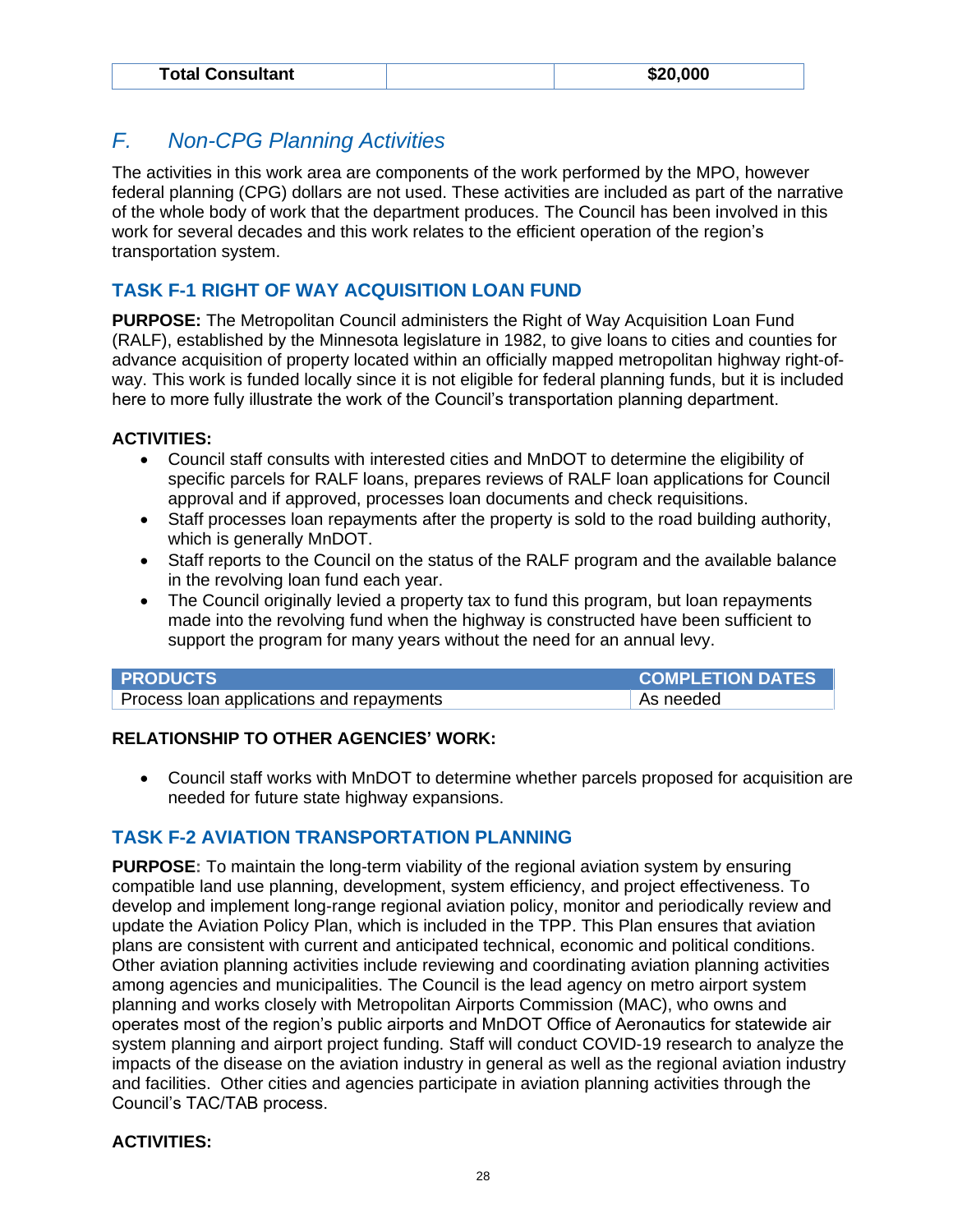- Continue an aviation system planning program including an aviation database, identification of needs, and evaluation of system performance.
- Coordinate activities with MnDOT Aeronautics, Metropolitan Airports Commission (MAC), other airport sponsors, communities, and users on the various metro aviation activities.
- Review/approval of Minneapolis- St. Paul (MSP) International Airport 2040 long-term comprehensive plan.
- Review airport annual capital improvement programs, and land use (noise, safety, and infrastructure) compatibility planning.
- Include ongoing reviews of the aviation elements of local comprehensive plans and comprehensive plan amendments.
- Participate in the Stakeholder Engagement Group for the MSP Long term Comp plan.
- Participate in the Lake Elmo Airport Joint Airport Zoning Board.
- Review/approve the Flying Cloud Airport Long term comprehensive plan.
- Coordinate a review of projects to implement the MSP 2030 Long-Term Comprehensive Plan.
- Continue the update to the Regional Aviation System Plan.

| <b>PRODUCTS:</b>                                         | <b>COMPLETION DATES:</b> |
|----------------------------------------------------------|--------------------------|
| Update Regional Aviation System Plan (pending FAA Grant) | 2022                     |
| Review MAC's Capital Improvement Program                 | Q1 2022                  |
| Review of Local Plan Amendments and EAs                  | Ongoing                  |
| Long-Term Comprehensive Plan for MSP                     | Q1 2023                  |

Council staff works with MnDOT Aeronautics and the Metropolitan Airports Commission to coordinate and review aviation system needs throughout the region. The MAC is responsible for planning and development for the many of the region's airports in the regional aviation system.

# **TASK F-3 Other Non-CPG Funded Studies**

**PURPOSE:** The Metropolitan Council has planning activities funded throughout the agency that meet the agency's regional goals of Sustainability, Equity, Livability, Stewardship and Prosperity. There studies often involved transportation planning staff and are mentioned in the previous planning activities. In 2021, the Council awarded specific local funds for equity related activities. Transportation Planning received \$250,000 in Council local funds to conduct an Equity Evaluation of Regional Transportation Investment. This study will be 100% local funded but will also involved transportation staff time and efforts as described in activity C-3.

- Oversee consultant activities related to the Equity Evaluation of Regional Transportation Investment
- Form and staff a Policy Advisory Committee for the evaluation
- Develop and select an evaluation tool
- Evaluate investment processes and decision-making for inequitable practices
- Develop action strategies for adoption by the PAC and implementation

| <b>PRODUCTS:</b>                                        | <b>COMPLETION DATES:</b> |
|---------------------------------------------------------|--------------------------|
| Equity Evaluation of Regional Transportation Investment | $\sqrt{Q1}$ 2023         |

| ∣ Activity F∣ | <b>Staff Weeks</b> | 2022 Budget |
|---------------|--------------------|-------------|
| Total         | 57                 | \$140,806   |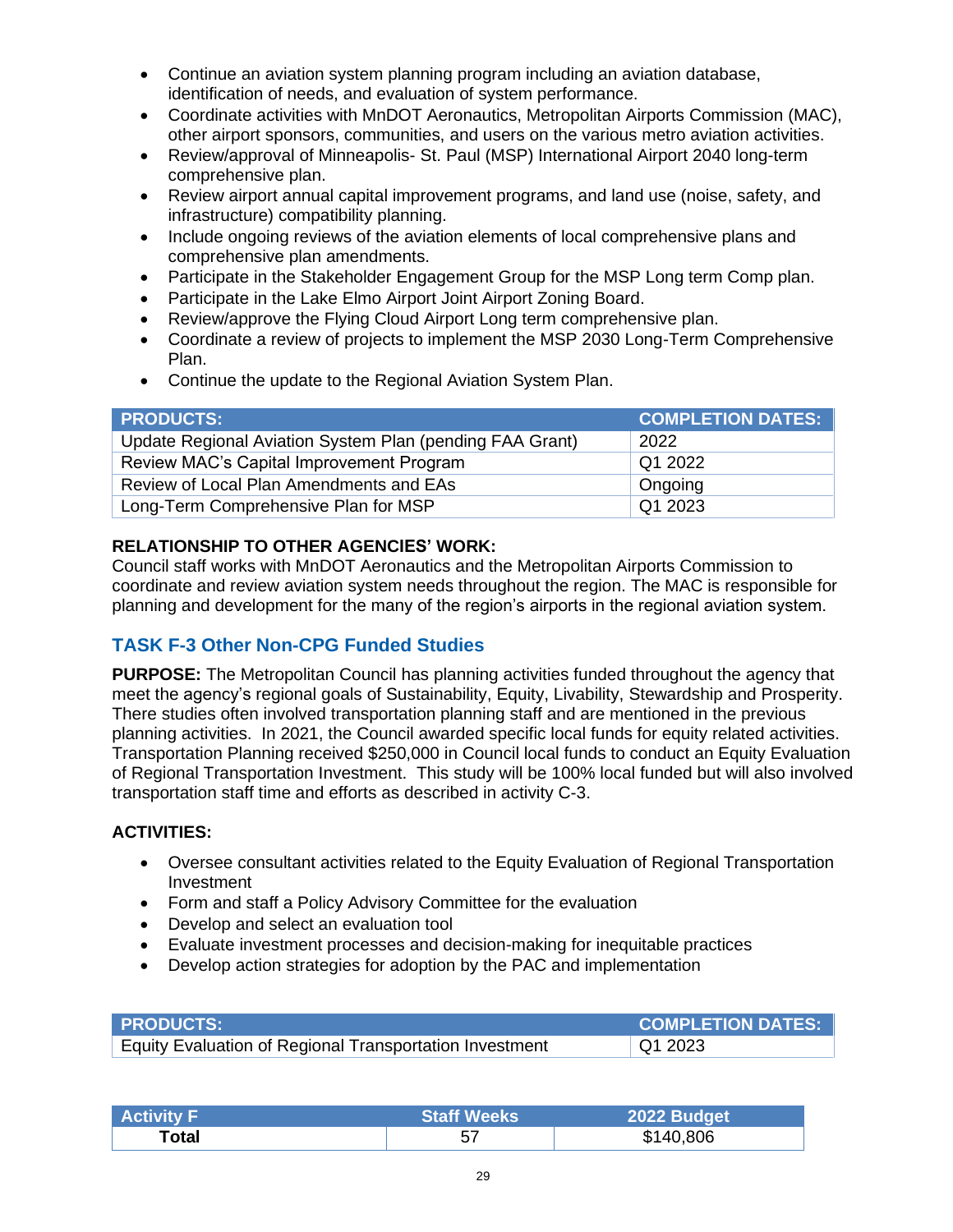| <b>Consultant Studies:</b> | <b>Equity Evaluation</b><br>of Regional<br>Transportation<br>Investment | \$250,000 |
|----------------------------|-------------------------------------------------------------------------|-----------|
| <b>Total Consultant</b>    |                                                                         | \$250,000 |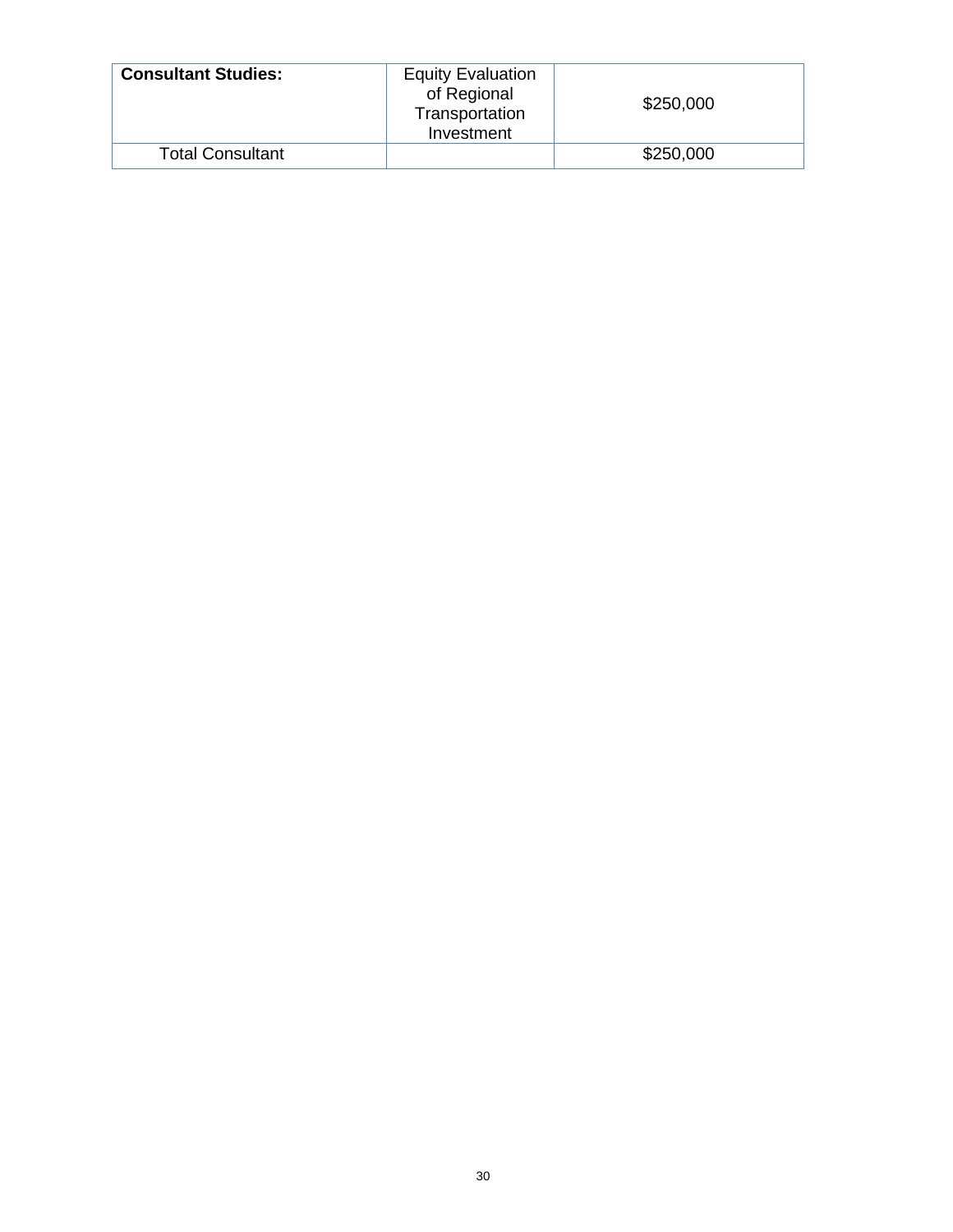# III. **APPENDICES**

# *Appendix A: 2022 Unified Planning Work Program Budget*

**Table 1: Work Activity CPG Budget**

<span id="page-34-1"></span><span id="page-34-0"></span>

| <b>Task</b>  | <b>Task Title</b>                          | <b>Staff</b><br><b>Weeks</b><br>2022 | <b>Salary</b><br>Cost | <b>Consultant</b><br>Cost | Overhead<br>&<br><b>Expenses</b> | <b>Total</b><br>Cost |
|--------------|--------------------------------------------|--------------------------------------|-----------------------|---------------------------|----------------------------------|----------------------|
| $\mathbf{A}$ | Planning and Programming<br><b>Process</b> | 286                                  | \$770,755             | \$100,000                 | \$491,583                        | \$1,362,338          |
| B            | <b>Modal System Planning</b>               | 378                                  | \$890,218             | \$430,000                 | \$649,715                        | \$1,969,932          |
| $\mathbf c$  | Long Range System Planning                 | 194                                  | \$471,159             | \$560,000                 | \$333,451                        | \$1,364,611          |
| D            | Research and Travel Forecasting            | 143                                  | \$328,381             | \$540,000                 | \$245,791                        | \$1,114,172          |
| E            | Short Range Planning and<br>Monitoring     | 88                                   | \$229,549             | \$20,000                  | \$150,397                        | \$399,946            |
|              | <b>Eligible for Federal Funding</b>        | 1,089                                | \$2,690,062           | \$1,650,000               | \$1,870,937                      | \$6,210,999          |
|              |                                            |                                      |                       |                           | <b>Total Cost</b>                | \$6,210,999          |
|              |                                            |                                      |                       |                           | <b>Federal CPG Funds</b>         | \$4,397,213          |
|              |                                            |                                      |                       |                           | 20% Required Local<br>Match      | \$1,099,303          |
|              |                                            |                                      |                       |                           | <b>Local Overmatch Funds</b>     | \$714,483            |
|              |                                            |                                      |                       |                           | <b>Total % Local Match</b>       | 29%                  |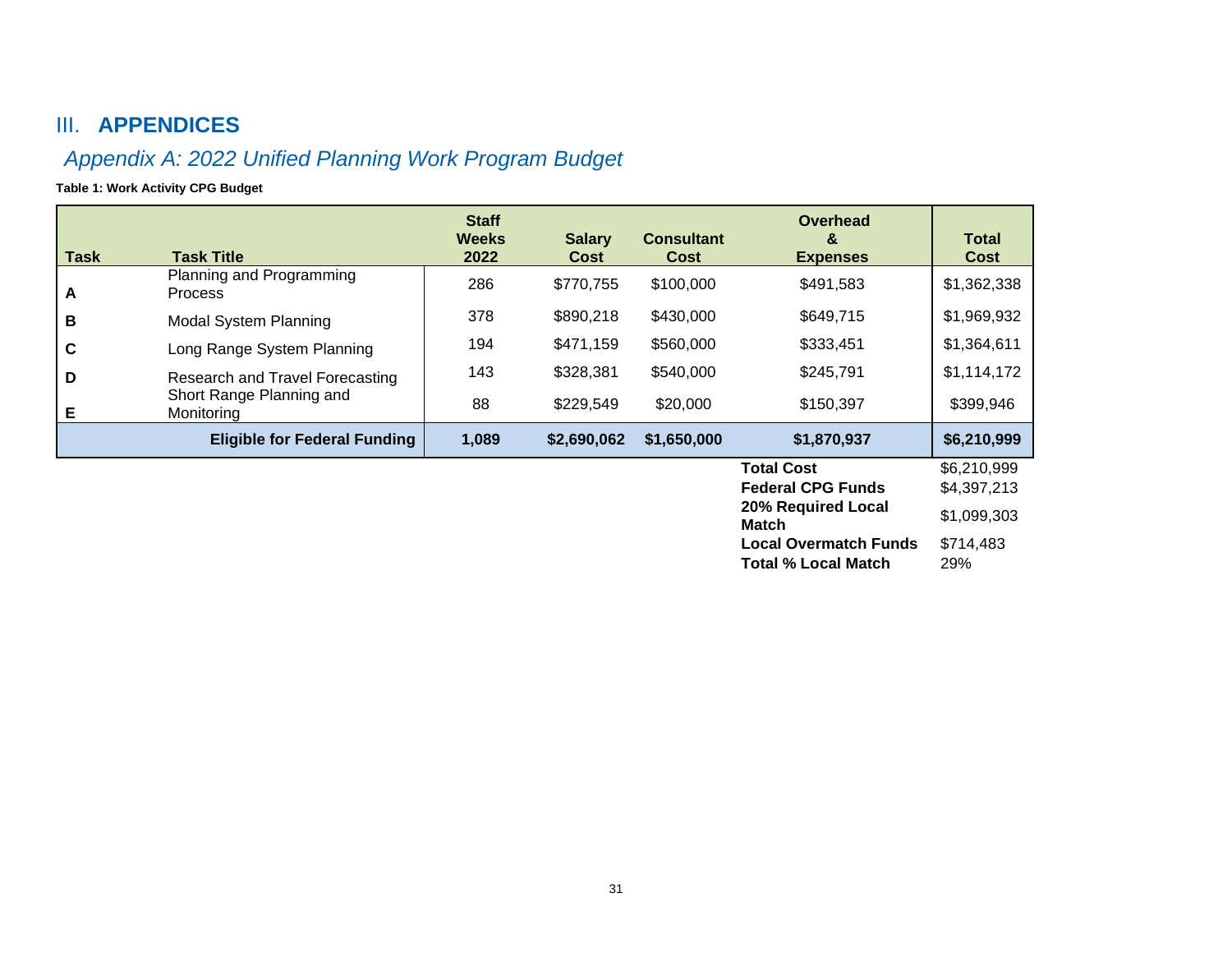#### **Table 2: Non-CPG Funded Activities and Travel Behavior Inventory**

| <b>Task</b> | <b>Task Title</b>                        | <b>Staff</b><br><b>Weeks</b><br>2022 | <b>Salary</b><br>Cost | <b>Consultant</b><br><b>Cost</b> | <b>Overhead</b><br>&<br><b>Expenses</b> | <b>Total</b><br><b>Cost</b> |
|-------------|------------------------------------------|--------------------------------------|-----------------------|----------------------------------|-----------------------------------------|-----------------------------|
| $F-1$       | <b>RALF</b>                              | 4                                    | \$11,891              | \$0                              | \$662                                   | \$12,553                    |
| $F-2$       | <b>Aviation Transportation Planning</b>  | 53                                   | \$119,486             | \$0                              | \$8,768                                 | \$128,254                   |
|             |                                          |                                      |                       |                                  |                                         |                             |
|             | <b>Not Eligible for Federal Funding</b>  | 57                                   | \$131,377             | \$0                              | \$9,430                                 | \$140,806                   |
|             |                                          |                                      |                       |                                  | <b>Total Cost</b>                       | \$140,806                   |
|             |                                          |                                      |                       |                                  | <b>Federal CPG Funds</b>                | \$0                         |
|             |                                          |                                      |                       |                                  | <b>Local MAC</b>                        | \$132,000                   |
|             |                                          |                                      |                       |                                  | <b>Local Other</b>                      | \$8,806                     |
|             |                                          |                                      |                       |                                  | <b>Total % Local</b>                    | 100%                        |
|             |                                          | <b>Staff</b>                         |                       |                                  | <b>Overhead</b>                         |                             |
|             |                                          | <b>Weeks</b>                         | <b>Salary</b>         | <b>Consultant</b>                | &                                       | <b>Total</b>                |
| <b>Task</b> | <b>Task Title</b>                        | 2021                                 | <b>Cost</b>           | <b>Cost</b>                      | <b>Expenses</b>                         | <b>Cost</b>                 |
| D           | <b>Travel Behavior Inventory Program</b> |                                      |                       | \$2,484,500                      |                                         | \$2,484,500                 |
|             |                                          |                                      |                       | <b>Total Cost</b>                |                                         | \$2,484,500                 |
|             |                                          |                                      |                       | <b>Federal</b>                   |                                         |                             |
|             |                                          |                                      |                       | <b>CPG</b>                       |                                         |                             |
|             |                                          |                                      |                       | <b>Funds</b>                     |                                         | \$1,143,056                 |
|             |                                          |                                      |                       | <b>Required</b>                  |                                         |                             |
|             |                                          |                                      |                       | Local                            |                                         |                             |
|             |                                          |                                      |                       | <b>Match</b>                     |                                         | \$826,444                   |
|             |                                          |                                      |                       | Overmatch                        |                                         |                             |
|             |                                          |                                      |                       | <b>Funds</b><br>Total %          |                                         | \$515,000                   |
|             |                                          |                                      |                       | Local                            |                                         | 54%                         |
|             |                                          |                                      |                       |                                  |                                         |                             |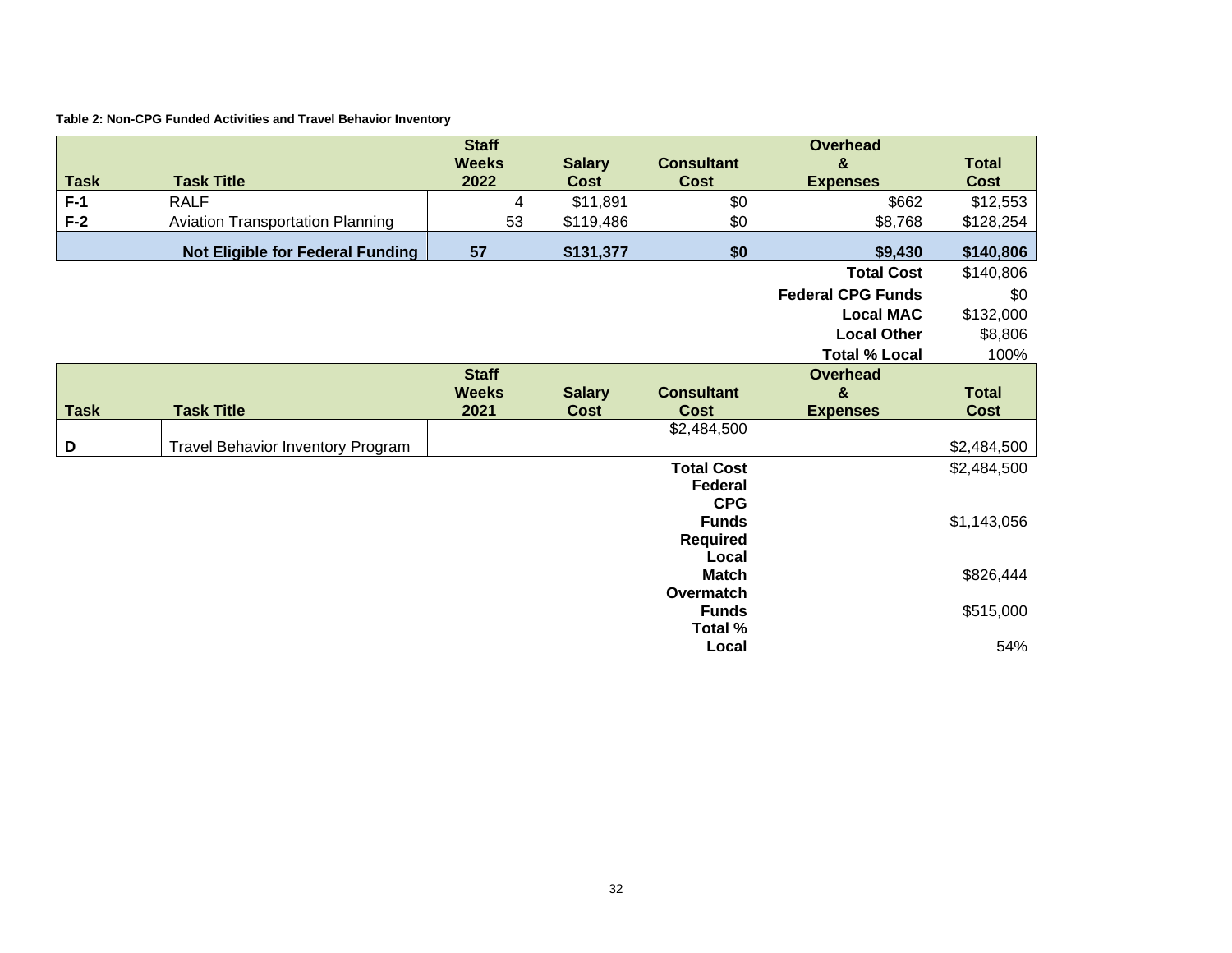# <span id="page-36-0"></span>*Appendix B: Explanation of Fund Allocation, Indirect Costs and Local Contributions*

#### **1. Allocation of Federal Funds**

Since 2002 the Federal Transit Administration (FTA) and Federal Highway Administration (FHWA) funds have come to the Metropolitan Council in the form of a "Consolidated Planning Grant" (CPG) which recognizes the intermodal nature of urban transportation and allows flexibility in planning for issues that frequently result in multimodal solutions. These CPG funds are not used for aviation planning, which is funded almost entirely with non-federal dollars. The exception to this would be periodic special studies funded by Federal Aviation Administration (FAA) grants, which may occur pending funding availability. This is also true for the Right-of-way Acquisition Funds (RALF) program, which is funded with local monies. These activities are included in the 2022 UPWP to illustrate the full work completed by the Metropolitan Council; however the money spent on these activities is excluded from federal funding as shown in the budget table.

#### **2. Statement of Metropolitan Council Regarding Audits as required by 2 CFR 200.501 (b),**

*A non-Federal entity that expends \$750,000 or more during the non-Federal entity's fiscal year in Federal awards must have a single audit conducted in accordance with § 200.514 Scope of audit*  except when it elects to have a program-specific audit conducted in accordance with paragraph (c) of *this section.* 

#### **3. Metropolitan Council Cost Allocation Plan**

Indirect costs budgeted in the Unified Planning Work Program for the Metropolitan Council activities were developed in accordance with the Metropolitan Council's cost allocation plan. The cost allocation plan is in accordance with the provisions of 2 CFR 200. The Metropolitan Council's cognizant agency is the U.S. Department of Transportation, Federal Transit Administration. The Metropolitan Council annually submits a cost allocation plan.

#### **4. Local Support**

The local match shown with the activity descriptions in the following sections refer to dollar contributions of the Metropolitan Council to provide at least a 20% local match the federal CPG grant, as required. The UPWP budget does not include the contributions made by counties, cities and other agencies that regularly participate in the 3-C process through the TAB and TAC advisory committees. Staff, elected officials and citizen members of the TAB and TAC committees number more than 150 persons, most of whom meet monthly in regular committee working sessions. Such representatives put in additional hours dealing with written material prepared for their review and response. It is impossible to accurately calculate the hundreds of thousands of local dollars thus contributed to state and federal project planning for the region. The participation of such persons has been freely given by their respective employers as their contribution to local-regional cooperation. Because these local contributions of time and consultation help to advance federal and state funded highway and transit projects, it is appropriate to acknowledge this further contribution to the 3-C process for the region.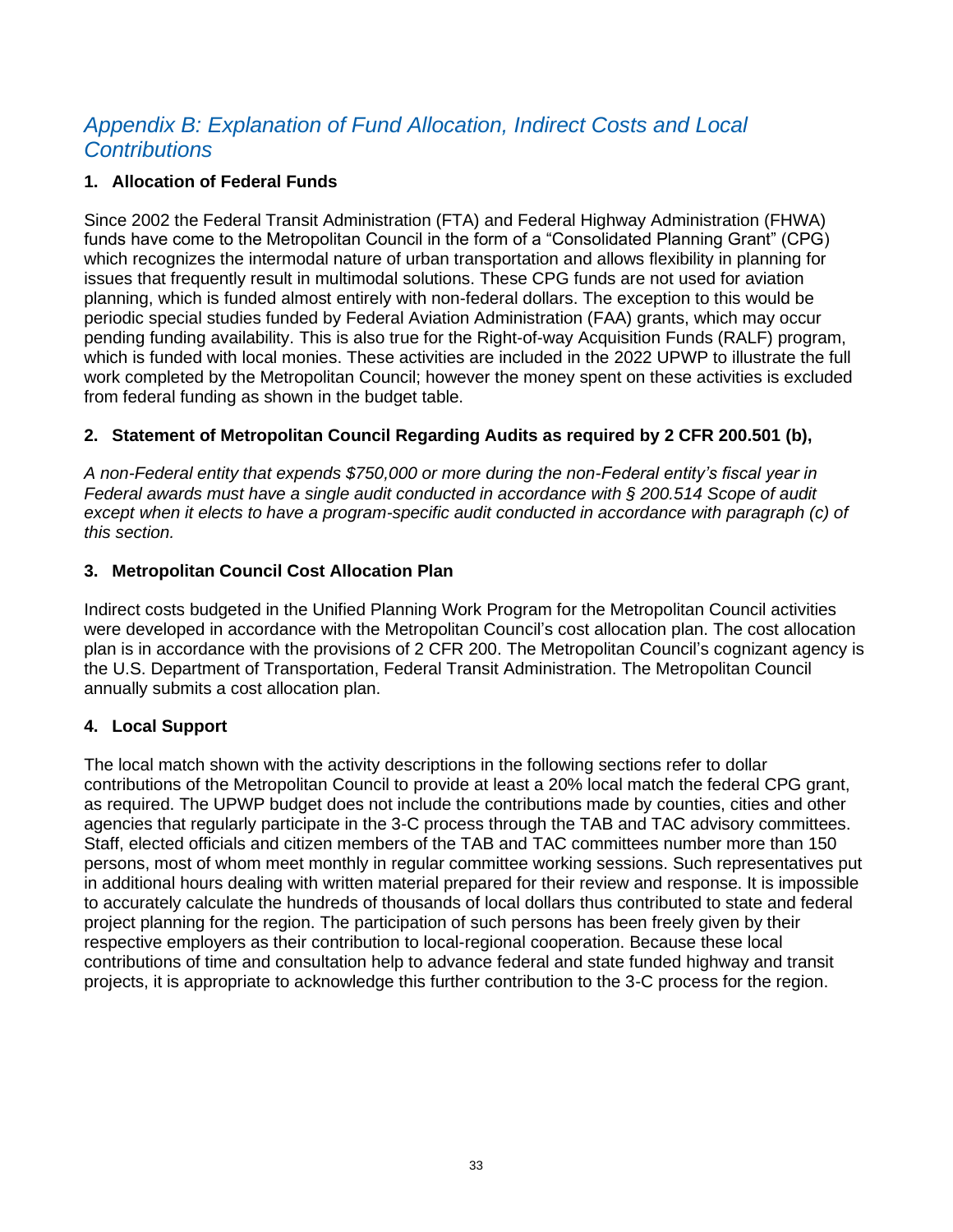# <span id="page-37-0"></span>*Appendix C: Description of 2022 Consultant Projects*

This appendix provides a more detailed description for each of the consultant work projects programmed for 2022. Each study includes a breakdown of the total project cost and the funding from both federal planning funds (CPG) and local match funds. Also included is a discussion of how each project reflects goals included in the Transportation Policy Plan (TPP) and the expected outcomes of the work. Thrive MSP 2040 and the TPP provide desired regional outcomes and transportation system goals. Proposed planning studies are prioritized in terms of their need and ability to help understand, develop policies and investment practices, and achieve these regional goals. A summary of each consultant project is provided below.

### **Task A: Planning and Programming Processes**

Equity Populations Engagement Master Contract: This study will engage the Council and Transportation Advisory Board in a discussion and evaluation regarding how transportation planning and investment decision-making occurs in the region and use an equity lens and evaluation process to determine where and how the planning and engagement processes can be changed to make the system more representative and transportation investment decisions more equitable. Specific recommendations and actions for improving equity in the regional planning and decision-making process will be developed, prioritized and identified for implementation. During 2021 a work scope will be developed with input and engagement of Equity populations and a consultant selected and hired to begin the overall work, with the anticipation that the majority of the project work will continue on into 2022. This process will also coordinate with the work of MnDOT in its Advancing Transportation Equity Initiative to select and utilize equity metrics and select metrics. This study helps to fulfill the TPP regional goal of Healthy and Equitable Communities.

Est. Total Budget: \$200,000 Est. Project Dates: Q1 2022 – Q4 2023 2022 Budget: \$100,000

# **Task B: Modal System Planning**

Functional Classification Process Update: This is the second year of a two-year effort to implement recommended changes from MnDOT's metro-wide functional classification study. This study will work closely with regional stakeholders in order to update the Council's functional classification guidance, amend Appendix D of the 2040 Transportation Policy Plan and complete a peer review of peer MPOs functional classification processes. Based on these findings and stakeholder input, the functional classification change request forms, website, and process will be amended. MnDOT will also be a close partner in the study. The Functional Classification Process Update helps in fulfilling the TPP regional goal of Stewardship and Leveraging Transportation and Land Use.

Total Budget: \$100,000 Est. Project Dates: Q3 2021 – Q4 2022 2022 Budget: \$60,000

Principal Arterial Intersection Mobility Study, Phase 2: This is the second year of a three-year effort to update the Principal Arterial Intersection Conversion Study, which was completed in 2017. The project will be co-led by MnDOT and will update the data used in the first study. A database will be created in such a way that it can be updated with current data every two years prior to each Regional Solicitation as the study results are used in the scoring. This study helps in fulfilling the TPP goal of Access to Destinations.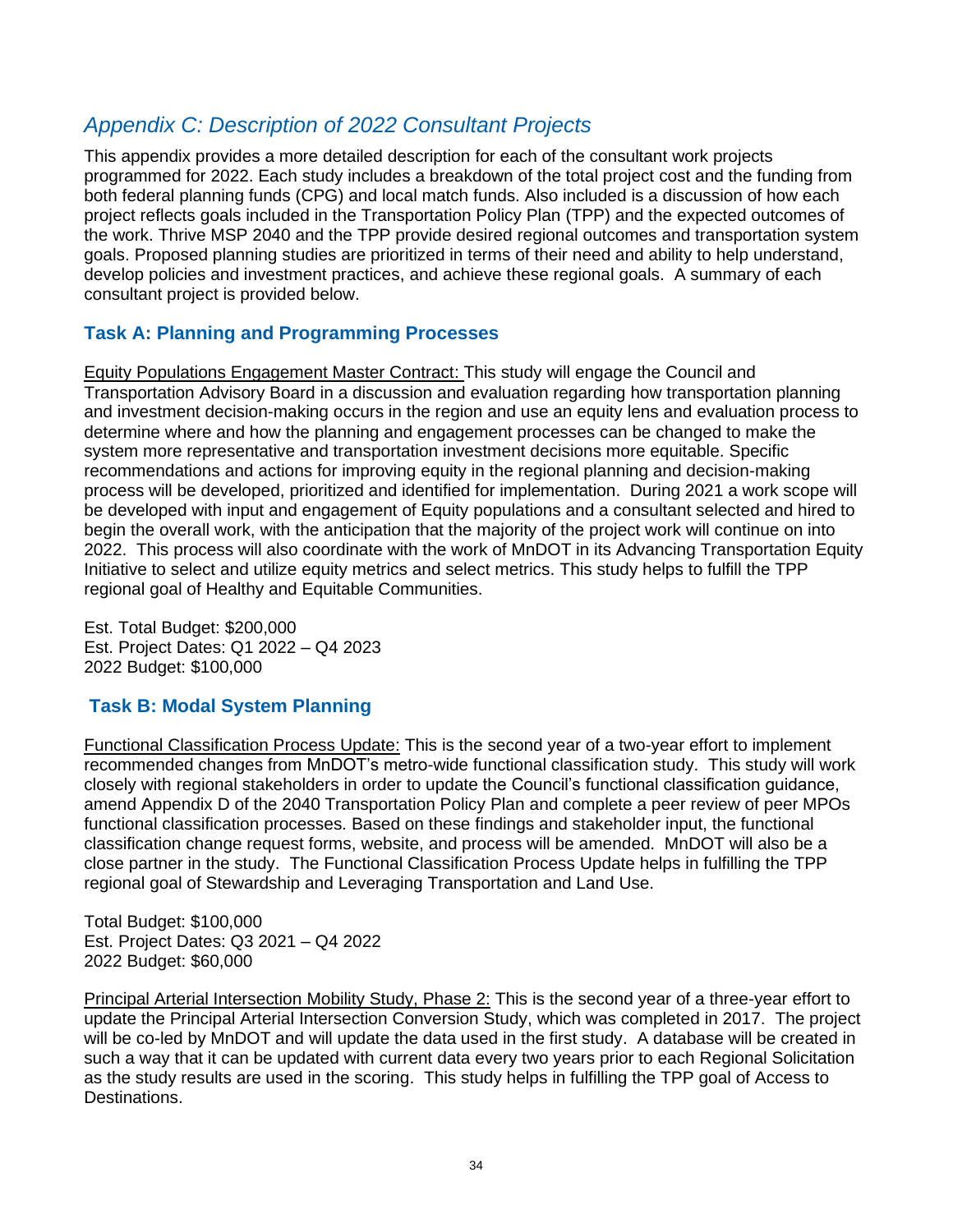Total Budget: \$300,000 Est. Project Dates: Q4 2021 - Q1 2023 2022 Budget: \$200,000

Regional Pedestrian Safety Action Plan: This project will include systemic crash data analysis to identify crash characteristics and risk factors for pedestrians, as well as working with regional stakeholders on identifying countermeasures and program recommendations, including the regional solicitation. The need for pedestrian crash data analysis is identified in the 2040 TPP's Work Program and supports the Plan's safety goal and its objective to reduce fatal and serious injury crashes and improve safety for all modes. Pedestrians are the initial focus for this crash data analysis because of the increase in fatalities and serious injuries for the most vulnerable travelers on the transportation system as other types of traffic deaths and injuries decrease. This study helps to fulfill the TPP regional goals of Safety and Healthy and Equitable Communities.

Total Budget: \$200,000 Est. Project Dates: Q4 2020 – Q1 2022 2022 Budget: \$15,000

Mobility Hub Planning Guide: This project will develop a planning guide for regional stakeholders involved in the development of mobility hubs – places where travelers can easily access and connect among multiple transportation options (including public transit, shared vehicles, and other modes). The project will document the various mobility hub design and implementation options and provide specific guidance for both regional and local stakeholders as they plan, design, implement, and manage mobility hubs within the different contexts they are being considered. The planning guide is needed to ensure a consistent and successful customer experience for mobility hubs across different jurisdictions and in different contexts. The project will also deliver an analysis of local land use and transportation contexts where mobility hubs are best supported. The guide will also include an analysis of existing transportation services, land use, demographics and other factors in order to highlight areas with the highest need for and the most benefit from mobility hubs. This study helps to fulfill the TPP regional goals of Access to Destinations and Healthy and Equitable Communities.

Total Budget: \$120,000 Est. Project Dates: Q1 2021 – Q1 2022 2022 Budget: \$5,000

Regional Safety Study: The Regional Safety Study will analyze crash data for all modes (other than pedestrians, which is being done as part of the Pedestrian Safety Action Plan) and identify steps the region can take to meet the federal safety performance targets it sets annually. Similar to the Regional Pedestrian Safety Action Plan, this project will analyze not just where fatal and severe crashes have happened in the past, but also conduct a forward-looking systemic analysis of the road network based on risk factors. This study helps to fulfill the TPP regional goals of Safety and Healthy and Equitable Communities.

Total Budget: \$100,000 Est. Project Dates: Q1 2022 – Q4 2022 2022 Budget: \$100,000

Urban Freight Distribution Study: This study will examine the impacts of E-commerce related freight distribution on the region's transportation system including an assessment of the impacts and potential opportunities of siting freight consolidation/distribution centers in various regional sub-areas.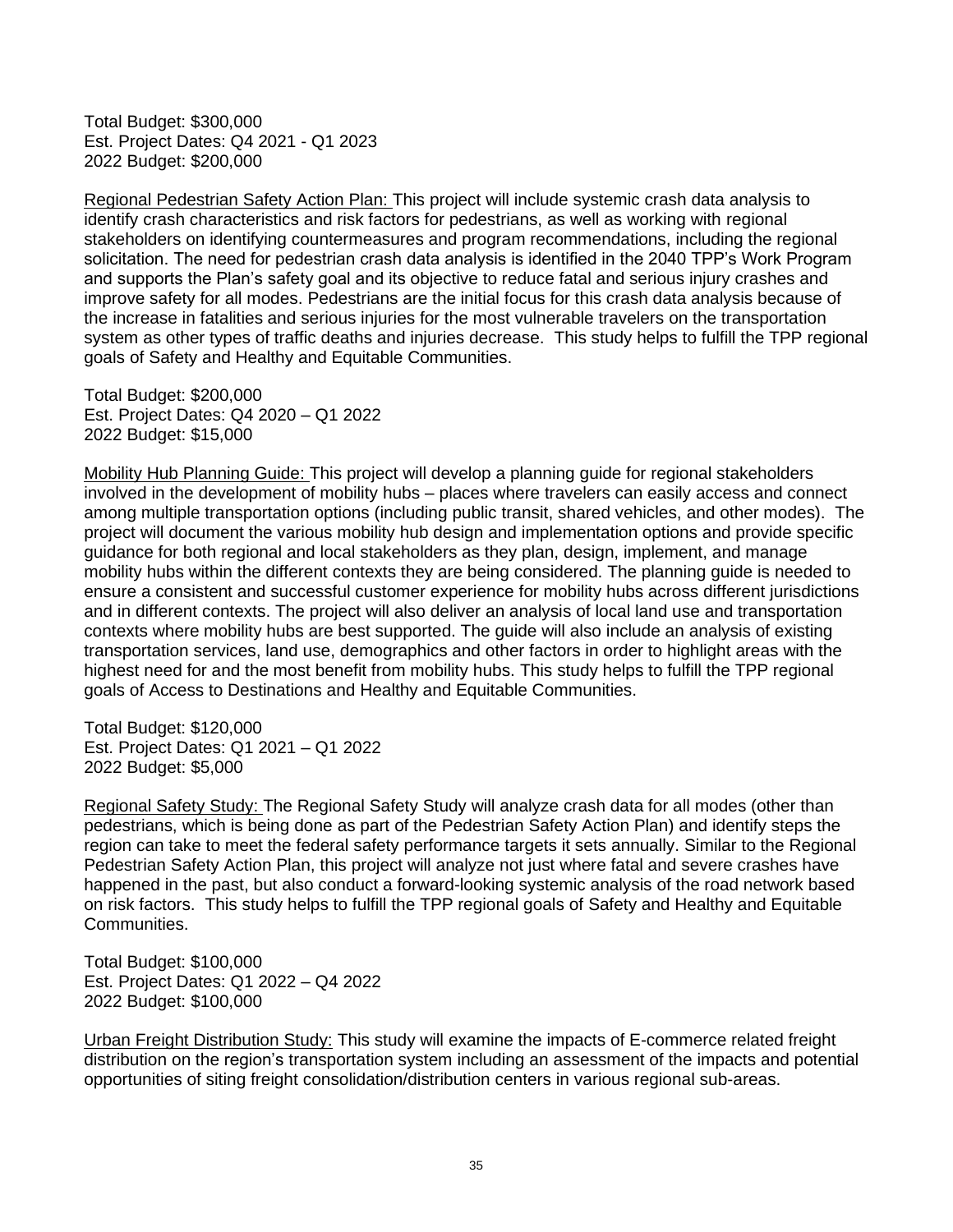Specific work may include analysis of one or more of the following:

- Opportunities for and benefits of deploying automated technologies for last-mile parcel deliveries.
- Curb space management best practices for urban deliveries amidst growing demand for curb space by multiple transportation modes and technologies.
- Opportunities to reduce the region's carbon footprint related to urban deliveries through implementing various emerging technologies and distribution strategies.

This study helps to fulfill the TPP regional goals of Prosperity, Healthy and Equitable Communities and Leveraging Transportation and Land Use.

Total Budget: \$200,000 Est. Project Dates: Q3 2022 – Q4 2023 2022 Budget: \$50,000

# **Task C: Long-Range System Planning**

Regional Travel Demand Management Study: The region has a goal to increase the number and share of trips taken by carpool, transit, bicycling, and walking as well as reducing transportation-related air emissions. While there are a variety of strategies to increase the availability of these options, the region's last travel demand management study was completed in 2010 and much has changed since then. This includes the introduction of shared mobility options and mobility as a service, rapid changes in technology, the continued expansion of infrastructure like regional transitways, MnPASS, and regional bicycle travel facilities, and expanded interest in remote work resulting from the COVID-19 pandemic crisis. A Regional Travel Demand Management Study will research the latest and greatest strategies in the TDM and evaluate their potential implementation in the region. The results will be an updated set of strategies to encourage these options and encourage the reductions in single-occupant vehicle trips through travel demand management (TDM). Because TDM is best achieved as a regional strategy with many local stakeholders partnering together, the study will be a collaborative effort that includes state, regional, and local governments as well as businesses, property owners, and nonprofits. This study helps to fulfill the TPP regional goals of Access to Destinations and Healthy and Equitable Communities.

Total Budget: \$350,000 Est. Project Dates: Q4 2021 – Q3 2023 2022 Budget: \$250,000

A Path to Accelerate Electric Vehicle Adoption in the Twin Cities Region: As metropolitan regions begin to shift to connected and autonomous vehicles and implement shared mobility options, there is a general consensus that both public and private vehicle fleets will become electrified. Electric vehicles in fact already widely exist in the market. Fleet electrification can have many positive environmental benefits including climate mitigation and public health but may also require substantial changes in the regional electric grid and where and how vehicles are charged. This study on vehicle electrification is to plan a network of charging stations to support and encourage electric vehicle (EV) purchase and use in the Twin Cities. This study would summarize the role EVs can play in local climate mitigation, the hurdles to widespread EV adoption, current and planned energy production capacity and greenhouse gas mix, the capital and operating costs of EVs as compared to internal combustion engine vehicles and, national and local best practices and resources. The work will include determining how and if scenarios related to vehicle electrification should be included in the next update of the Metropolitan Development Guide (*Thrive MSP 2040*) and seek to quantify regional benefits of electrification. This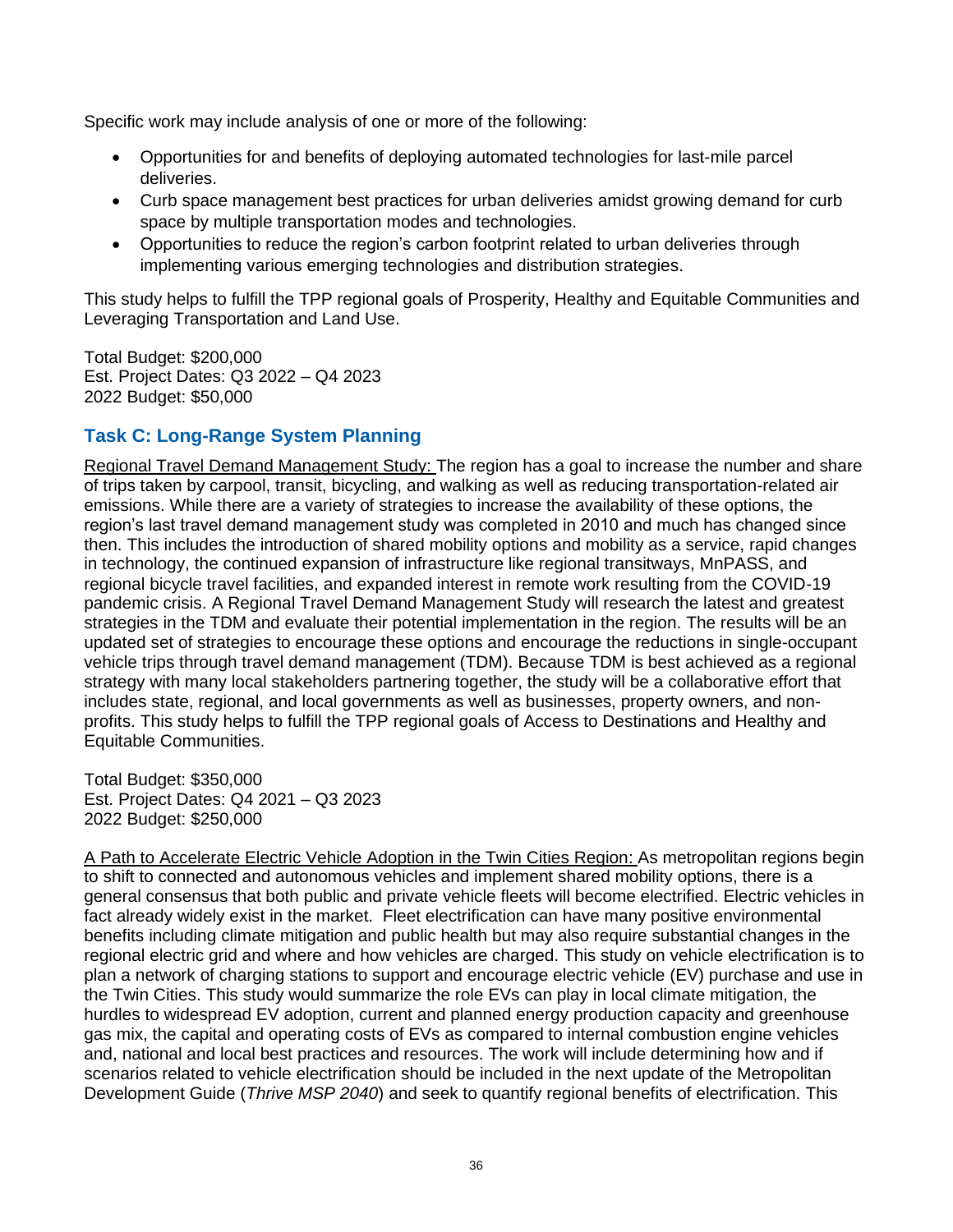study helps to fulfill the TPP regional goals of Access to Destinations and Healthy and Equitable Communities.

Total Budget: \$100,000 Est. Project Dates: Q1 2021 – Q1 2022 2022 Budget: \$10,000

TPP Goals Review, Engagement & Update: This study will help inform the development of the Council's 2050 Transportation Policy Plan, which is expected to be completed in 2024. The study will assess progress on the overall transportation vision, goals, and objectives in the TPP and facilitate a regional dialogue on revising the goals and objectives. It will also specifically reassess the regional approach to congestion mitigation and overall mobility in lieu of the COVID-19 pandemic and changed travel behaviors. The majority of this study will use analysis produced by other studies or Council research staff in order to create effective dialogue among regional stakeholders about shared values and the role of transportation in the region's future vision. This study will update all of the region's transportation system goals for inclusion in the 2050 TPP.

Est. Total Budget: \$150,000 Est. Project Dates: Q3 2022 – Q4 2023 2022 Budget: \$50,000

Regional Transportation and Climate Change Multimodal Measures: As the Council has increased focus on reducing greenhouse gas emissions from transportation sources, it requires a more detailed way of evaluating the emissions benefits and impacts of plans, programs, and individual projects. The category of "transportation projects" includes a variety of different types of investments at tremendously different scales. It is important to be able to evaluate the emissions effects across project types for planners and policymakers to evaluate the emissions tradeoffs of investment and planning decisions. To make this possible, the Council will undertake a study to develop measures and methods for evaluating the emissions impacts of transportation projects, focusing on mobility projects for any mode. As part of the study, staff will hire a consultant to evaluate peer regions' emission evaluation methods, develop a categorization scheme for regional projects, review academic and professional literature for best practices and insights for calculating emissions for different types of projects, identify the types of projects with the greatest potential for positive and negative impacts on emissions, and produce a guide for calculating emissions in the region. This technical work will be done in consultation with MnDOT, MPCA, and Council technical committees. This study helps to fulfill the TPP regional goal of Healthy and Equitable Communities.

Est. Total Budget: \$150,000 Est. Project Dates: Q2 2022 – Q2 2023 2022 Budget: \$100,000

Transportation Attitudes and Needs Assessment: In preparation for the next TPP, and to assist in identifying common project-level needs, this study will examine residents attitudes around transportation issues. Research methods will include one-on-one interviews and focus groups that will support qualitative research into people's perceptions, understandings, and experiences, and will help in designing a potential broad-based attitude survey. This study helps to fulfill all of the TPP's regional goals by better understanding regional transportation needs and attitudes regarding the regional transportation system.

Est. Total Budget: \$250,000 Est. Project Dates: Q1 2022 – Q4 2023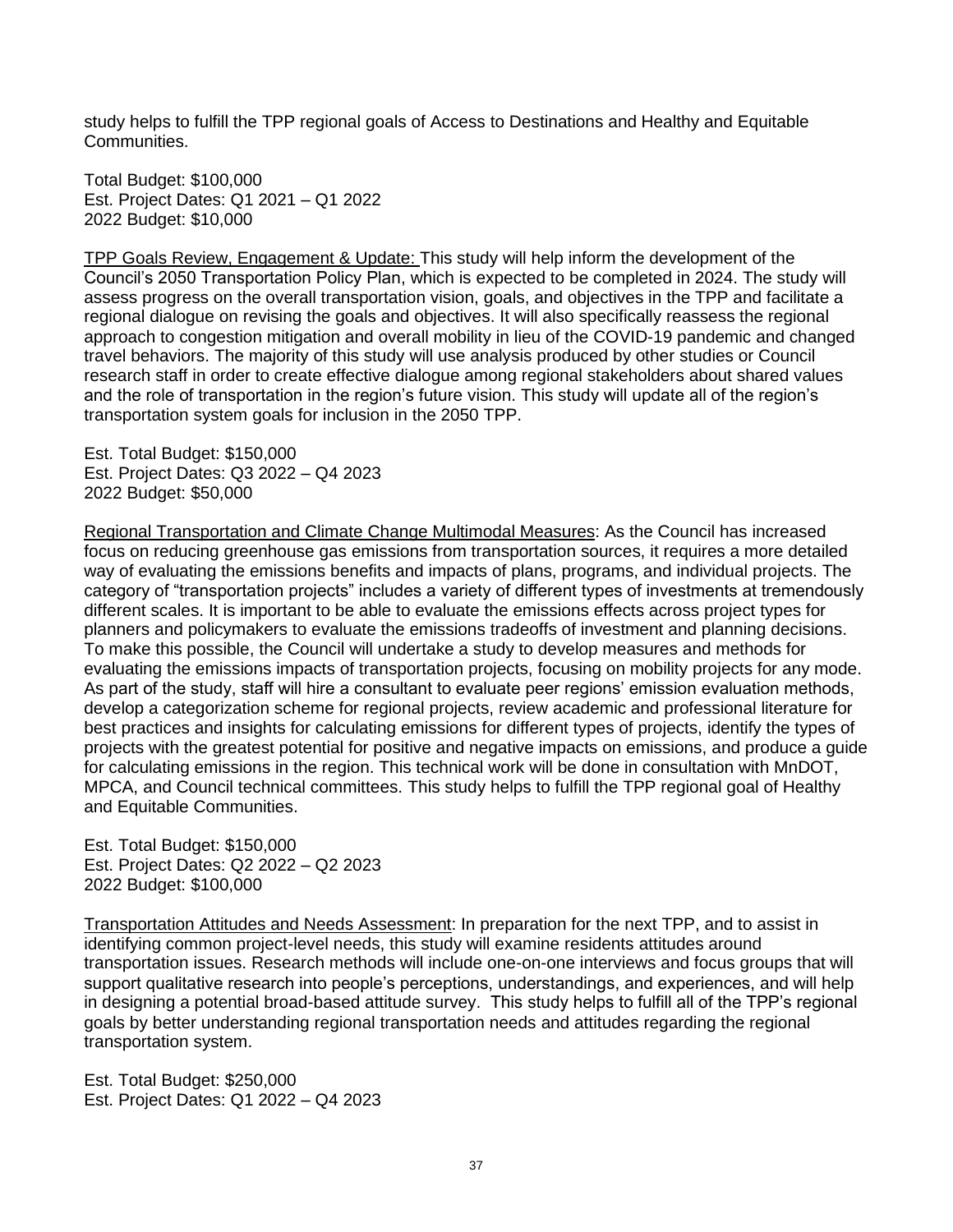2022 Budget: \$150,000

#### **Task D: Travel Model Development and Forecasting**

ActivitySim Local Implementation Phase I: The goal of this project is to locally implement the ActivitySim advanced open-sourced activity-based travel behavior modeling software in the MSP region, and to estimate models based on local travel behavior inventory data. This implementation will be following similar implementations in the Atlanta and Detroit regions, and will benefit from their experience. This will lay the foundation for the next generation travel demand model in this region.

Est. Total Budget: \$150,000 Est. Project Dates: Q1 2021 – Q2 2022 2022 Budget: \$60,000

ActivitySim Local Implementation Phase II: The goal of this project is to follow up on Phase I of ActivitySim implementation by refining sub-models based on local data as necessary. This includes fully validating the Council's ActivitySim model using observed local conditions Phase Two will also explore opportunities to enhance the local model's ability to answer policy questions by incorporating ongoing improvements to the ActivitySim platform into the Council's model.

Est. Total Budget: \$300,000 Est. Project Dates: Q3 2022 – Q1 2024 2022 Budget: \$60,000

Travel Model Network Wrangler Maintenance and Enhancement: In 2019-2020, the Council engaged a Consultant to rebuild its highway, transit, bicycle, and pedestrian networks, used in the regional model based on official and open-source data sources. This was done in way that can be reproduced from refreshed data as needed. This project also developed an open-source network management tool, called Network Wrangler to help staff manage the coding of projects and scenarios into the network. In the next phase of this work, the Council will hire a consultant to enhance Network Wrangler, to evolve it as the Council implements ActivitySim and learns more about its application. This work will also involve improvements to the network creation process

Est. Total Budget: \$75,000 Est. Project Dates: Q1 2021 – Q2 2022 2022 Budget: \$55,000

University of Minnesota Transitways Impact Research: This project funds a portion of a transitway research project to be selected in late 2020 by the funding partners of the Transitways Impact Research Program at the UMN. This is an activity the Council participates in on an annual basis.

Est. Total Budget: \$15,000 Est. Project Dates: Q1 2022 – Q4 2022 2022 Budget: \$15,000

Regional Tourcast Model Update: Originally released in 2014, the regional "Tourcast" activity-based travel demand model, the first in this region, is in need of continued maintenance to fix known problems with model components and to incorporate newer network and survey data. This project will update the existing Tourcast model and re-calibrate model components as necessary.

Est. Total Budget: \$150,000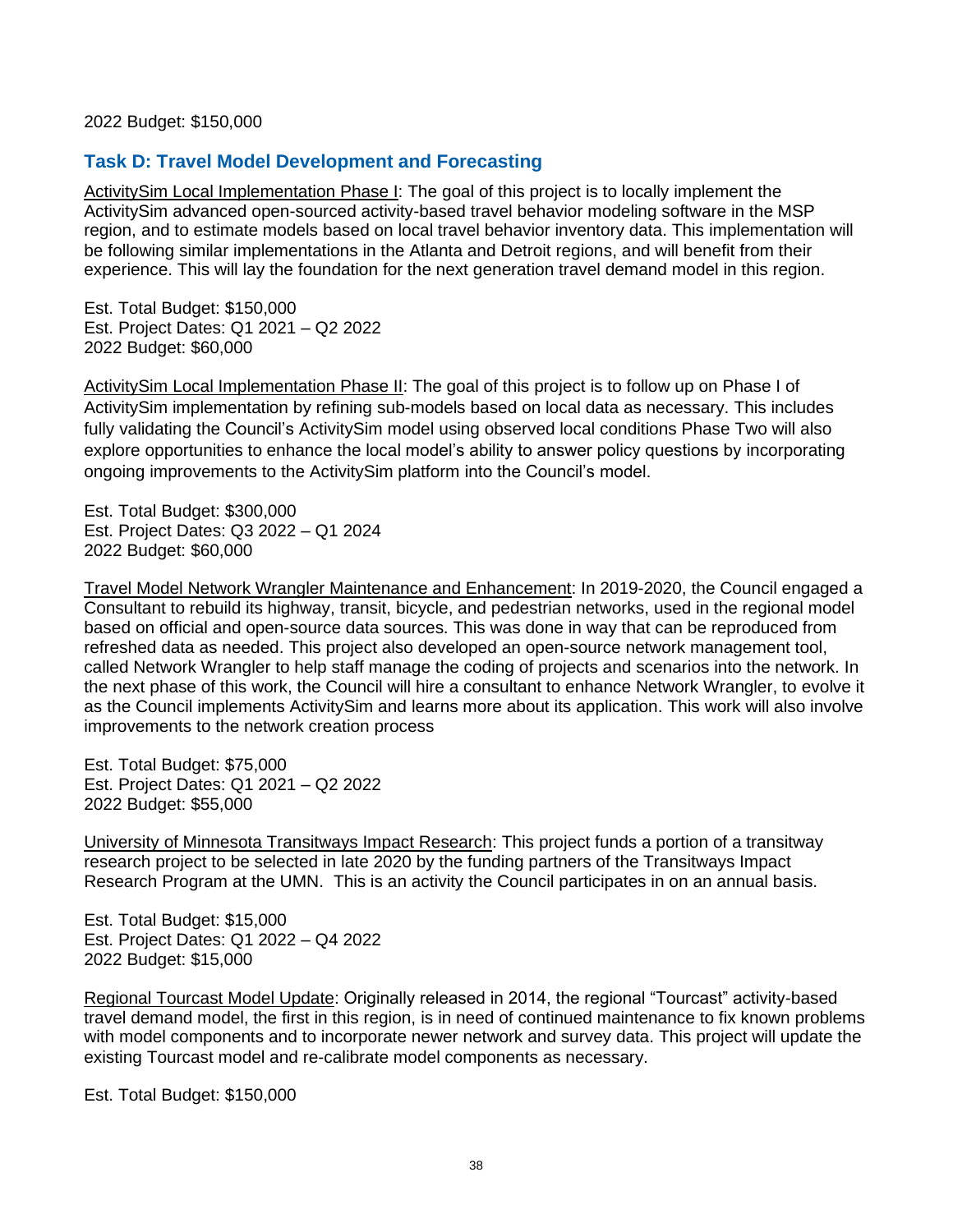Est. Project Dates: Q1 2022 – Q2 2023 2022 Budget: \$100,000

2050 Metropolitan Development Guide Scenario Evaluation Forecasting Support: The next regional plan is expected to include robust policy scenario analysis. Depending on the variety and number of scenarios that will be generated, as well as the timeline of the overall planning effort, the travel forecasting needs may be beyond internal staff capacity. This project will be an on-call project for travel forecasting services to run forecast scenarios in 2022.

Est. Total Budget: \$100,000 Est. Project Dates: Q1 2022 – Q4 2022 2022 Budget: \$100,000

# **Task E: Short Range Planning and Performance Monitoring**

Detailed Congestion Management Process Corridor Analysis Handbook: This study will be used by regional partners as a step-by-step process so that each of them can identify specific CMP strategies that apply to their corridors. This study will seek to develop of a user-friendly handbook that details the processes required to develop an in-depth corridor congestion assessment. This handbook will list the data required to perform a corridor assessment; a detailed description of how to process the data; templates for analyzing and presenting the results; an outline of how the results will be verified by the Council; and guidance on presenting and documenting the results of the corridor assessment. It is anticipated that the guidance provided in this study will be used in the Council's Regional Solicitation selection process in the future. This study will help to fulfill the TPP regional goals of Access to Destinations, Healthy and Equitable Communities and Leveraging Transportation and Land Use.

Est. Total Budget: \$100,000 Est. Project Dates: Q4 2020 – Q1 2022 2022 Budget: \$20,000

# **Task F: Non-CPG Planning Activities**

Regional Aviation System Plan: This study, which will be funded with a combination of local and Federal Aviation Administration funds passed through MnDOT, will evaluate how the aviation system is performing in the region. In particular, it will focus on if the system is performing as anticipated or if a reclassification of the regional airports may be warranted. It will also update the forecast and facility requirements for the regional airport system. This study will help to fulfill the TPP regional goals of Access to Destinations and Prosperity.

Total Budget: \$250,000 Federal CPG Funds: \$0 Local Met Council Match: N/A Est. Project Dates: Q4 2021 – Q1 2023

Metro Vanpool Evaluation Study: This study will evaluate the performance of the Metropolitan Council's Metro Vanpool program. The study will pay particular attention to how well Metro Vanpool is playing its role in the region's suite of travel demand management tools and what must be improved to maximize its potential in this role. The study will include an evaluation of existing conditions, an evaluation of peer vanpool systems and recommendations for policy and program improvements. This study helps to fulfill the TPP goal of Access to Destinations.

Total Budget: \$102,420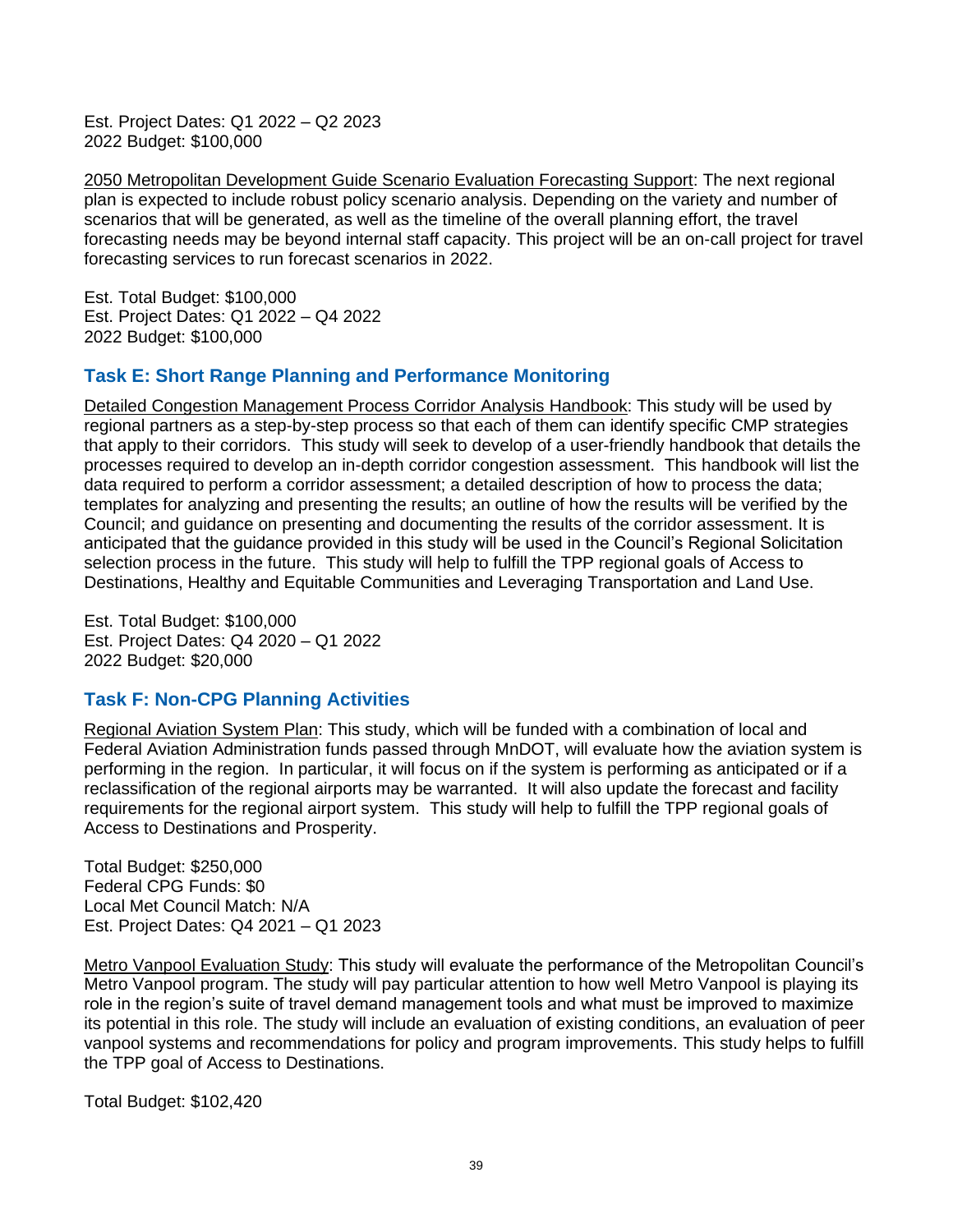Federal CPG Funds: \$0 Local Met Council Match: \$102,420 Est. Project Dates: Q2 2021 – Q1 2022

#### **Memberships and Data Purchases:**

Access Across America Phase II Pooled Fund Study: This work funds the Council's participation to the MnDOT-led Access Across America pooled fund study, providing locally focused accessibility data sets and reports from the Accessibility Observatory, as well as funding a set of Council-directed accessibility analyses that focus on specific analytical needs.

Est. Total Budget: \$20,000 Est. Project Dates: Q1 2022 – Q4 2022 2022 Budget: \$20,000

Zephyr Foundation Membership: Agency membership dues in the Zephyr Foundation. The mission of Zephyr is The Foundation's mission is to advance rigorous transportation and land use decision-making for the public good by advocating for and supporting improved travel analysis and facilitating its implementation. Foundation goals are to advance the field through flexible and efficient support, education, guidance, encouragement, and incubation. Est. Total Budget: \$10,000 Est. Project Dates: Q1 2022 – Q4 2022 2022 Budget: \$10,000

AMPO Research Foundation Membership (ActivitySim): Agency membership in the ActivitySim consortium. The mission of the ActivitySim project is to create and maintain advanced, open-source, activity-based travel behavior modeling software based on best software development practices for distribution at no charge to the public. The ActivitySim project is led by a consortium of Metropolitan Planning Organizations (MPOs) and other transportation planning agencies, which provides technical direction and resources to support project development. All member agencies help make decisions about development priorities and benefit from contributions of other agency partners.

Est. Total Budget: \$35,000 Est. Project Dates: Q1 2022 – Q4 2022 2022 Budget: \$35,000

Origin-Destination Data Subscription: Acquisition of seven licenses for the StreetLight InSight program facilitated by MnDOT and offered to agency partners, including MPOs. This data is essential for understanding travel patterns and behavior in the region. It is used to understand the origin and destination of trips, estimate the AADT of key corridors, and is used to analyze congestion within the region.

Est. Total Budget: \$35,000 Est. Project Dates: Q1 2022 – Q4 2022 2022 Budget: \$35,000

Speed Data Purchase: The Council will purchase a dataset or data subscription to provide passively measured speed data for roadway facilities in the region. This data will be used for regional model calibration, as well as congestion analysis.

Est. Total Budget: \$50,000 Est. Project Dates: Q1 2022 – Q4 2022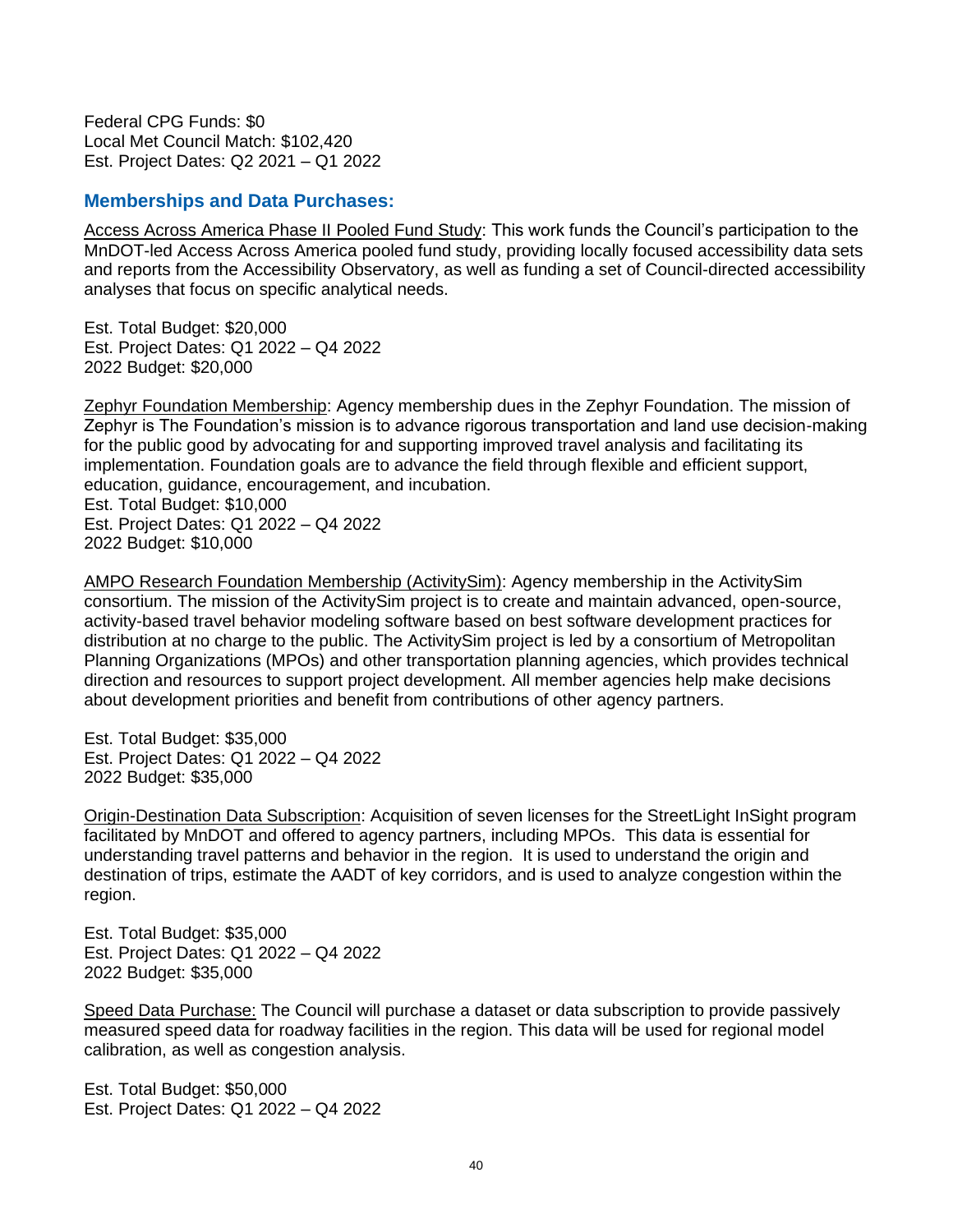2022 Budget: \$50,000